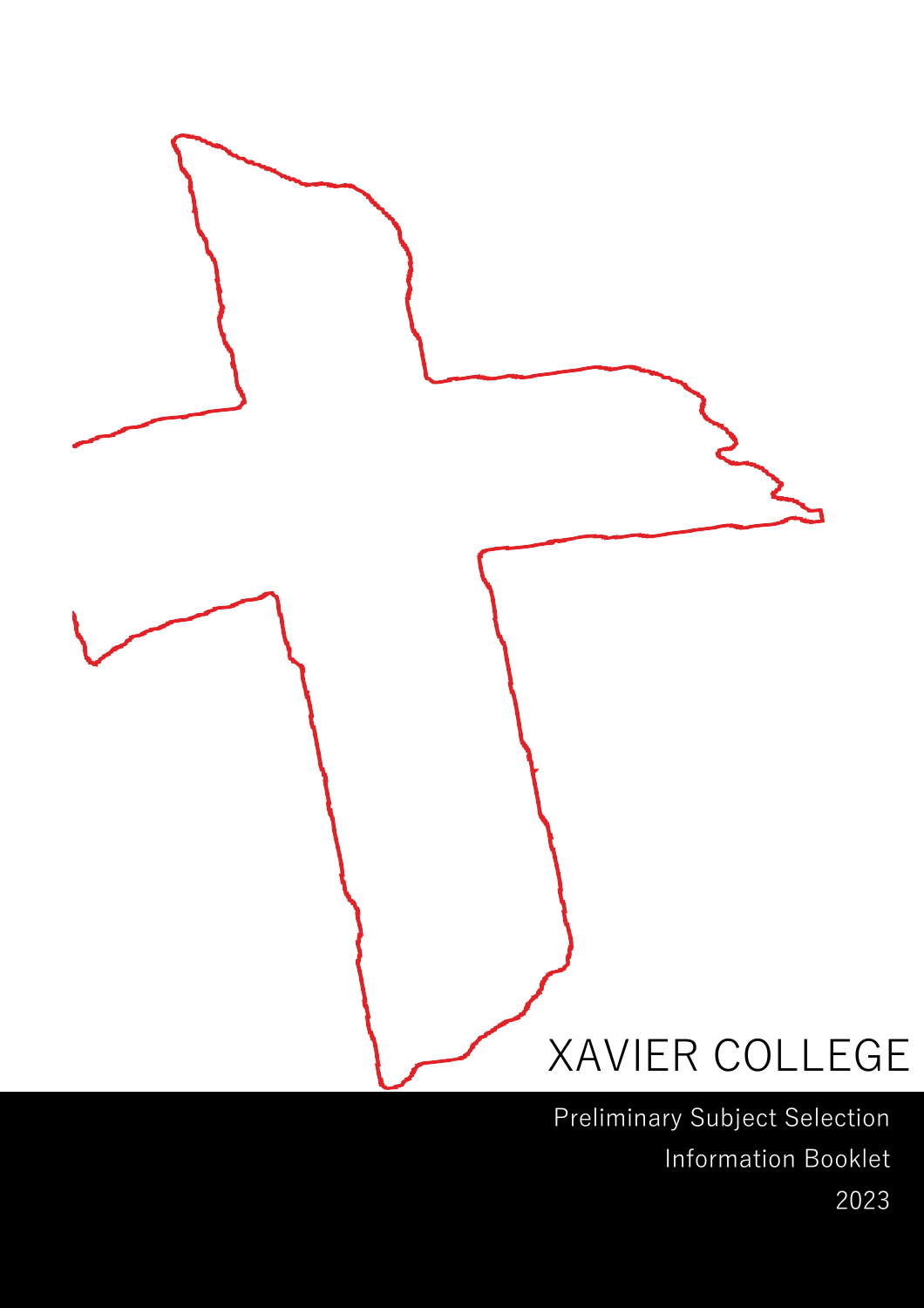## I N D E X

## **Page number**

| Introduction                                             | 3              |
|----------------------------------------------------------|----------------|
| 2023 Subject Selection Timeline                          | $\overline{4}$ |
| Is Year 11 and 12 for me?                                | 5              |
| What is the Higher School Certificate?                   | 5              |
| An outline of Courses, Subjects and Units                | 6              |
| Choosing a personal program of study                     | 7              |
| Requirements for the ATAR                                | 8              |
| <b>Students with Additional Needs</b>                    | 9              |
| How to decide                                            | 10             |
| <b>HSC Courses - Overview</b>                            | 11             |
| <b>Course Outlines</b>                                   | 12-48          |
| <b>Vocational Education and Training (VET)</b>           | 49-59          |
| <b>External Vocational Education and Training (EVET)</b> | 60-63          |
| CathWest                                                 | 64             |
| Saturday School of Community Languages                   | 65             |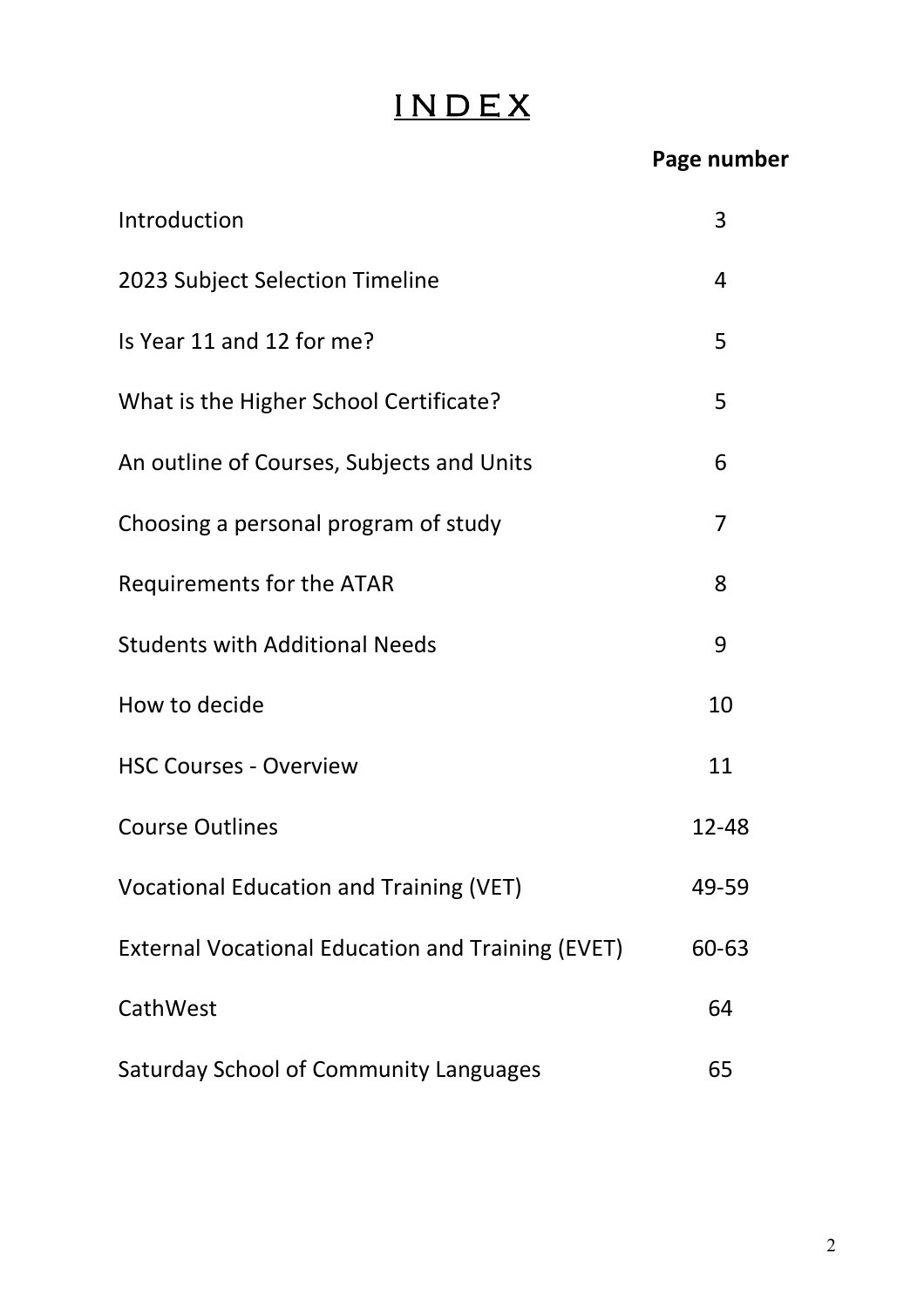### **INTRODUCTION**

*Dear Parent / Guardian,*

*In the coming weeks your child will select elective courses for study in 2023. The Subject Selection Booklet is designed to provide information for you and your child to ensure informed decision-making.*

*Years 9 and 10 can be seen as a two-year sequence within the secondary school curriculum, known as Stage 5. At Years 11 and 12, Stage 6, students have a broad selection of courses to cater for their individual talents, interests and future directions. It is in Stage 5 that students are introduced to some choice to allow then to pursue areas of interest or areas in which they have a particular talent.*

*Enrolment in senior secondary school marks a very important stage in a student's education. This booklet is designed to help you understand the nature of the senior courses and thus to assist you in this choice and in the subsequent choices of courses. From a variety of courses offered we hope you will select those that cater to your individual talents and interests, at a level you will handle competently. In providing such courses we aim to lead each of you to the development of your own gifts and talents and the realisation of your true potential. It is important that all students read the whole of this booklet and watch the course videos on Moodle before considering their selection. All elective subjects listed in this booklet are on offer. However, only those electives chosen by sufficient numbers of students will run in 2023. It is very important that students make their selection carefully.*

*At Xavier we are strongly committed to the development of young men and women who:*

- *excel in their academic and vocational pursuits;*
- *belong to a caring community based on strong positive classroom relationships;*
- *respect the dignity of others;*
- *love learning for its own sake;*
- *think independently, critically and fair-mindedly;*
- *are well balanced, happy and confident;*
- *are appreciative of creative and cultural pursuits;*
- *are concerned about significant issues, such as justice, poverty and peace;*
- *develop skills that will enable them to adapt to the changes and challenges of life;*
- *value prayer and the reality of God and the Catholic faith in their lives.*

*Your conscious choice of Xavier implies commitment to these values and ideals. As a student you have the responsibility to apply yourself to the best of your ability and to make the most of every opportunity to achieve your potential. You must make a conscious commitment to be involved in all aspects of College life, as this commitment will determine your success as a senior student. You will be the leaders in the school community and as such are expected to be responsible role models for younger students.* 

*Your final years of secondary school should prove to be both challenging and stimulating, and we hope these years at Xavier College will be personally rewarding and successful for each of you.* 

*Best wishes for the future*

*Ms Alexei Hawkins Director of Learning and Pedagogy*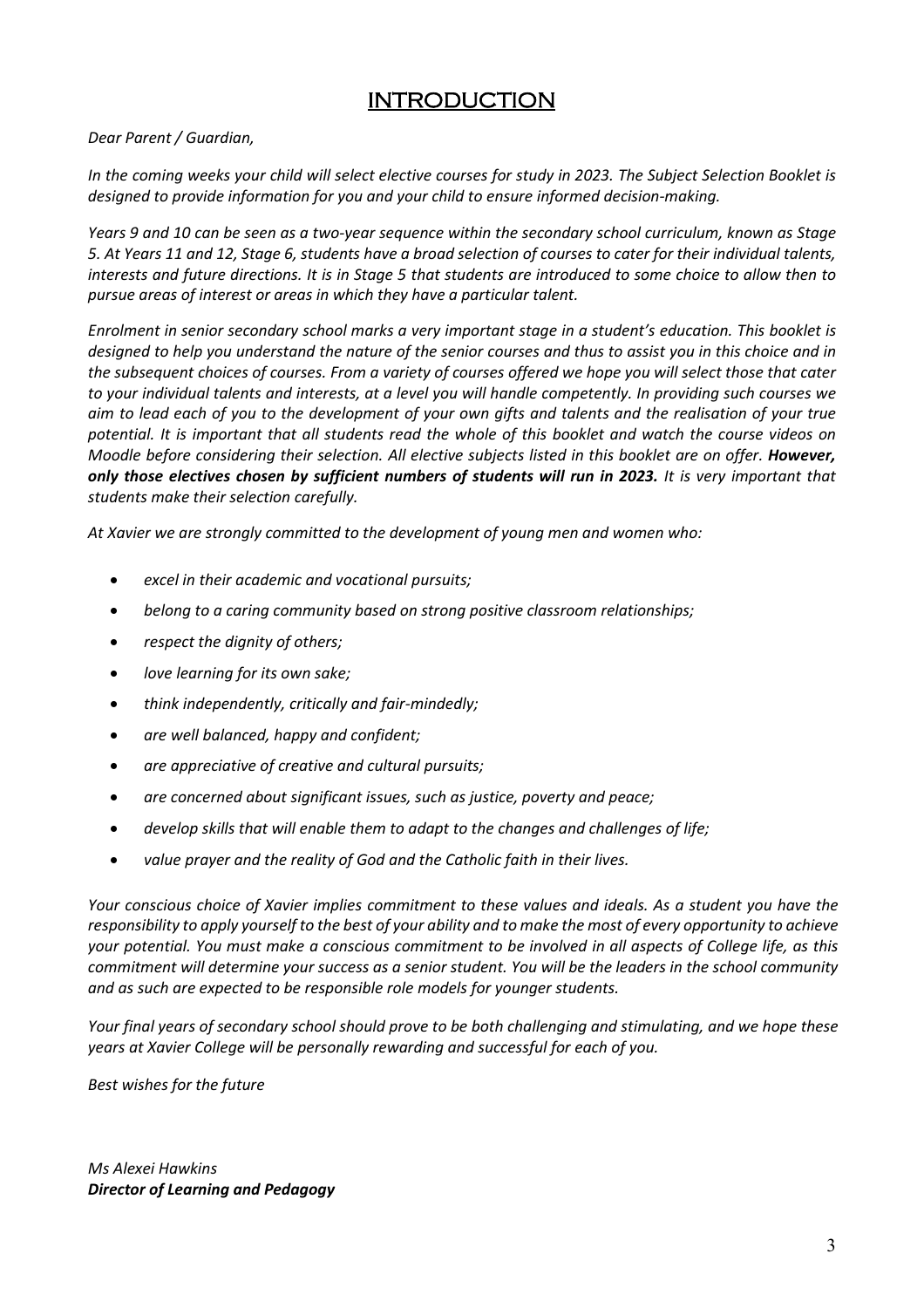## YEAR 11 SUBJECT SELECTION TIMELINE

| <b>Date</b>                                                             | <b>Event</b>                                                                                                                                                                                                                                                                                                                            |
|-------------------------------------------------------------------------|-----------------------------------------------------------------------------------------------------------------------------------------------------------------------------------------------------------------------------------------------------------------------------------------------------------------------------------------|
| By Friday 20 <sup>th</sup> May<br>Week 4, Term 2                        | The following documents are given to each student in Tutor Group:<br>Letter of Intention<br>Course Application Form with an attached Preliminary Course<br>$\bullet$<br>Selection Form.<br>Preliminary HSC 2023 Subject Selection Booklet (also available on<br>Moodle)<br>Subject videos available on Moodle-Student Learning-Year 10. |
| Tuesday 24th May<br>Week 5, Term 2<br>9am                               | Online application portal opens.<br>$\bullet$<br>Go to Moodle: Student Learning<br>Year 10<br><b>Subject Selection</b><br>Online Selection Portal Student Guide.                                                                                                                                                                        |
| Tuesday 24 <sup>th</sup> May<br>Week 5, Term 2                          | Subject Market from 4.30pm-6pm<br>Year 11 Parent Information Evening 6pm-7pm in the XC                                                                                                                                                                                                                                                  |
|                                                                         | Time for consultation and consideration                                                                                                                                                                                                                                                                                                 |
| By Thursday 23rd June<br>Week 9, Term 2                                 | Year 10 Semester 1 2023 Reports electronically sent to families.                                                                                                                                                                                                                                                                        |
| Friday 24 <sup>th</sup> June<br>Week 9, Term 2<br>8am                   | Online application portal closes.<br>$\bullet$<br>Subject Selection Forms are to be placed in the labelled box in front of<br>Mrs Hawkins office.<br>Letter of Intention to have been completed and handed to the Front<br>Office.                                                                                                      |
| By Tuesday 9 <sup>th</sup> August<br>Year 11 2023<br>Subject Interviews | These interviews are for identified students only.<br>$\bullet$<br>Selections are considered, with consultation of report grades during<br>٠<br>Stage 5 and Learning Behaviours.<br>The interviews are with the Mrs Hawkins and relevant Leaders of<br>$\bullet$<br>Learning and Pedagogy.                                              |
| Term 3                                                                  | Confirmation letter detailing subject selections are posted to families.                                                                                                                                                                                                                                                                |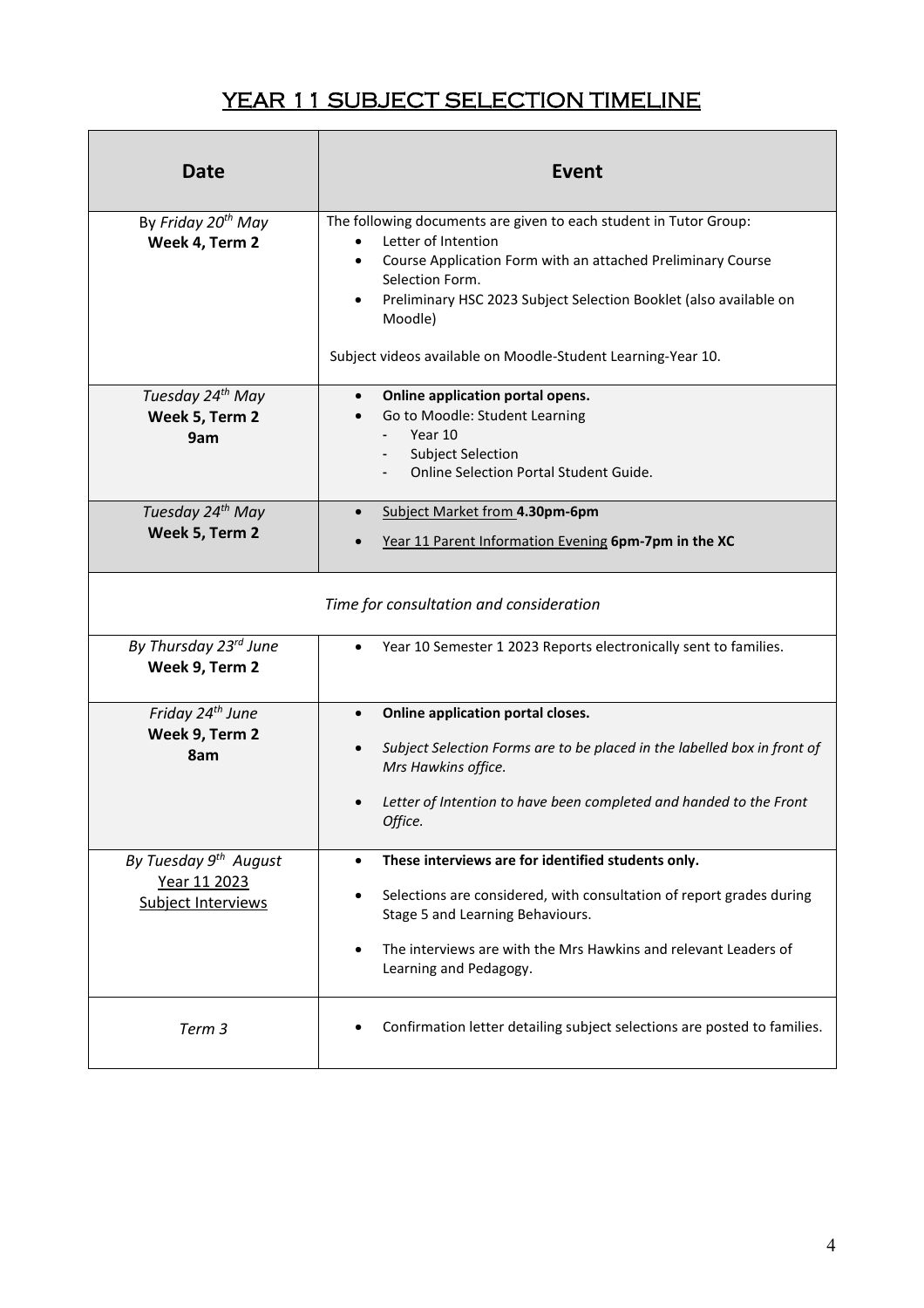## IS YEAR 11 AND 12 FOR ME?

It is now required that all students attend school until they are 17 years of age and have attained a Record of School Achievement. There are special circumstances whereby students are permitted to leave, and I encourage you to meet with the relevant Dean of House if you do wish to leave before you are 17 to ensure all required documentation is complete. Senior School now offers more than a simple study of curriculum. Students attend school to develop as human beings. Schools are institutions where social interaction and effective communication are powerful mediums. The quality of social interactions lies at the heart of Christianity i.e., relationships between individuals.

In senior years, students will be encouraged to build upon, contribute and become involved in the day to day life of the school; thus, making the community richer in our relationships with one another and God.

### WHAT IS THE HIGHER SCHOOL CERTIFICATE?

The Higher School Certificate (HSC) is a credential awarded to students at the end of their school education, which is developed, examined and awarded by the NSW Educational Standards Authority (NESA). The Higher School Certificate is recognised by every University in Australia.

The Higher School Certificate is usually studied over two years but may be accumulated over five calendar years from the year in which the first examination is attempted. Students who wish to balance study with work, family or sporting commitments can use this option to design a study program that meets their needs while allowing them to achieve the Higher School Certificate.

The Record of School Achievement (RoSA) will continue beyond Stage 5 into Stage 6 and will contain courses studied, results achieved and extra curricula endeavours. Students who complete their HSC will receive both credentials.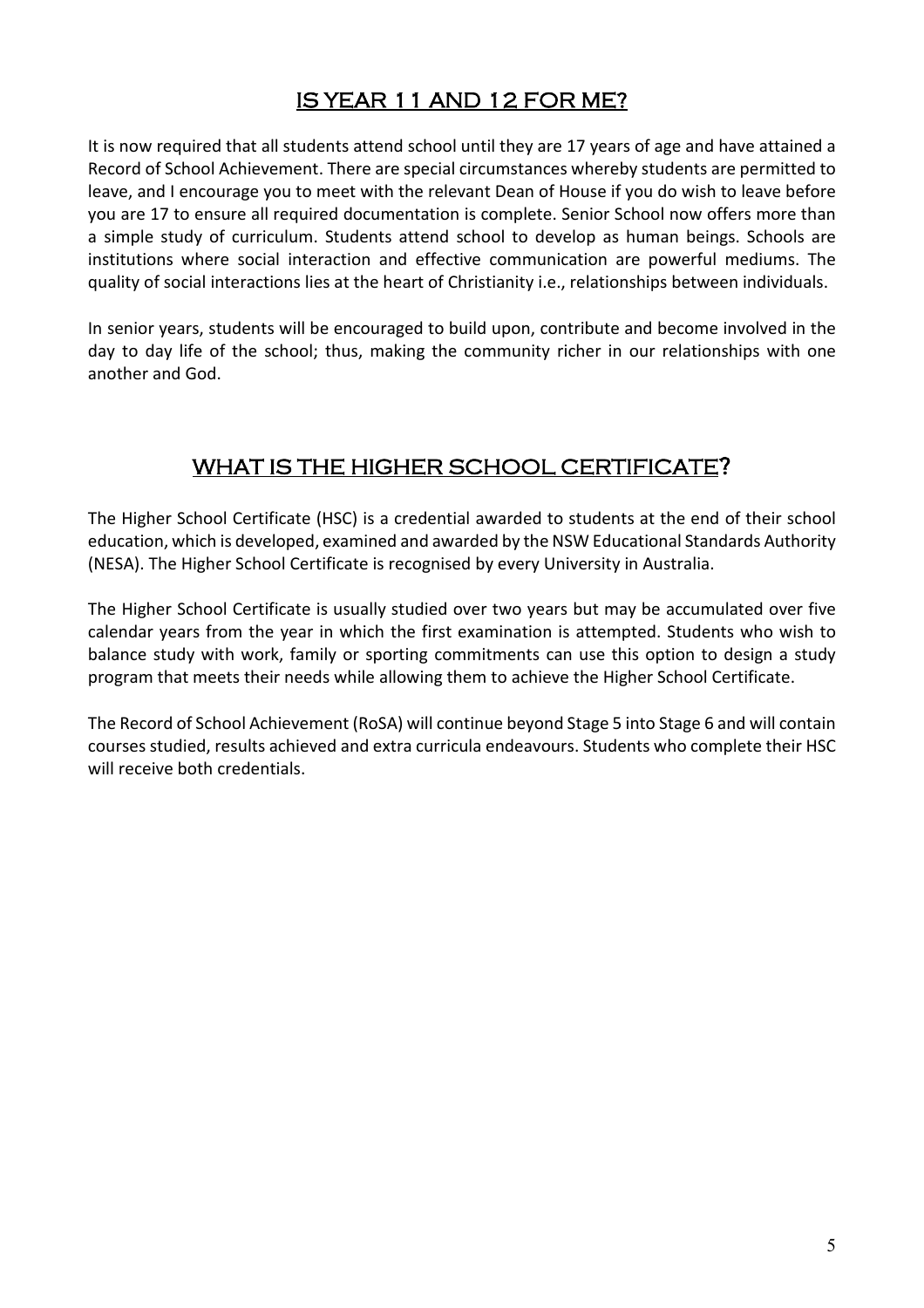#### An Outline of Courses, Subjects and Units

**COURSES –** for the Higher School Certificate are divided into two parts –

- Preliminary- Year 11
- HSC Year 12

Students must complete the Preliminary component of a course before commencing the HSC component.

**UNITS** – Each course has a value expressed in units. Most courses are worth 2 units. These courses are marked out of 100 and students complete the equivalent of 240 hours of study.

**EXTENSION COURSES –** require additional and greater depth of study in a course. 1 unit extension courses are available in Science (Year 12), History (Year 12), English and Mathematics (Year 11). Extension 2 courses may be studied in Year 12 in English and Mathematics.

#### Types of Courses

#### **BOARD DEVELOPED COURSES**

These courses are developed by NESA. Board Developed courses are examined externally at the end of the HSC course and can count towards the calculation of the Australian Tertiary Admissions Rank. (ATAR).

#### **BOARD ENDORSED COURSES**

These courses have syllabuses endorsed by NESA to cater for areas of special interest. There is no external examination for Board Endorsed courses, but all these courses count towards the Higher School Certificate and appear on the Record of Achievement. Many students undertake a path of study that is work specific and choose these courses as they will be of more benefit in your chosen career. Board Endorsed courses can be used in the calculation of the ATAR.

#### **VOCATIONAL EDUCATION and TRAINING (VET) COURSES**

Vocational Education and Training (VET) courses are based on national modules and are written by industry and taught to industry standards by teachers who have undertaken additional training. Each module is made up of a set of competencies and some students have already begun this accreditation in Year 10. TAFE accepts certain HSC subjects as equivalent to their courses and students can be exempted from a proportion of their TAFE course. These arrangements change constantly and before enrolling at TAFE, students are advised to check the HSC/TAFE Credit Transfer web site www.det.nsw.edu.au/hsctafe for accurate details.

Students are required to complete a minimum of 70 hours of Work Placement to satisfactorily complete these courses. These courses are dual accredited. Students can receive both the HSC and an Australian Qualifications Framework (AQF) Statement of Attainment, Certificate I or Certificate II if assessed as competent in all units/modules. VET courses are Board Developed Category B courses and if students complete the HSC examination in the course, they can contribute to their ATAR (with the exception of Fitness). Only 2 units of category B courses (one subject) can be used in the calculation of the ATAR.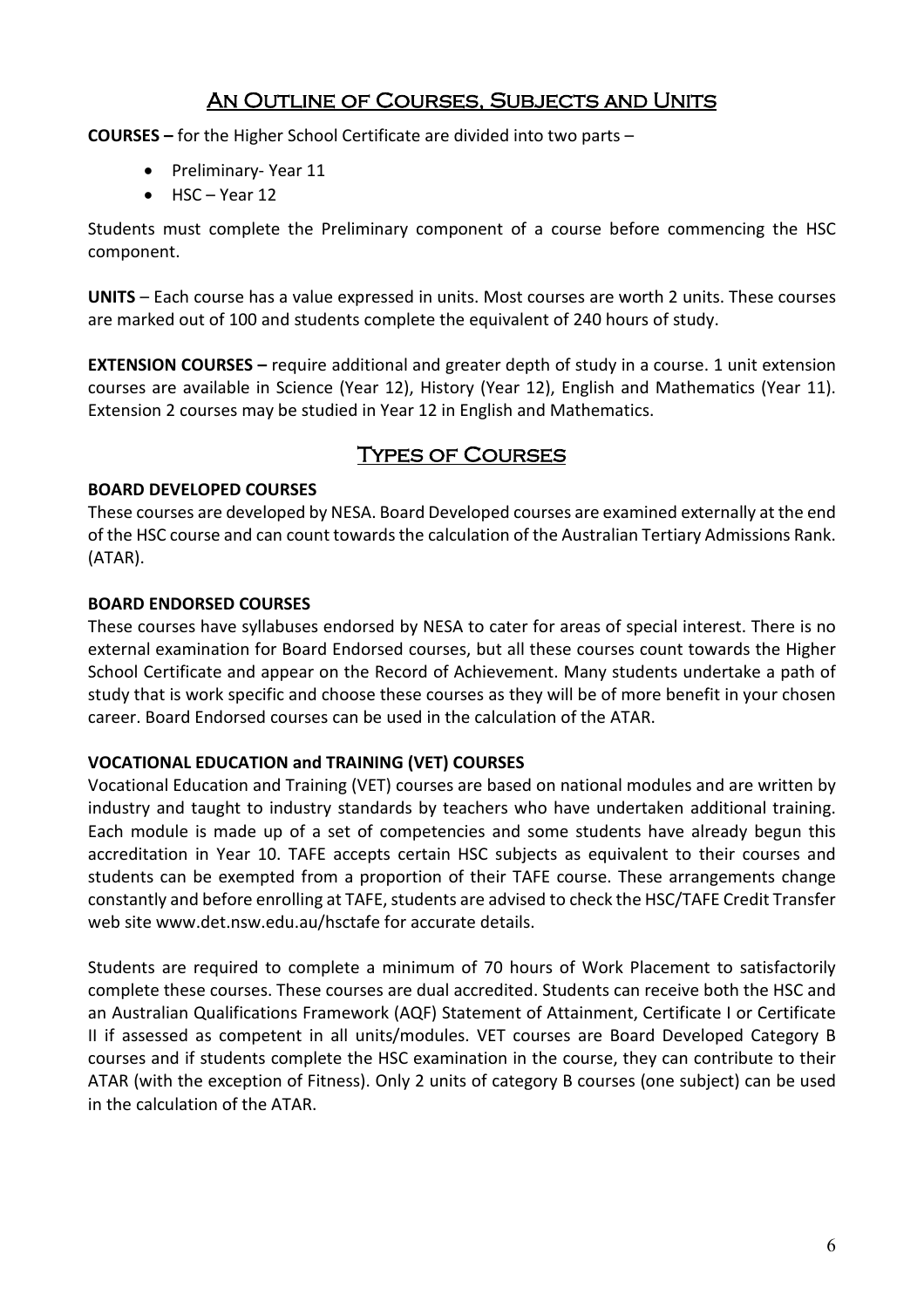#### Choosing a Personal Program of Study

Recognise this as an important decision and take time to consider all your options.

Ask yourself the following questions:

- What courses are available?
- What courses interest me?
- What courses am I good at?
- What courses do I need for further study?

Use these rules when choosing courses:

- $\checkmark$  ABILITY choose courses you are good at.
- $\checkmark$  INTEREST choose courses you enjoy.
- $\checkmark$  MOTIVATION choose courses you really want to learn.

#### **Do not choose a course because:**

- *your friends are taking it.* Your friends may have different abilities, interests and motivations to you.
- *your favourite teacher is teaching it.* Teachers often change classes or even schools.
- *you want to go on a particular excursion.* You could endure years of misery for the sake of that excursion.
- *you need to do it even though you hate it.* University courses rarely require you to study a particular course. They may recommend a course because a component of that HSC course is assumed knowledge. There are a lot of ways to enter a university course, so don't waste time studying something you hate for a course and field of work you may not get into.
- *to achieve a high ATAR.* A high ATAR is achieved with hard-work and high marks, NOT by studying certain subjects.

#### Requirements For The Higher School Certificate and record of school achievement (RoSA)

The Higher School Certificate is the award gained by students at the completion of their secondary years of schooling. It is the highest award that can be gained by secondary students in New South Wales. **What is it?**

#### **Proceeding to Year 11 at Xavier College**

For a student wanting to proceed to Year 11 at Xavier College they must have demonstrated:

- 1. A positive and participatory attitude towards the College.
- 2. Diligence and sustained effort toward their study.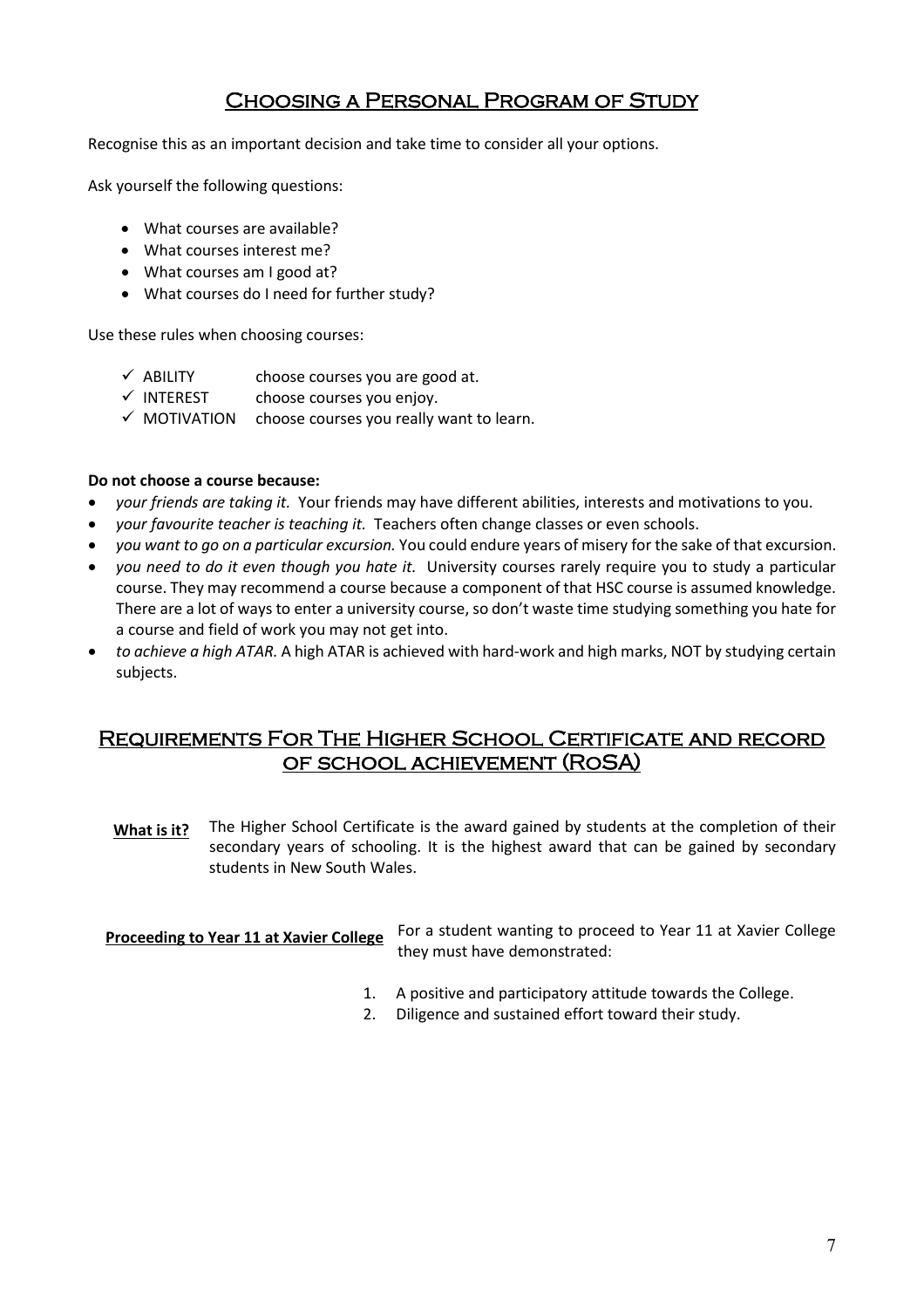**Eligibility** To be eligible for the award of the Higher School Certificate students must:

- (a) have completed Stage 5 or an equivalent qualification NESA considers satisfactory;
- (b) have attended a government school, an accredited non-government school, a school outside New South Wales recognised by NESA or a college of TAFE;
- (c) have satisfactorily completed courses that comprise the pattern of study required by NESA for the award of the Higher School Certificate;
- (d) sit for and make a serious attempt at the requisite Higher School Certificate external examinations.
- Patterns of study To qualify for the Higher School Certificate students must satisfactorily complete a Preliminary pattern of study comprising at least 12 units and an HSC pattern of study comprising at least 10 units. Both patterns must include:
	- at least six units from Board Developed courses;
	- at least two units of a Board Developed course in English;
	- at least three courses of two units' value or greater (either Board Developed or Board Endorsed courses);
	- at least four courses.

#### Requirements for the Australian Tertiary Admission Rank (ATAR)

To be eligible for an ATAR, students must satisfactorily complete at least 10 units of Board Developed courses including –

- at least 2 units of English
- at least 8 units of Category A courses (no more than 2 units of Category B courses)
- at least 3 courses of 2 unit value or greater
- at least 4 subjects

.

A student will be considered to have satisfactorily completed a course if, in the principal's view, there is sufficient evidence that the student has:

- (a) **followed** the course developed or endorsed by NESA; and
- (b) **applied** themselves with diligence and sustained effort to the set tasks and experiences provided in the course by the school;
- (c) **achieved** some or all of the course outcomes; and
- (d) **completed** at least 50% of the school-based assessments for each course studied.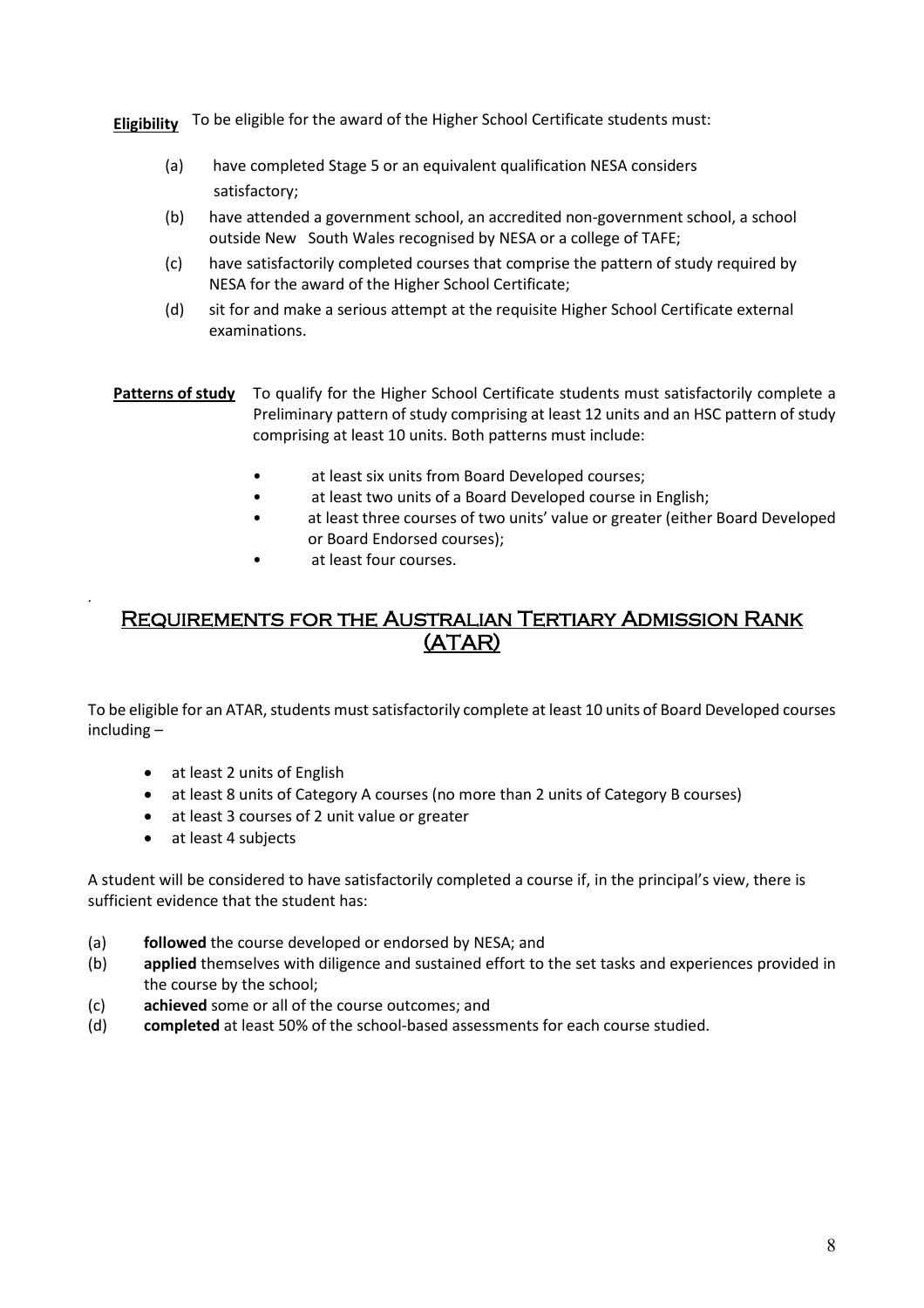#### Students with additional needs

The College recognises that students learn at different rates and in different styles. It also recognises that some students require greater levels of support and different curriculum options if they are to achieve their potential in all areas of school life.

The Xavier Community is committed to providing a wide range of learning opportunities that aim to meet the needs of all students, as well as the establishment of effective learning principles and strategies in all curriculum areas.

The College understands that the inclusion of students with disabilities in the regular classroom requires the provision of adequate and effective support services. To meet this need, a Diversity Team has been established. These support services are available to the students, their families, the staff and members of the wider school community.

Xavier College attempts to implement inclusive practices where all school staff have significant roles to play in supporting students with additional needs. Involvement of all stakeholders provides a range of valuable perspectives and expertise that will assist greatly with educational planning and the implementation of support strategies.

Some of the support strategies offered to students undertaking Stage 6 are:

- Guidance into appropriate course areas;
- Support within the classroom;
- Disability Provisions for the HSC where appropriate;
- Development of alternative curricula, for example:

- assessment and referral to external agencies

- Life Skills HSC;
- programs for Gifted and Talented students.

In addition to the support for students with additional needs in mainstream classes, the Kirinari High Support Centre for Learning was established. This class caters for students with a moderate intellectual disability as a primary disability. Students who meet the criteria will require a higher level of support than that which can be provided in mainstream classes. At Kirinari, a full Life Skills program is offered to all students with a focus on the Functional Academics.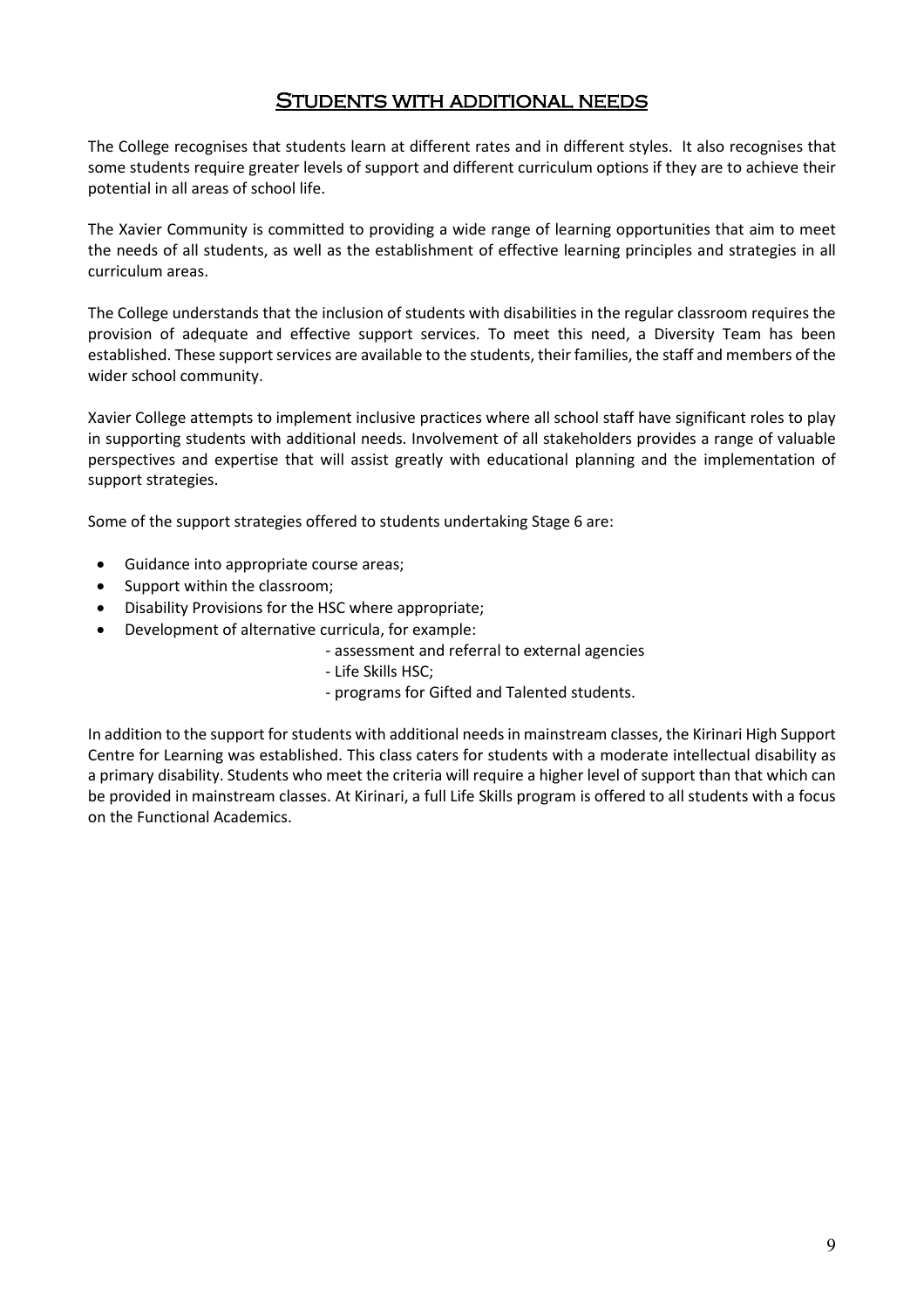#### **HOW TO DECIDE**

- **1. Find out about each course** talk to teachers, read this book and watch subject clips on Moodle.
- **2. Recognise that this is an important decision** take time to investigate and consider ALL options.
- **3. Identify your strengths** choose subjects that develop these strengths and allow you to continue to achieve.
- **4. Discuss your plans** with Careers Advisor, family, teachers, senior students and employers, TAFE and University careers advisors.
- **5. Don't play the numbers game**  you do not automatically receive high marks for studying certain subjects. You will only do well if you are really interested in a subject.
- **6. Don't follow your friends** you all have different strengths and goals.
- **7.** Don't say "I need to do this subject, even though I do not like it / or do well at it" a job, TAFE or University course that has prerequisite subjects, will mean that you will be studying that subject in detail throughout the course. Do you really want to spend years working or studying in an area that you do not like.
- **8. Be realistic** set goals that are right for YOU.
- **9. Is further university study a realistic option?**
	- a. Many students when investigating the cost of university and what further accreditation will provide them with are now choosing subjects that will provide them with career (TAFE) accreditation as well as HSC accreditation.
	- b. We have split the courses available to assist those in finding a path that is best for them.

| THE GOLDEN RULES  |                                                                            |  |
|-------------------|----------------------------------------------------------------------------|--|
| <b>INTEREST</b>   | subjects you enjoy                                                         |  |
| <b>ABILITY</b>    | subjects you are good at                                                   |  |
| <b>MOTIVATION</b> | subjects you really want to learn<br>and are related to your career goals. |  |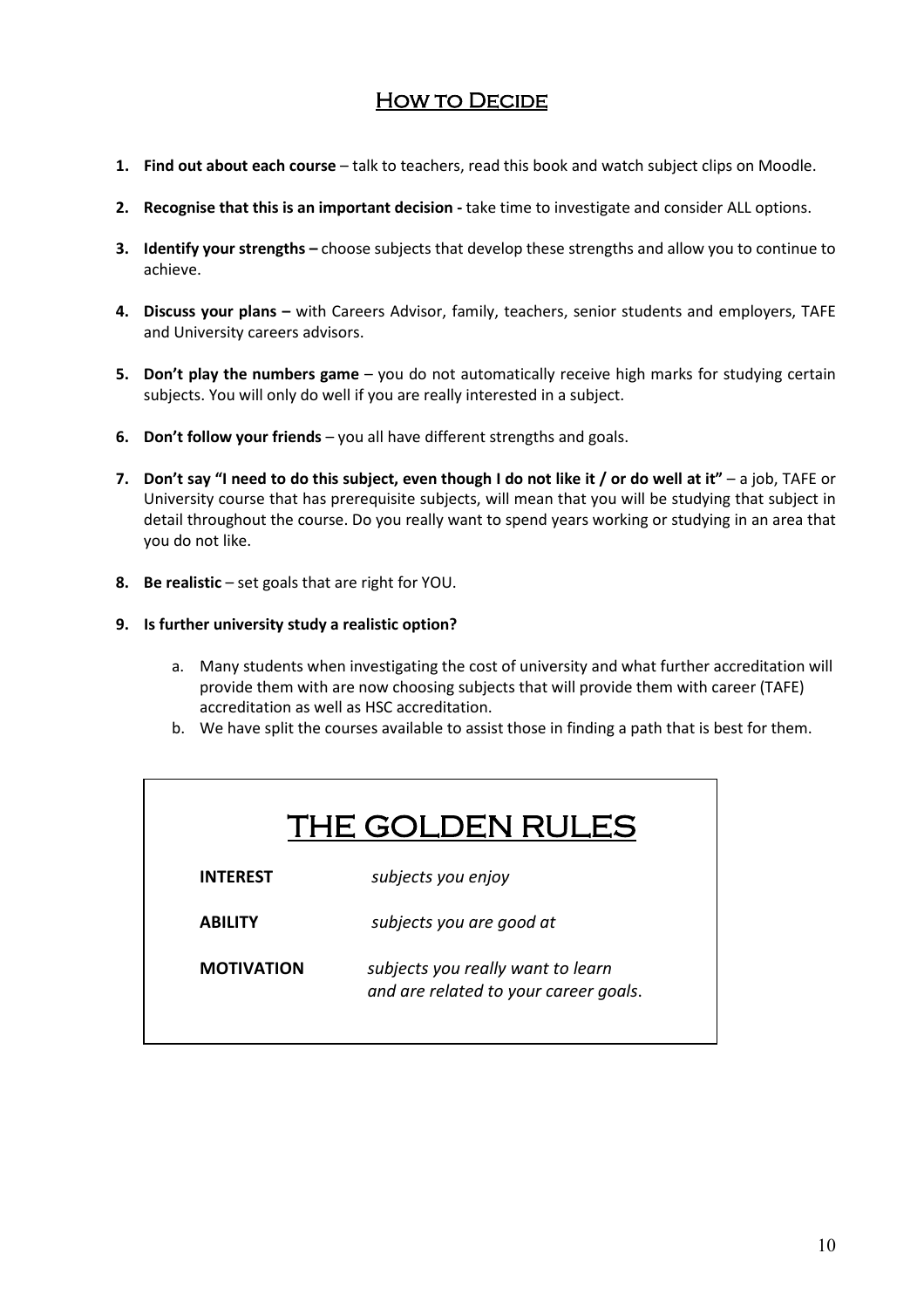#### **HSC COURSES**

| <b>FACULTY</b>                 | <b>Course Name</b>                                                                             | Unit                    | Developed or    | Category | Page          |
|--------------------------------|------------------------------------------------------------------------------------------------|-------------------------|-----------------|----------|---------------|
|                                |                                                                                                | Value                   | <b>Endorsed</b> |          | <b>Number</b> |
|                                | <b>COMPULSORY COURSES</b>                                                                      |                         |                 |          |               |
|                                | <b>RELIGIOUS EDUCATION</b>                                                                     |                         |                 |          |               |
| RE                             | <b>Studies of Religion</b>                                                                     | 1                       | D               | Α        | 13            |
| <b>RE</b>                      | <b>Studies of Religion</b>                                                                     | 2                       | D               | Α        | 14            |
| <b>RE</b>                      | Studies in Catholic Thought 1                                                                  | 1                       | E.              |          | 15            |
|                                | <b>ENGLISH</b>                                                                                 |                         |                 |          |               |
| <b>ENGLISH</b>                 | English Extension 1 - Online (School of Now)                                                   | 1                       | D               | Α        | 17            |
| <b>ENGLISH</b>                 | English Advanced                                                                               | $\overline{2}$          | D               | А        | 18            |
| <b>ENGLISH</b>                 | English Standard                                                                               | $\overline{2}$          | D               | Α        | 19            |
| <b>ENGLISH</b>                 | <b>English Studies</b>                                                                         | $\overline{2}$          | D               | B        | 20            |
|                                | <b>BOARD DEVELOPED COURSES</b>                                                                 |                         |                 |          |               |
| <b>HSIE</b>                    | <b>Ancient History</b>                                                                         | 2                       | D               | Α        | 22            |
| <b>SCIENCE</b>                 | Biology                                                                                        | $\overline{2}$          | D               | А        | 23            |
| <b>HSIE</b>                    | <b>Business Studies</b>                                                                        | $\overline{2}$          | D               | А        | 24            |
| <b>SCIENCE</b>                 | Chemistry                                                                                      | $\overline{2}$          | D               | А        | 25            |
| <b>PDHPE</b>                   | <b>Community and Family Studies</b>                                                            | $\overline{2}$          | D               | Α        | 26            |
| <b>TAS</b>                     | Design and Technology                                                                          | $\overline{2}$          | D               | Α        | 27            |
| <b>CAPA</b>                    | Drama                                                                                          | $\overline{2}$          | D               | Α        | 28            |
| <b>HSIE</b>                    | Economics - Online (School of Now)                                                             | $\overline{2}$          | D               | Α        | 29            |
| <b>TAS</b>                     | Engineering Studies - Online (School of Now)                                                   | $\overline{2}$          | D               | А        | 30            |
| <b>TAS</b>                     | Food Technology                                                                                | $\overline{\mathbf{c}}$ | D               | А        | 31            |
| <b>TAS</b>                     | Industrial Technology: Timber Products & Furniture<br>$\overline{2}$<br>D<br>Α<br>Technologies |                         | 32              |          |               |
| <b>TAS</b>                     | Information, Processes and Technology-Online<br>(School of Now)                                | $\overline{2}$          | D               | Α        | 33            |
| <b>SCIENCE</b>                 | <b>Investigating Science</b>                                                                   | $\overline{2}$          | D               | Α        | 34            |
| <b>HSIE</b>                    | Legal Studies                                                                                  | $\overline{2}$          | D               | А        | 35            |
| <b>MATHEMATICS</b>             | Mathematics Extension 1 - Online (School of Now)                                               | $\mathbf{1}$            | D               | Α        | 36            |
| <b>MATHEMATICS</b>             | $\overline{2}$<br>D<br><b>Mathematics Advanced</b><br>Α                                        |                         |                 | 37       |               |
| <b>MATHEMATICS</b>             | <b>Mathematics Standard</b>                                                                    | $\overline{2}$          | D or E          | Α        | 38            |
| <b>HSIE</b>                    | Modern History                                                                                 | $\overline{2}$          | D               | А        | 39            |
| CAPA                           | Music 1                                                                                        | 2                       | D               | А        | 40            |
| PDHPE                          | Personal Development, Health & Physical Education                                              | $\overline{2}$          | D               | Α        | 41            |
| <b>SCIENCE</b>                 | Physics                                                                                        | $\overline{2}$          | D               | Α        | 42            |
| <b>HSIE</b>                    | Society and Culture                                                                            | $\overline{2}$          | D               | Α        | 43            |
| <b>SCIENCE</b>                 | Extension Science (Year 12 only)                                                               | 1                       | D               | Α        | 44            |
| <b>CAPA</b>                    | <b>Visual Arts</b>                                                                             | $\overline{2}$          | D               | A        | 45            |
|                                | <b>BOARD ENDORSED COURSES</b>                                                                  |                         |                 |          |               |
| <b>PDHPE</b>                   | <b>Exploring Early Childhood</b>                                                               | $\overline{2}$          | E               | В        | 47            |
| <b>HSIE</b>                    | <b>Visual Design</b>                                                                           | $\overline{2}$          | Е               |          | 48            |
| CAPA                           | <b>Work Studies</b>                                                                            | $\mathbf{1}$            | E.              |          | 49            |
|                                | <b>VOCATIONAL EDUCATION COURSES (VET)</b>                                                      |                         |                 |          |               |
| <b>VET</b>                     | <b>Business Services</b>                                                                       | 2                       | D               | В        | 52            |
| <b>VET</b>                     | Construction                                                                                   | 2                       | D               | B        | 53            |
| <b>VET</b>                     | <b>Entertainment Industry</b>                                                                  | 2                       | D               | В        | 54            |
| <b>VET</b>                     | Fitness (Non ATAR ONLY)                                                                        | 2                       | Е               | В        | 55            |
| <b>VET</b>                     | Hospitality                                                                                    | $\mathbf{2}$            | D               | B        | 56            |
| <b>VET</b>                     | <b>Information Digital Technology</b>                                                          | $\overline{2}$          | D               | В        | 57            |
| <b>VET</b>                     | Primary Industries                                                                             | $\overline{2}$          | D               | В        | 58            |
| <b>VWT</b>                     | <b>Retail Services</b>                                                                         | $\overline{2}$          | D               | B        | 59            |
|                                | <b>EVET</b>                                                                                    |                         |                 |          | 60-63         |
|                                | <b>CATHWEST</b>                                                                                |                         |                 |          | 64            |
| <b>NSW SCHOOL OF LANGUAGES</b> |                                                                                                |                         |                 | 65       |               |

*All of the above courses are being offered to Year 11 in 2023 subject to sufficient numbers of students being interested.* 

*Category B Courses: Only 1 Category B course can be included in calculations for the ATAR.*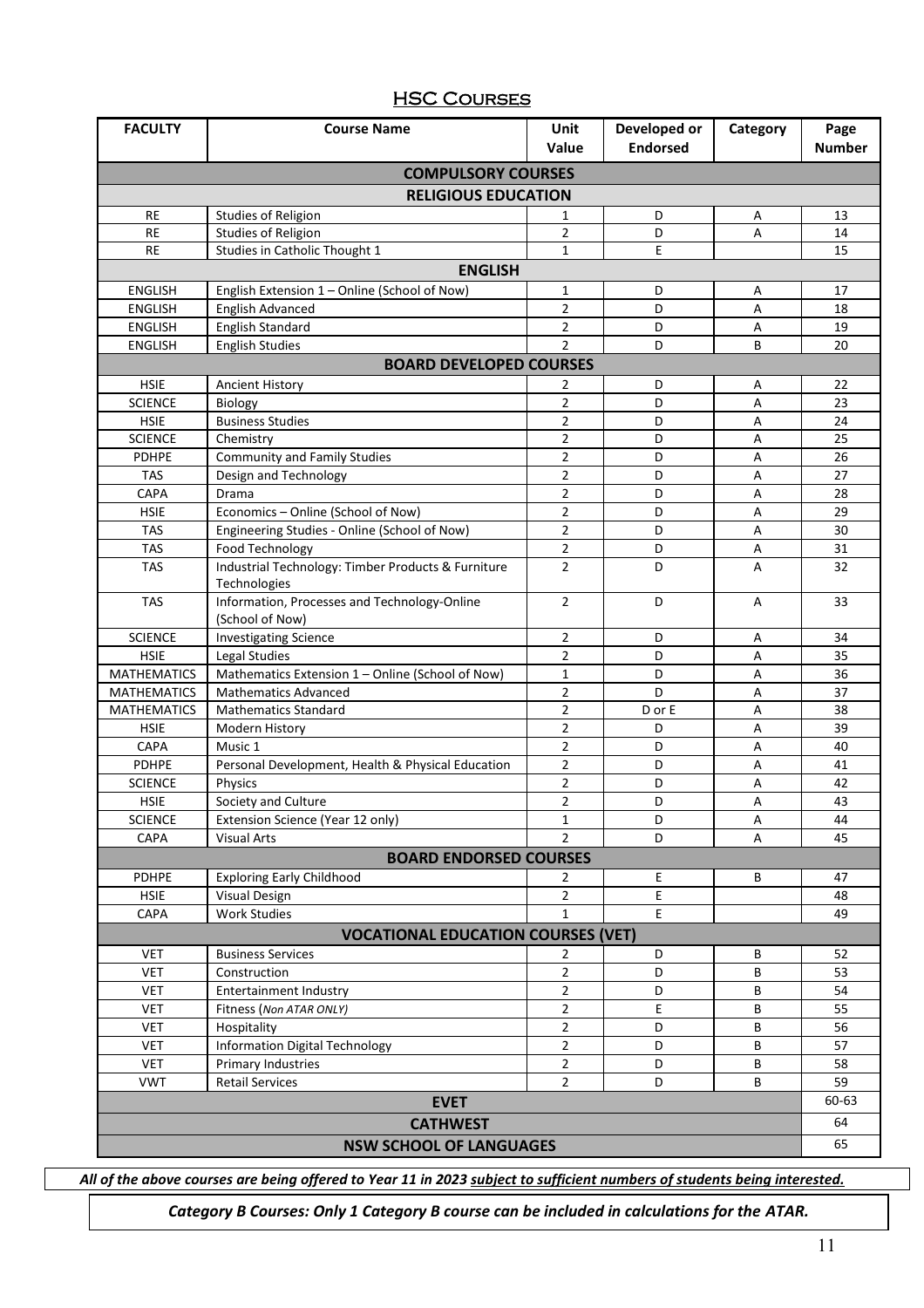## Religious **EDUCATION**

*At least 1 unit of Religious Education is compulsory at Xavier College.*

Each student may choose between:

| (i)               | <b>STUDIES OF RELIGION 1 UNIT</b>  | a Board Developed course that does count towards the<br>ATAR.    |
|-------------------|------------------------------------|------------------------------------------------------------------|
| ΟR                |                                    |                                                                  |
| (ii)<br><b>OR</b> | STUDIES OF RELIGION 2 UNIT         | a Board Developed Course that does count towards the<br>ATAR.    |
| (iii)             | STUDIES IN CATHOLIC THOUGHT 1 UNIT |                                                                  |
|                   |                                    | a Board Endorsed Course that does not count towards<br>the ATAR. |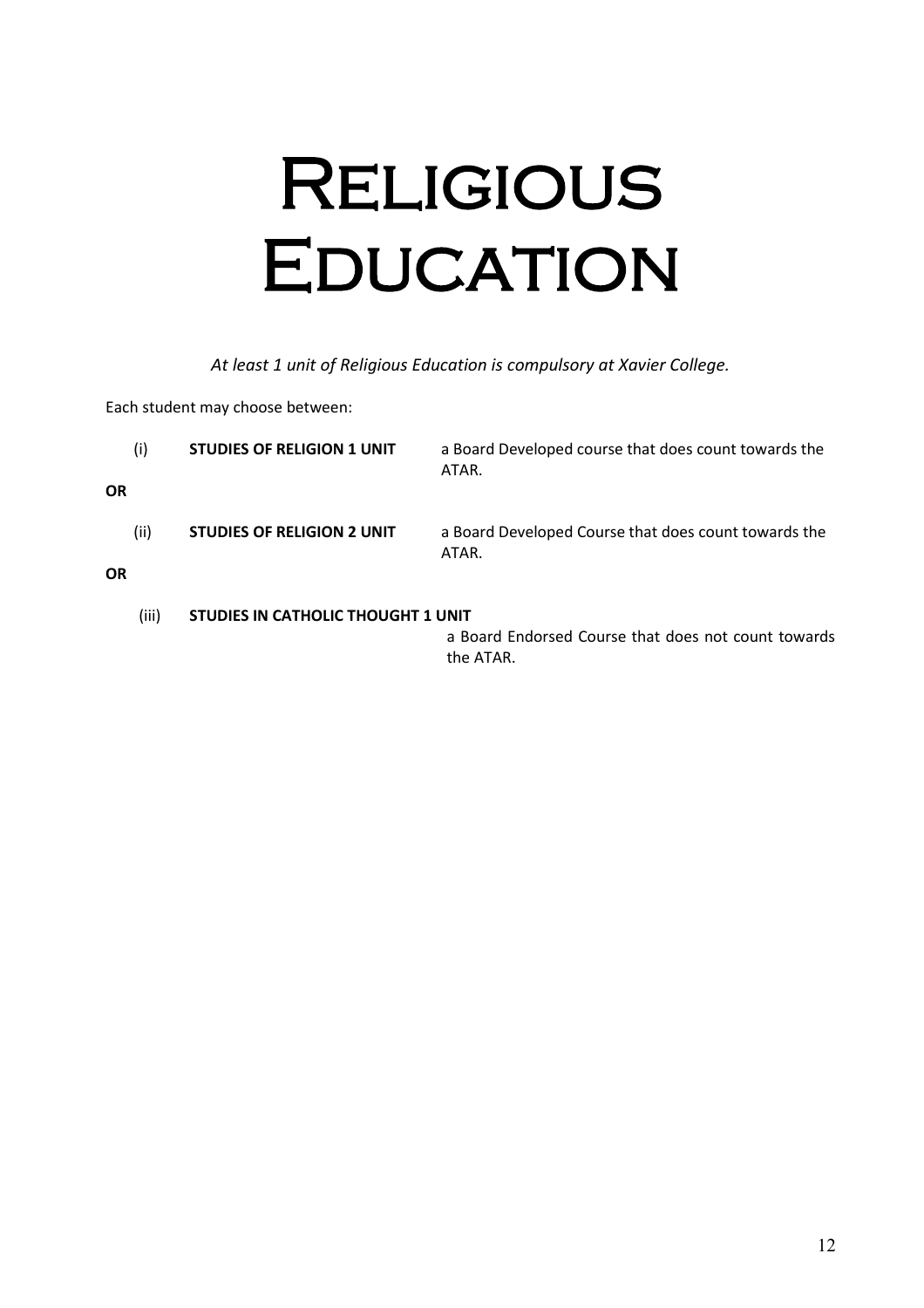## Studies of Religion

**1 Unit Board Developed Course**

#### **Preliminary and Higher School Certificate**

#### CATEGORY: A

#### EXCLUSIONS: Studies of Religion 2 unit and Studies in Catholic Thought 1 Unit

#### Course description

Studies of Religion Stage 6 promotes an awareness, understanding and application of the nature of religion and the influence of religious traditions, beliefs and practices on individuals and society with an emphasis on the Australian context.

#### Main topics covered

#### **PRELIMINARY COURSE (60 hours)**

- Nature of Religion
- Religious Tradition Introductory Study 1
- Religious Tradition Introductory Study 2

#### **HIGHER SCHOOL CERTIFICATE COURSE (60 hours)**

- Religion and Belief Systems in Australia Post 1945
- Religious Traditions Depth Study 1
- Religious Traditions Depth Study 2

#### Particular course requirements/recommendations

Students will undertake research, conduct interviews, and develop a survey and present both oral and written reports.

#### REQUIRED RESOURCES

#### **Textbooks**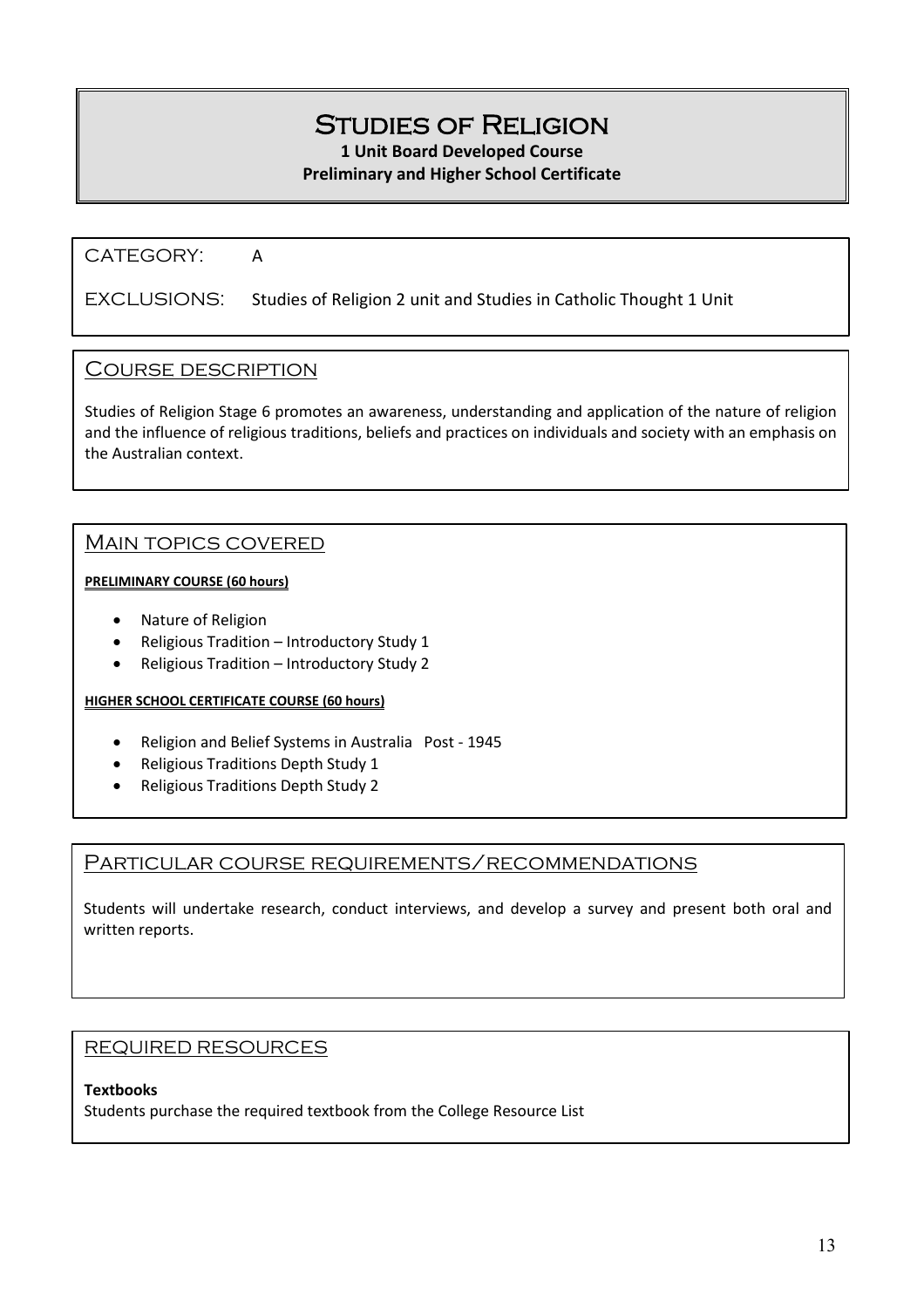## Studies of Religion

**2 Unit Board Developed Course**

#### **Preliminary and Higher School Certificate**

#### CATEGORY: A

#### EXCLUSIONS: Studies of Religion 1 unit and Studies in Catholic Thought 1 Unit

#### Course description

Studies of Religion Stage 6 promotes an awareness, understanding and application of the nature of religion and the influence of religious traditions, beliefs and practices on individuals and society with an emphasis on the Australian context.

#### MAIN TOPICS COVERED

#### **PRELIMINARY COURSE (120 hours)**

- Nature of Religion
- Religious Tradition Introductory Study 1
- Religious Tradition Introductory Study 2
- Religious Tradition Introductory Study 3
- Religion of Ancient Origin
- Religion in Australia Pre 1945

#### **HIGHER SCHOOL CERTIFICATE COURSE (120 hours)**

- Religion and Belief Systems in Australia Post 1945
- Religious Traditions Depth Study 1
- Religious Traditions Depth Study 2
- Religious Traditions Depth Study 3
- Religion and Peace
- Religion and Non-Religion

#### Particular course requirements/recommendations

Students will undertake research, conduct interviews, develop a survey and present both oral and written reports.

#### **Prerequisites and restrictions**

Students should have performed within A-B range in English in Stage 5.

#### REQUIRED RESOURCES

#### **Textbooks**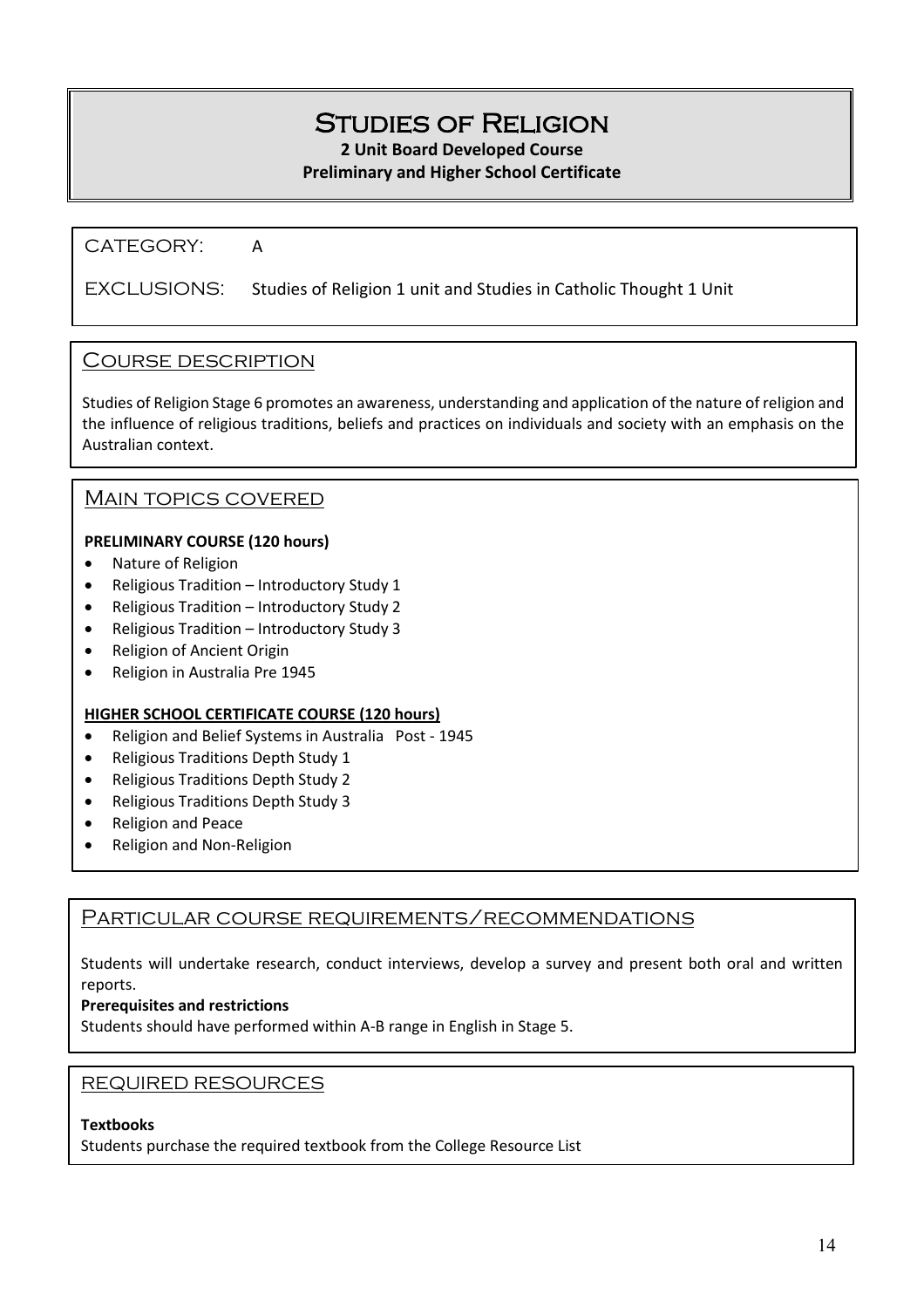## Studies in Catholic Thought 1

**1 Unit Board Endorsed Course Preliminary and Higher School Certificate**

#### CATEGORY:

EXCLUSIONS: Studies of Religion 1 unit, Studies of Religion 2 unit and Catholic Studies.

#### Course description

Studies in Catholic Thought develops students' understanding of the Catholic Tradition. It offers students the opportunity to focus on one religion that has made a significant contribution to the world: spiritually, ethically, politically and socially.

Studies in Catholic Thought will assist students to make sense of everyday life in the broader context of mystery, complexity, confusion and awe. It enables students to deepen their understanding about the Scriptures and the traditions of the Catholic community – its stories, experiences, ethics and teachings. Studies in Catholic Thought is a unique immersion in the largest Christian denomination. This course goes beyond the underlying principles of the Studies of Religion course, as it draws students into an immersion of the Catholic Tradition

#### Main topics covered

The Year 11 course Studies in Catholic Thought 1 unit is structured as three core modules

- Who is the human person?
- The Trinitarian God and Humanity
- The Reimagining of Creation

• The Year 12 course Studies in Catholic Thought 1 unit is structured as four core modules:

- Virtue, Vice, Salvation
- The Common Good
- The Good Works
- Faith, Reason and Science

#### PARTICULAR COURSE REQUIREMENTS/RECOMMENDATIONS

The course equips students to engage with the richness of this faith tradition and the complex ways it continues to captivate people and ideas throughout the ages and un the modern world, It develops and challenges students' thinking and analytical skills as they engage with the depth and breadth of Catholic tradition. This course is **Endorsed** and hence cannot go towards your ATAR.6

REQUIRED RESOURCES No Specific textbook required.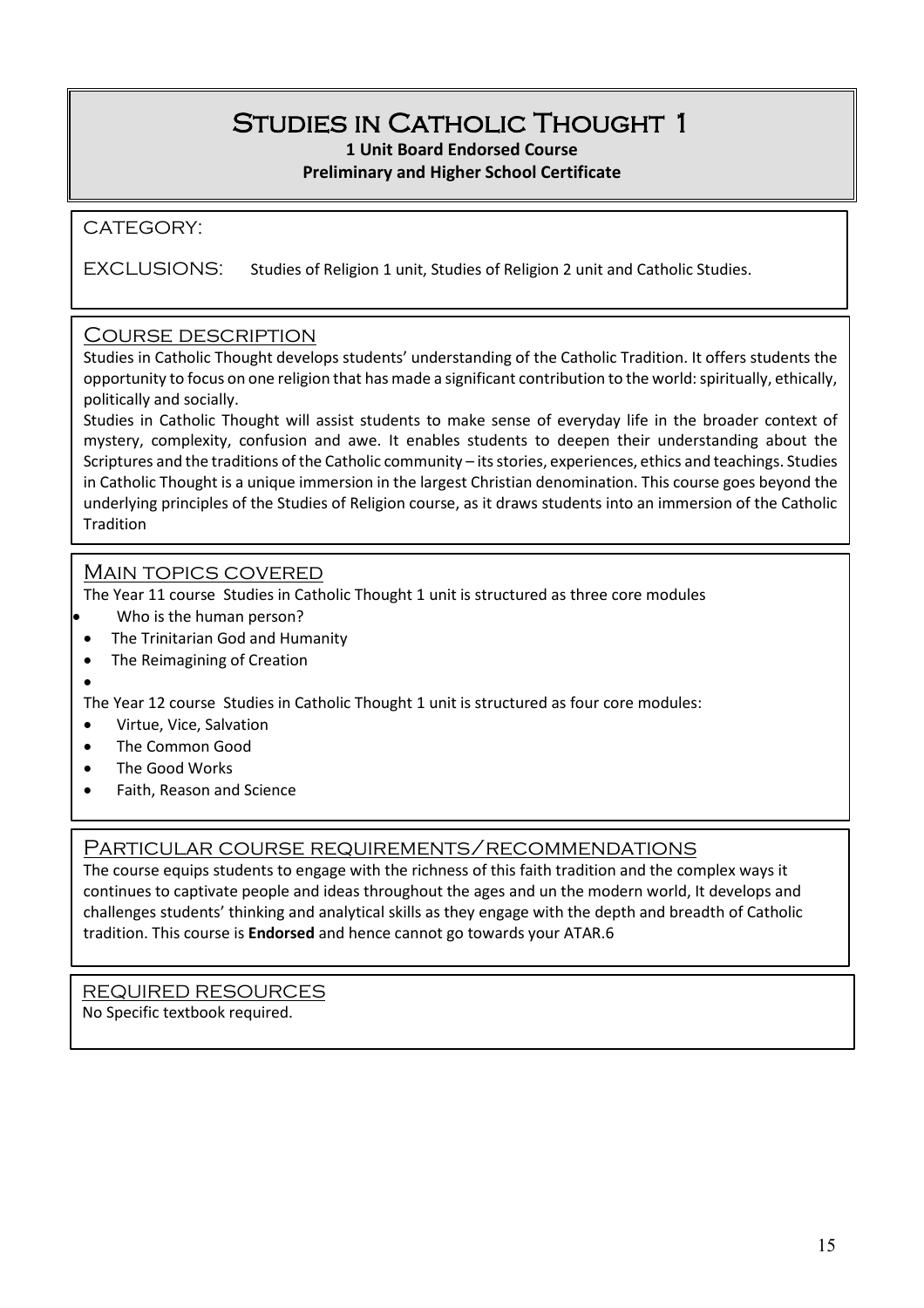# ENGLISH

The Stage 6 Syllabus for English offers a number of courses, and these will be offered on the basis of student need and ability. Each of these courses is a Board developed course.

These courses are:

- English Extension 1 1 Unit (available to English Advanced students only)
- English Standard 2 Units
- English Advanced 2 Units
- English Studies 2 Unit (for ATAR students this is a Category B course. This course is to be selected if a Non-ATAR pathway is chosen)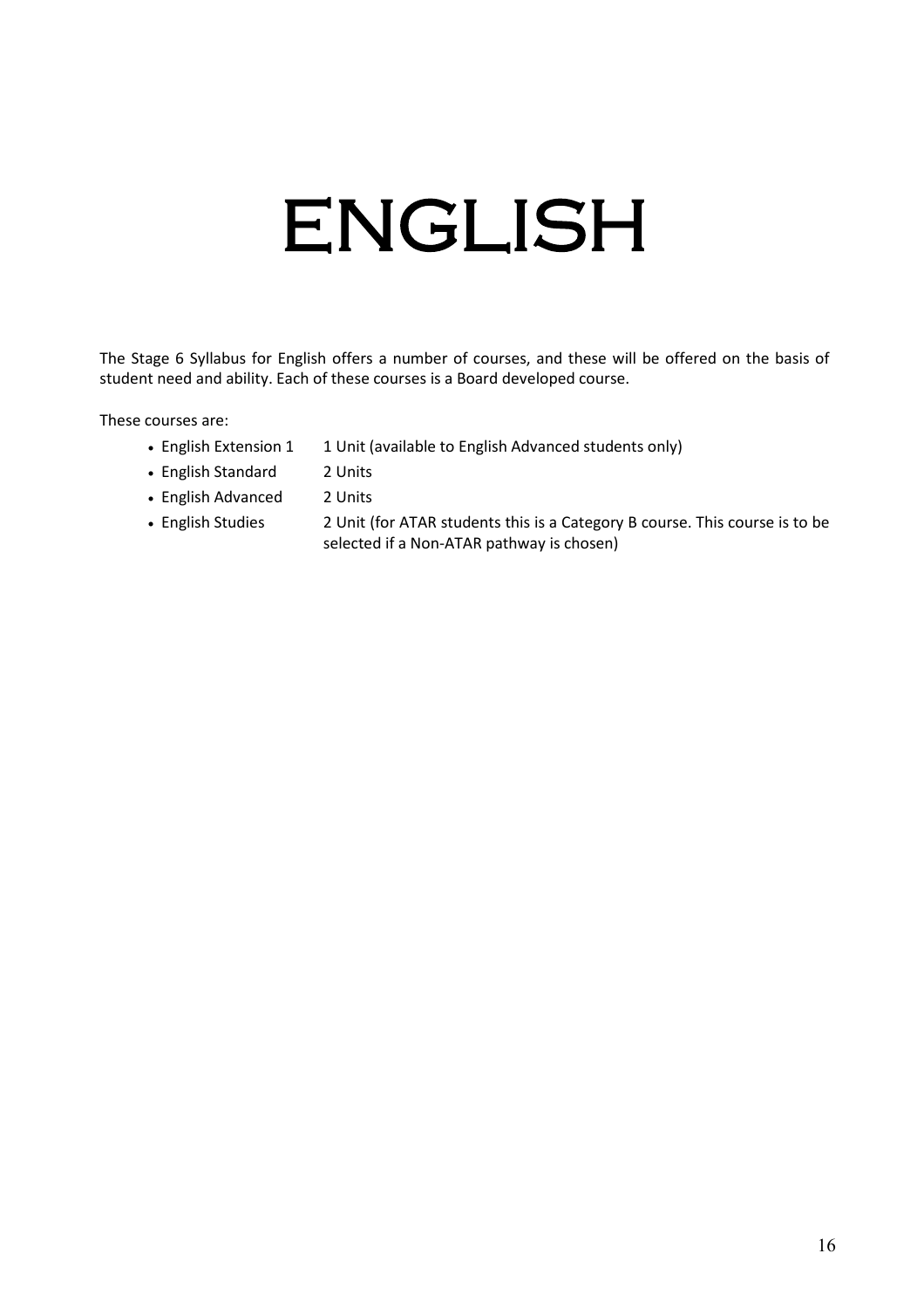### English Extension 1online SCHOOL OF NOW

**1 Unit Board Developed Course**

**Preliminary and Higher School Certificate**

| CATEGORY:   | А                                                                                |
|-------------|----------------------------------------------------------------------------------|
| EXCLUSIONS: | Students must study English Advanced in combination with English<br>Extension 1. |

#### Course description

English Extension 1 allows confident and critical students of language to explore rich and diverse texts from contemporary and classical canons. Students express their understanding through analytical essays and imaginative compositions. This subject provides a platform for skilled writers to develop diverse ways of expressing their textual evaluations and imagined worlds.

Students have the opportunity to pursue areas of interest with increased independence and to theorise about the processes of responding to and composing texts. Students learn about research methodology to enable them to undertake extensive investigation used to develop extended compositions. Throughout the course students explore and evaluate multiple meanings and relative values of texts. They explore a range of conceptual frameworks for the reading and composition of texts and examine a range of reading practices to develop awareness of the assumptions that guide interpretation and evaluation. They engage with complex texts that intellectually challenge them to think creatively and critically about the way that literature shapes and reflects the global world.

#### Main topics covered

**Year 11**

- Mandatory Module: Texts, Culture and Value
- Related research project

**Year 12**

• Common Module: Literary Worlds

#### Particular course requirements/recommendations

This course is designed for students who choose to study literature and conceptual frameworks at a more intensive level in diverse but specific areas. They enjoy complex conceptual work, have highly developed skills in written and verbal communication, and are capable of independent learning. Students must choose the Preliminary English Advanced course if they wish to study the HSC Extension 1 course. Students who achieve an English Report Grade A can consider this course.

#### REQUIRED RESOURCES

School of Now will provide a list of required resources.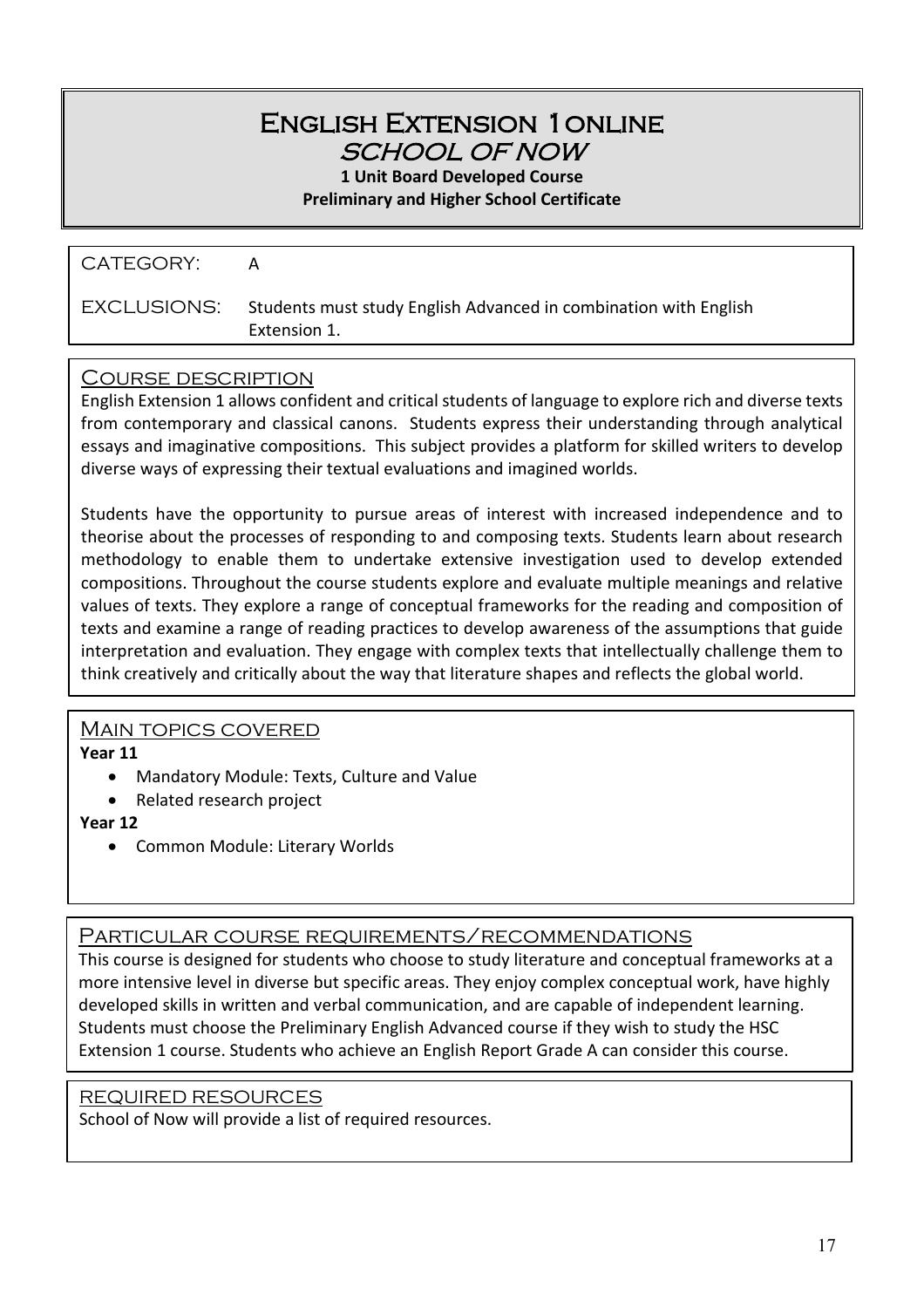#### English Advanced **2 Unit Board Developed Course Preliminary and Higher School Certificate**

CATEGORY: A

EXCLUSIONS: English Standard

#### Course description

The English Advanced course is designed for students who have a particular interest and ability in the subject and who desire to engage with challenging learning experiences that will enrich their personal, intellectual, academic, social and vocational lives. Students appreciate, analyse and respond imaginatively and critically to literary texts drawn from a range of personal, social, historical and cultural contexts, including literature from the past and present and from Australian and other cultures. They study challenging written, spoken, visual, multimodal and digital texts that represent and reflect a changing global world.

Through their study of English students can become critical thinkers, and articulate and creative communicators. They extend and deepen their ability to use language in subtle, nuanced, inventive and complex ways to express experiences, ideas and emotions. They refine their understanding of the dynamic relationship between language, texts and meaning. They do this through critical study and through the skilful and creative use of language forms and features, and of structures of texts composed for different purposes in a range of contexts. They extend their experiences in researching, accessing, evaluating and synthesising information and perspectives from a range of sources to fulfil a variety of purposes.

#### Main topics covered

**Year 11**

- Common Module: Reading to Write: Transition to Senior English
- Module A: Narratives that Shape our World
- Module B: Critical Study of Literature

#### **Year 12**

- Common Module: Texts and Human Experience
- Module A: Textual Conversations
- **Module B: Critical Study of Literature**
- Module C: Craft of Writing

#### Particular course requirements/recommendations

This course is designed for students who are prepared to undertake the challenge of higher order thinking to enhance their personal, social and academic lives. These students apply critical and creative skills in their composition of and response to texts in order to develop their academic achievement through understanding the nature and function of complex texts. Only students who achieve an English Report of Grade B or greater, should consider this course.

#### REQUIRED RESOURCES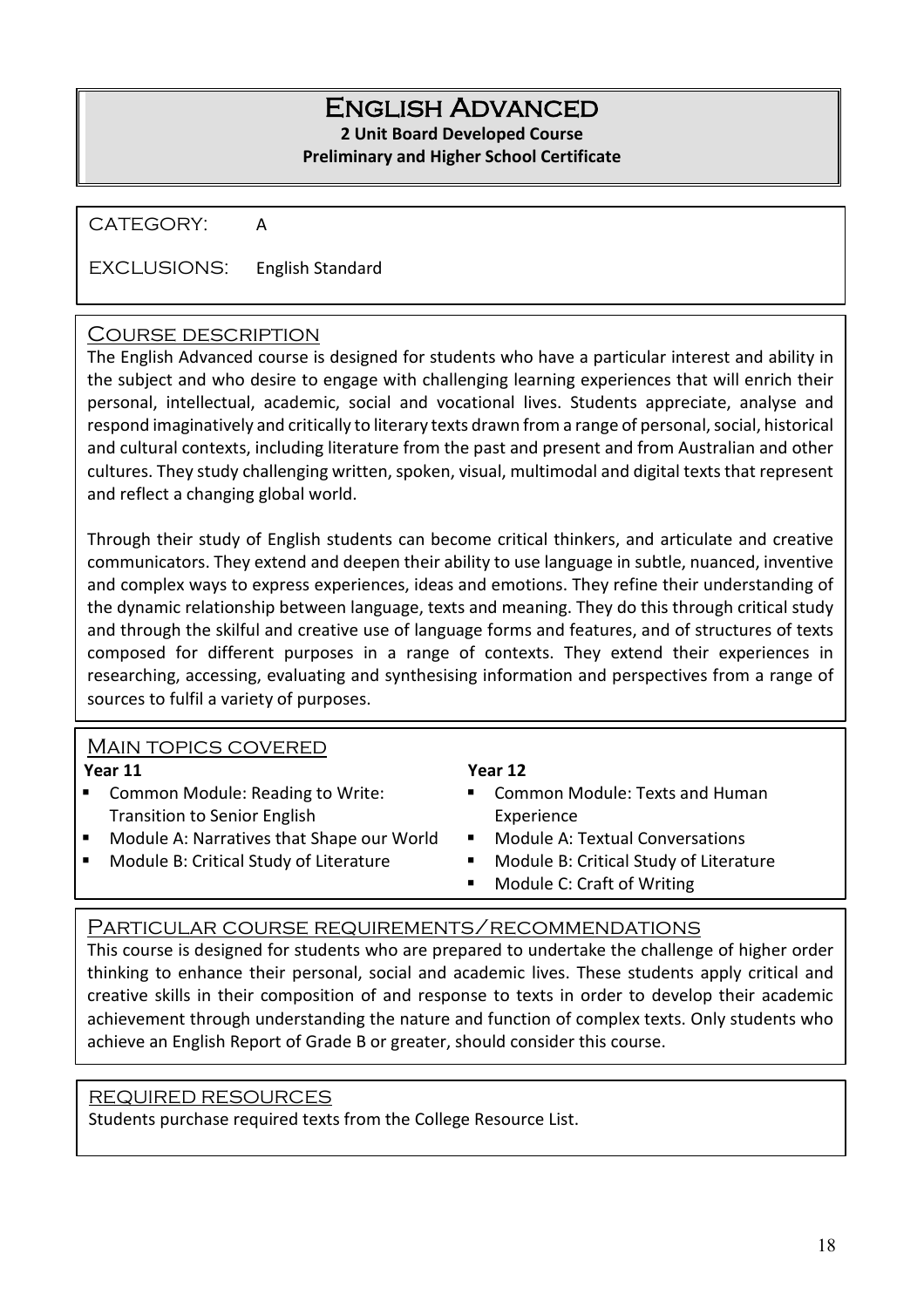## English Standard

**2 Unit Board Developed Course**

#### **Preliminary and Higher School Certificate**

CATEGORY: A

EXCLUSIONS: English Advanced

#### Course description

The English Standard course is designed for students to increase their expertise in English to enhance their personal, educational, social and vocational lives. The English Standard course provides students, who have a diverse range of literacy skills, with the opportunity to analyse, study and enjoy a breadth and variety of English texts to become confident and effective communicators. English Standard offers a rich language experience that is reflected through the integrated modes of reading, writing, speaking, listening, viewing and representing.

Students engage with texts that include widely acknowledged quality literature from the past and contemporary texts from Australia and other cultures. They explore language forms, features and structures of texts in a range of academic, personal, social, historical, cultural and workplace contexts. Students study, analyse, respond to and compose texts to extend experience, access information and assess its reliability. They synthesise the knowledge gained from a range of sources to fulfil a variety of purposes. Responding to and composing texts provide students with the opportunity to appreciate the imaginative and the affective domains and to recognise the ways texts convey, interpret, question and reflect opinions and perspectives.

#### MAIN TOPICS COVERED

**Year 11**

- Common Module: Reading to Write: Transition to Senior English
- **Module A: Contemporary Possibilities**
- **Module B: Close Study of Literature**

#### **Year 12**

- Common Module: Texts and Human Experiences
- **Module A: Language, Identity and Culture**
- **Module B: Close Study of Literature**

j

#### Particular course requirements/recommendations

This course is designed to allow students to develop and refine their understanding of responding, composing, reading and writing. The students learn to respond to and compose a wide variety of texts in a range of situations in order to be effective, creative and confident communicators. This course is **not** recommended for students wishing to go on to study English or related fields (e.g. Journalism) at University where higher-order English skills are seen as a necessity.

#### REQUIRED RESOURCES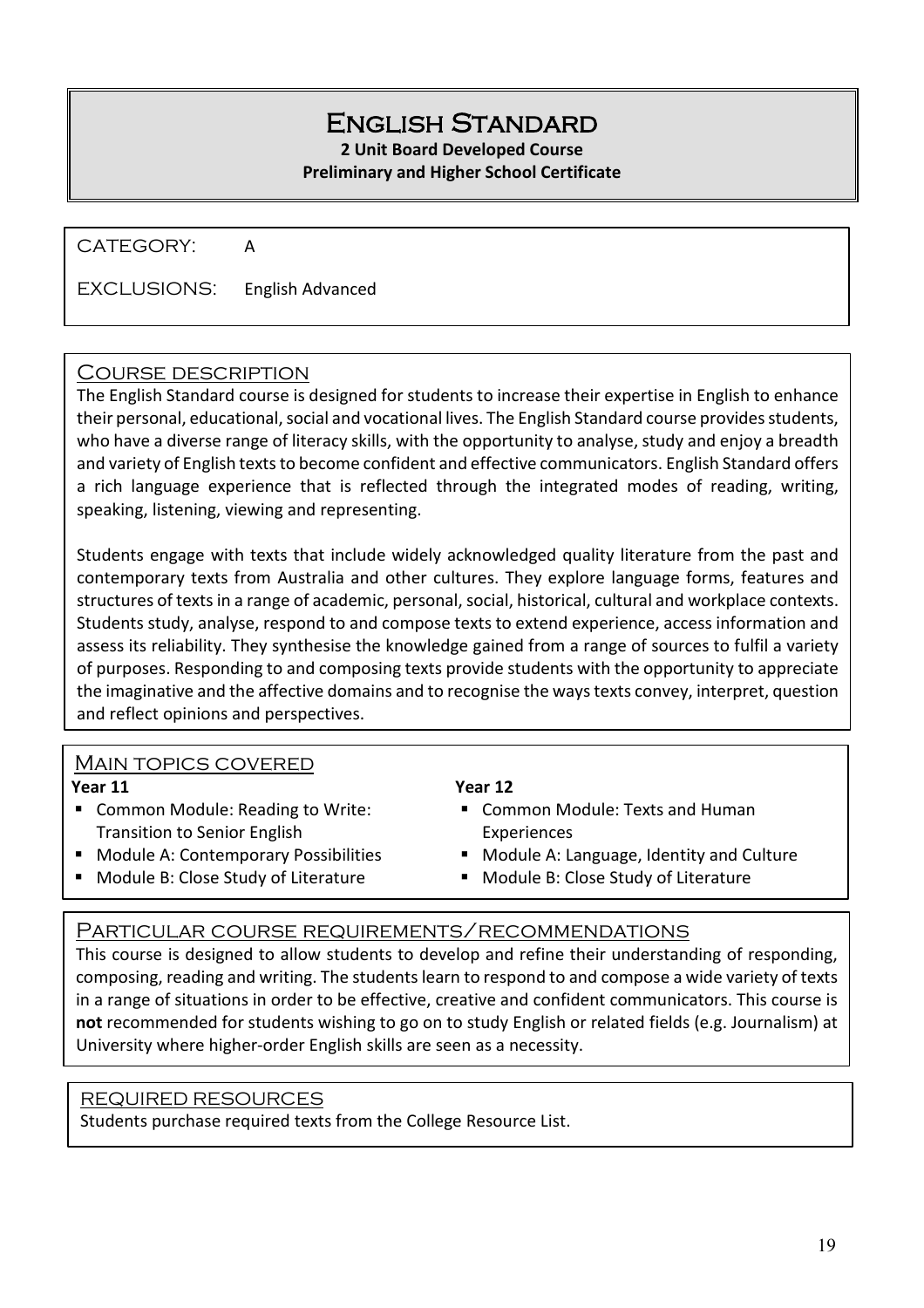## English Studies

**2 Unit Board Developed Course**

#### **Preliminary and Higher School Certificate**

CATEGORY: B

EXCLUSIONS: English Standard and English Advanced

#### Course description

This course is distinctive in its focus on the development of students' language, literacy and literary skills. It centres on empowering students to comprehend, interpret and evaluate the ideas, values, language forms, features and structures of texts from a range of everyday, social, cultural, academic, community and workplace contexts. It offers comprehensive and contemporary language experiences in the modes of reading, writing, speaking, listening, viewing and representing.

#### Main topics covered

#### **Year 11**

- Playing the Game English in Sport
- $\blacksquare$  Digital Worlds English for the Web
- **Part of the Family- English and the Family** Life

#### **Year 12**

- Common Module: Texts and Human **Experiences**
- On the Road: English and the Experience of Travel
- **Telling us About it: English in the Media** The Big Screen: English in Film
- **MiTunes: English in Music**

#### Particular course requirements/recommendations

This course is designed to support students in developing proficiency in English. This course will enhance their personal, social, and vocational lives. It offers a comprehensive language experience that is reflected in the modes of reading, writing, speaking, listening, viewing, and representing. The course provides students with the opportunity to become more confident and effective communicators and to enjoy a breadth and variety of texts in English. It is designed for students who do not plan to attend university. Students on an ATAR pathway should only choose this subject if they have no other Category B subjects.

Students explore the ideas, values, language forms, features and structures of texts in a range of personal, social, cultural and workplace contexts. They respond to and compose texts to extend experience and understanding, access information and assess its reliability, and synthesise the knowledge gained from a range of sources to fulfil a variety of purposes.

#### REQUIRED RESOURCES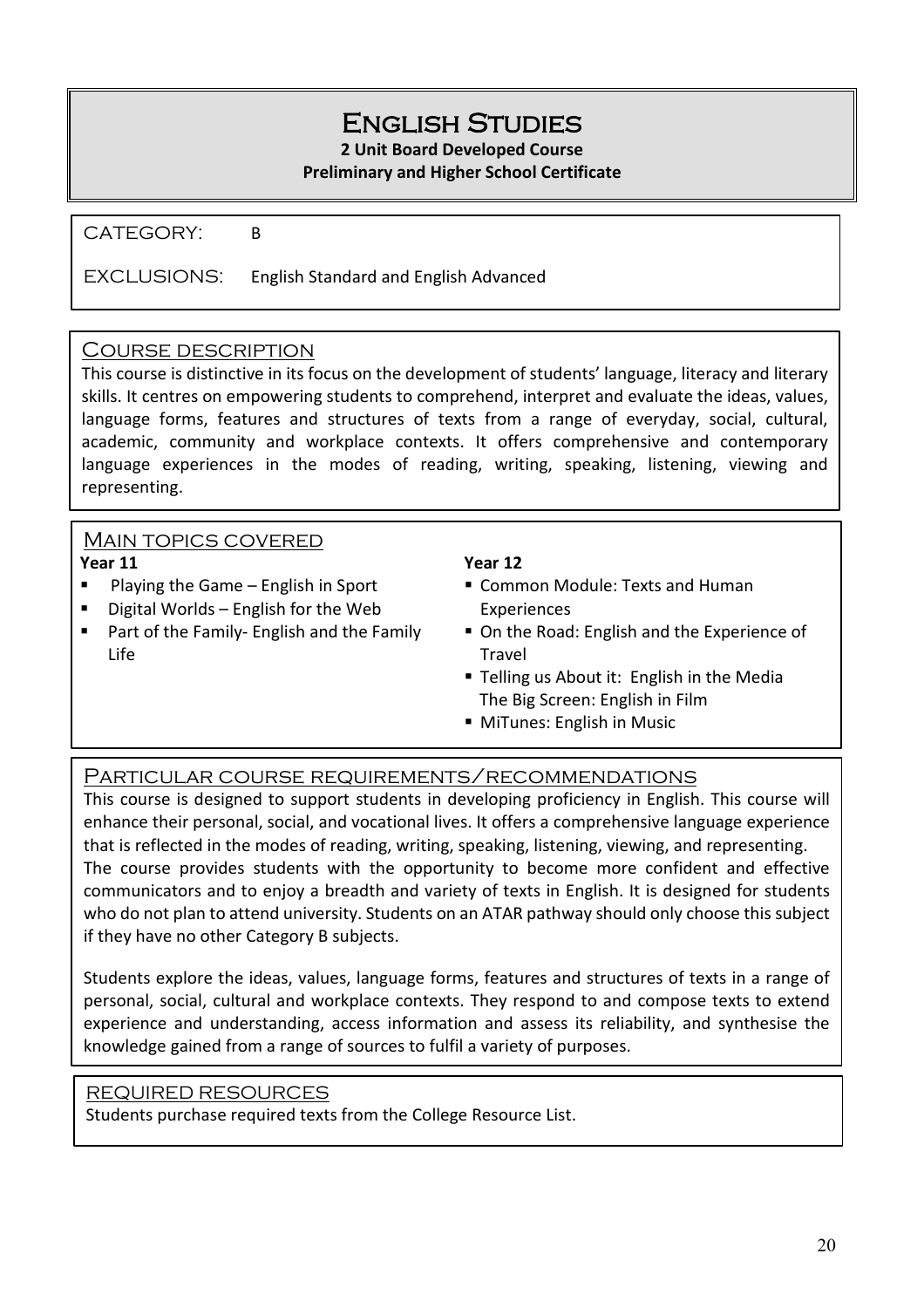## BOARD DEVELOPED COURSE DESCRIPTIONS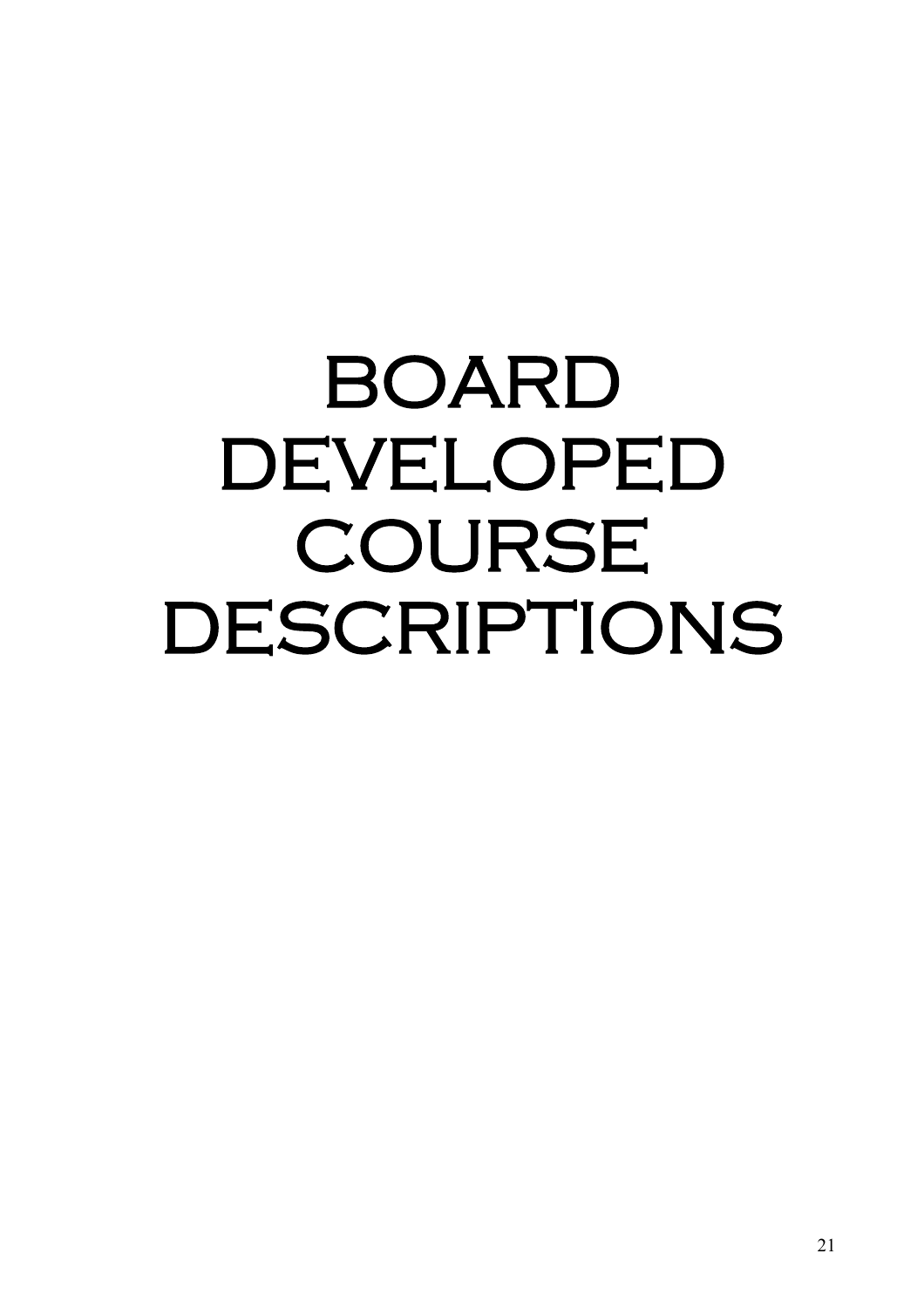## Ancient History

**2 Unit Board Developed Course**

#### **Preliminary and Higher School Certificate Courses**

CATEGORY: A

EXCLUSIONS: None

#### Course description

Ancient History stimulates students' curiosity and imagination and enriches their appreciation of humanity by introducing them to a range of cultures and beliefs as well as to the origins and influences of ideas, values and behaviours that are still relevant in the modern world. It equips students with the skills to analyse and challenge accepted theories and interpretations about the ancient world, especially in light of new evidence or technologies.

#### **MAIN TOPICS COVERED**

The study of Ancient History requires students to understand and use historical concepts and apply skills in their investigation of the ancient world. Students develop transferable skills associated with the process of historical inquiry. These include critical literacy skills, for example interpreting, analysing and weighing evidence; synthesising evidence from a variety of sources; and developing reasoned and evidence-based arguments.

Preliminary Course:

- Investigating Ancient History (The Nature of Ancient History and Cases studies)
- Features of Ancient Societies
- Historical Investigation

The historical investigation is designed to further develop relevant investigative, research and presentation skills. The investigation should extend a particular area of individual student or group interest.

Higher School Certificate Course:

- Core Study: Cities of Vesuvius Pompeii and Herculaneum
- Ancient Societies
- Personalities in their times
- Historical periods

#### Particular course requirements/recommendations

It should be noted that this course requires students to have good writing skills. **Only students who achieve an overall English Report Grade C or greater, should consider this course.**

#### REQUIRED RESOURCES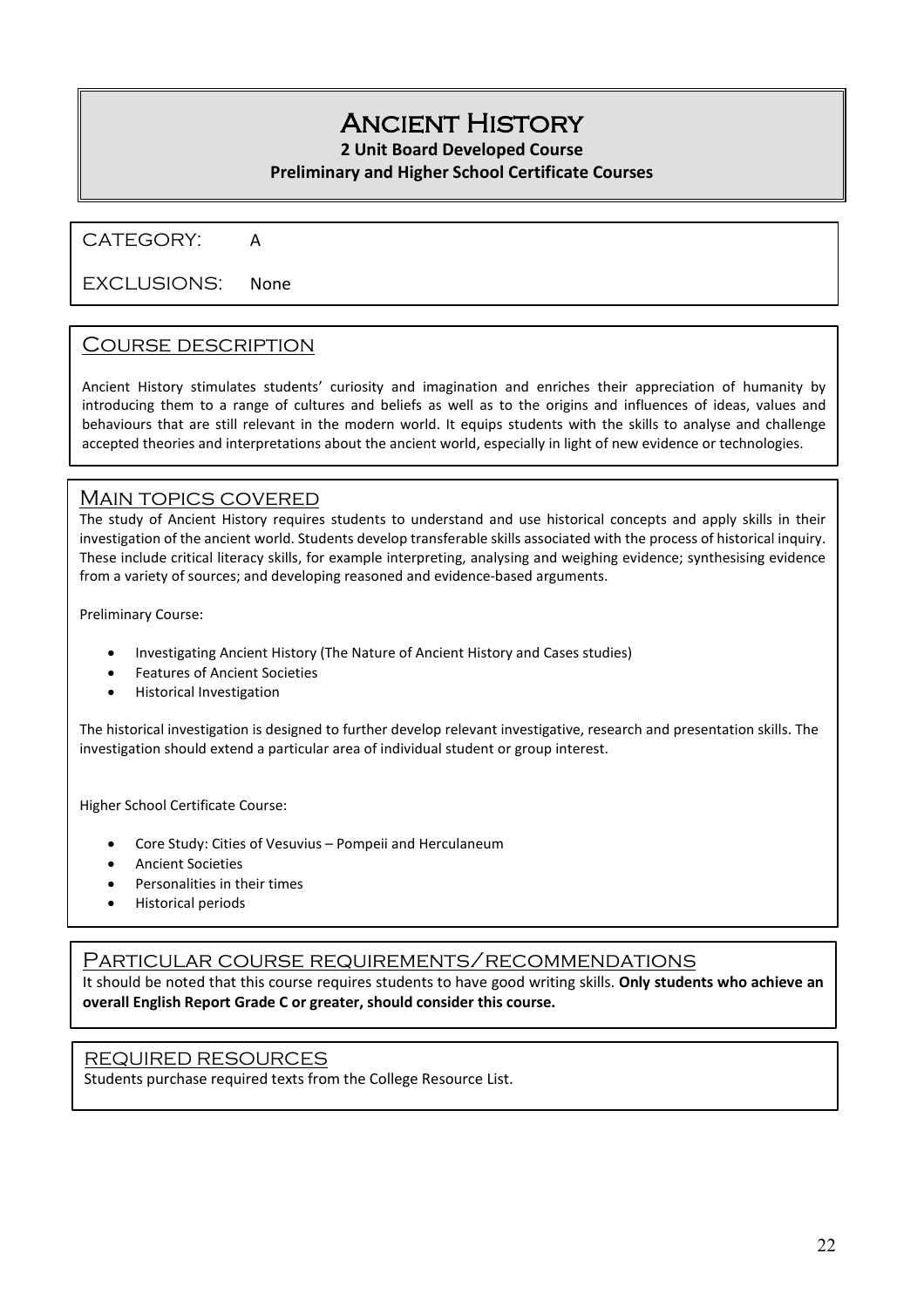#### **BIOLOGY 2 Unit Board Developed Course Preliminary and Higher School Certificate**

#### CATEGORY: A

#### EXCLUSIONS: None

#### Course description

The Biology Stage 6 Syllabus explores the diversity of life from a molecular to a biological systems level. The course examines the interactions between living things and the environments in which they live. It explores the application of biology and its significance in finding solutions to health and sustainability issues in a changing world.

Biology uses Working Scientifically processes to develop scientific investigative skills. It focuses on developing problemsolving and critical thinking skills in order to understand and support the natural environment. When Working Scientifically, students are provided with opportunities to design and conduct biological investigations both individually and collaboratively.

The study of biology, which is often undertaken in interdisciplinary teams, complements the study of other science disciplines and other STEM (Science, Technology, Engineering and Mathematics) related courses. Through the analysis of qualitative and quantitative data, students are encouraged to solve problems and apply knowledge of biological interactions that relate to a variety of fields.

The Biology course builds on the knowledge and skills of the study of living things found in the Science Stage 5 course. The course maintains a practical emphasis in the delivery of the content and engages with the technologies that assist in investigating current and future biological applications.

The course provides the foundation knowledge and skills required to study biology after completing school and, supports participation in a range of careers in biology and related interdisciplinary industries. It is a fundamental discipline that focuses on personal and public health and sustainability issues, and promotes an appreciation for the diversity of life on the Earth and its habitats.

The study of Biology in Stage 6 enables students to develop an appreciation and understanding of biological concepts that are used to explore the diversity of life, from a molecular to a biological systems level, and the interactions between living things and the environments in which they live. Through applying Working Scientifically skills processes and the use of biological technologies, the course aims to examine how biological practices are developed and used.

#### Main topics covered

During this course, students will develop the following knowledge and skills:

- develop skills in applying the processes of Working Scientifically.
- develop knowledge and understanding of the structure and function of organisms, the Earth's biodiversity and the effect of evolution. heredity, genetic technologies and the effects of disease and disorders.
- recognise the influence of economic, political and societal impacts on the development of scientific knowledge

#### Particular course requirements/recommendations

**As this course relies heavily on assumed knowledge from Stage 5 Science and highly developed literacy skills, only those students achieving an A or B in Science and English should consider this course.** Students selecting this course should consider the 2 unit Investigating Science course as well.

#### REQUIRED RESOURCES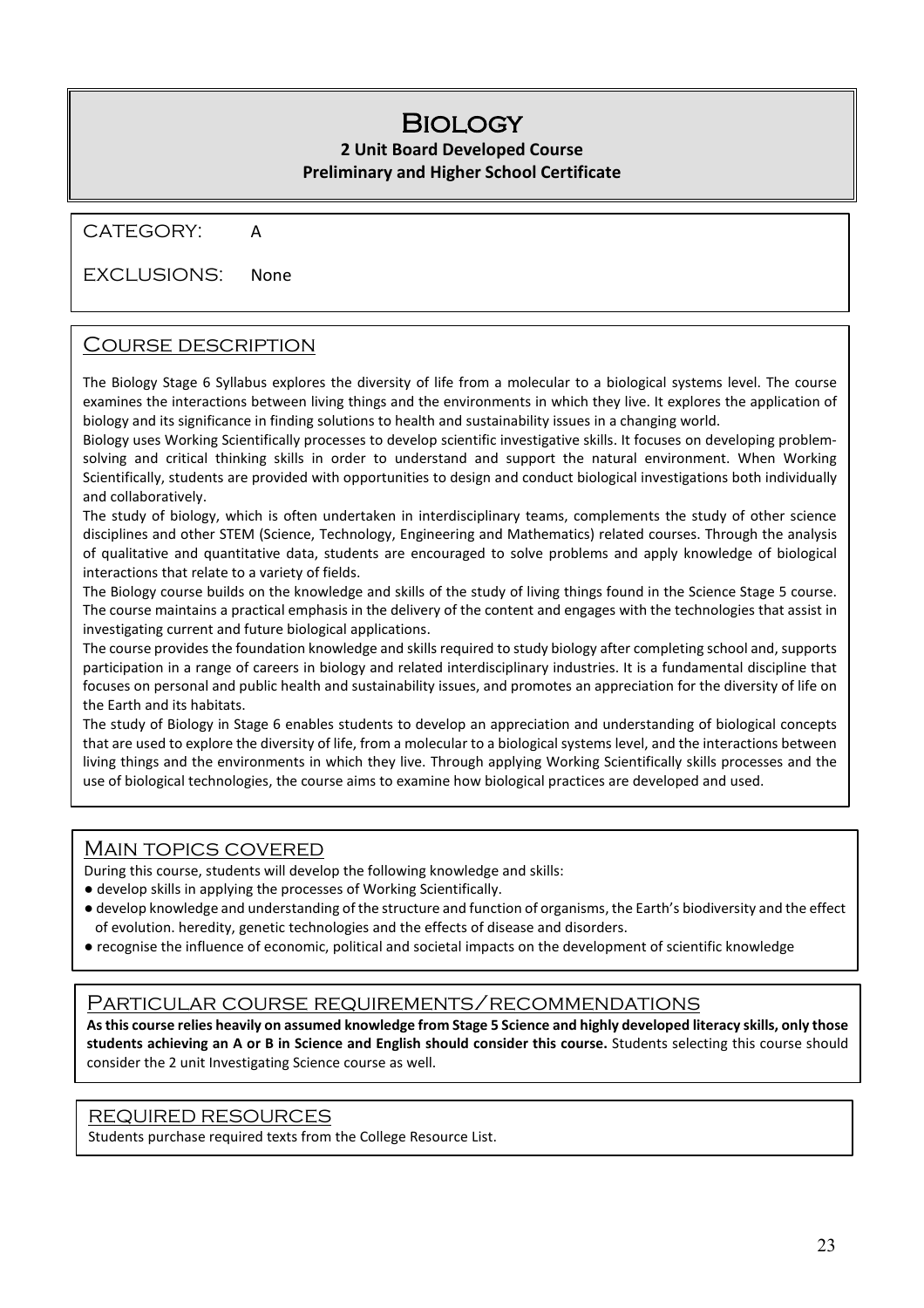## Business Studies

**2 Unit Board Developed Course**

#### **Preliminary and Higher School Certificate Courses**

CATEGORY: A

EXCLUSIONS: None

#### Course description

As a course Business Studies is distinctive in that it encompasses the theoretical and practical aspects of business in contexts which students will encounter throughout their lives. Conceptually, it offers learning from planning of small business to the management of operations, marketing, finance and human resources in large businesses.

#### Main topics covered

Preliminary Course:

- Nature of Business
- Business Management
- Business Planning

To complete their course work, students undertake a task where they create a Business Plan. This is an important component of the course which aims to develop general and specific skills including research, analysis, problem solving, decision making, critical thinking and communication – all important to further study or in employment.

Higher School Certificate Course

- Operations
- **Marketing**
- Finance
- Human Resources

#### Particular course requirements/recommendations

It should be noted that this course requires students to have good writing skills. **Only students who achieve an overall English Report Grade C or greater, should consider this course.**

#### REQUIRED RESOURCES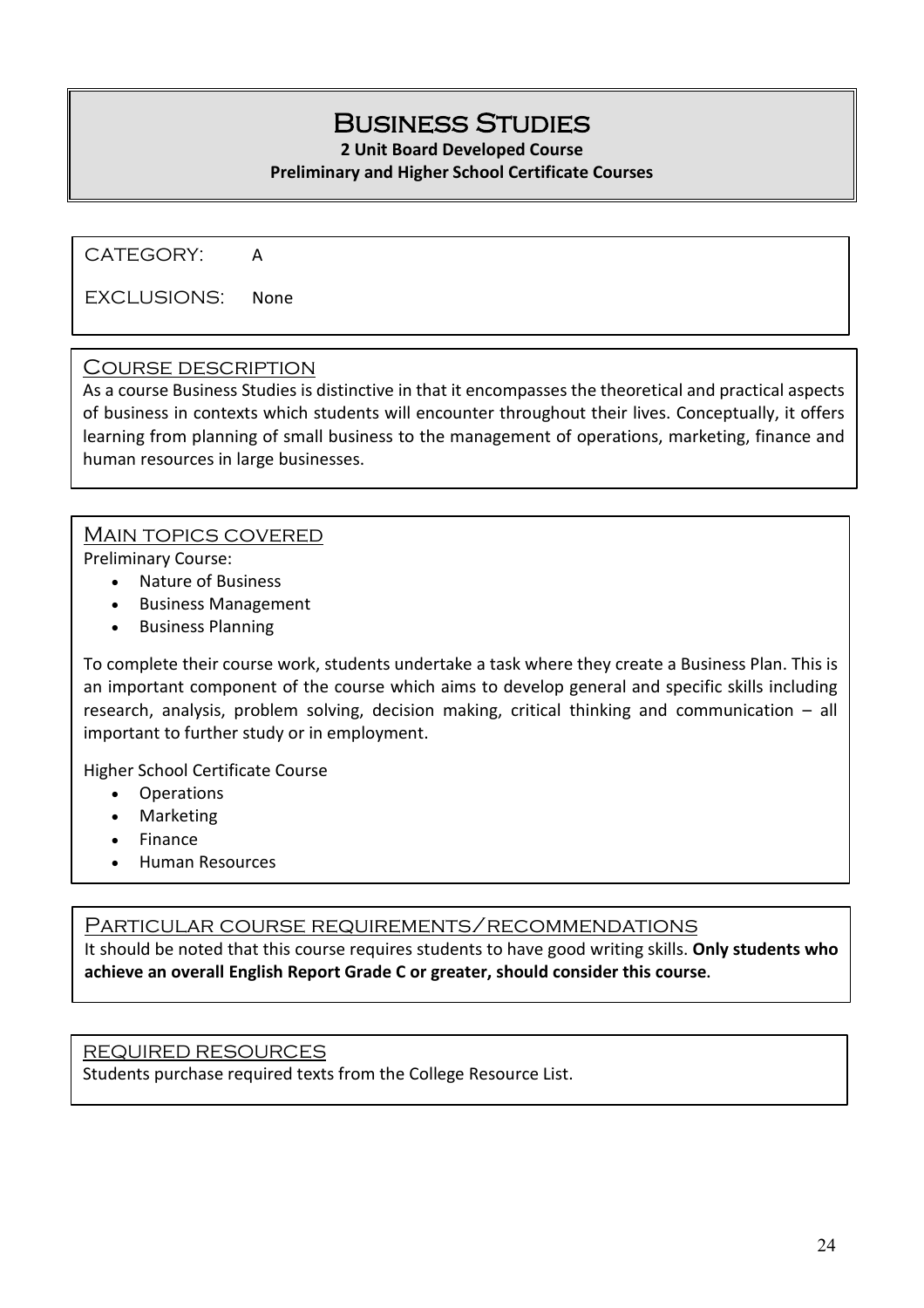#### **CHEMISTRY 2 Unit Board Developed Course**

#### **Preliminary and Higher School Certificate**

#### CATEGORY: A

#### EXCLUSIONS: None

#### Course description

The Chemistry Stage 6 Syllabus explores the structure, composition and reactions of and between all elements, compounds and mixtures that exist in the Universe. The discovery and synthesis of new compounds, the monitoring of elements and compounds in the environment, and an understanding of industrial processes and their applications to life processes are central to human progress and our ability to develop future industries and sustainability.

The course further develops an understanding of chemistry through the application of Working Scientifically skills. It focuses on the exploration of models, understanding of theories and laws, and examination of the interconnectedness between seemingly dissimilar phenomena.

Chemistry involves using differing scales, specialised representations, explanations, predictions and creativity, especially in the development and pursuit of new materials. It requires students to use their imagination to visualise the dynamic, minuscule world of atoms in order to gain a better understanding of how chemicals interact. The Chemistry course builds on students' knowledge and skills developed in the Science Stage 5 course and increases their understanding of chemistry as a foundation for undertaking investigations in a wide range of Science, Technology, Engineering and Mathematics (STEM) related fields. A knowledge and understanding of chemistry is often the unifying link between interdisciplinary studies. The course provides the foundation knowledge and skills required to study chemistry after completing school and supports participation in a range of careers in chemistry and related interdisciplinary industries. It is an essential discipline that currently addresses and will continue to address our energy needs and uses, the development of new materials, and sustainability issues as they arise.

The study of Chemistry in Stage 6 enables students to develop an appreciation and understanding of materials and their properties, structures, interactions and related applications. Through applying Working Scientifically skills processes, the course aims to examine how chemical theories, models and practices are used and developed.

#### **MAIN TOPICS COVERED**

During this course, students will develop the following knowledge and skills:

- develop skills in applying the processes of Working Scientifically
- develop knowledge and understanding of the fundamentals of chemistry, the trends and driving forces in chemical interactions, equilibrium and acid reactions, and the applications of chemistry.
- recognise the influence of economic, political and societal impacts on the development of scientific knowledge

#### Particular course requirements/recommendations

As this is a difficult and highly mathematical course, students should be selecting Mathematics or higher in Stage 6. **As this course relies heavily on assumed knowledge from Stage 5 Science and Mathematics, only those students achieving an A or B in Science and 5.3 Mathematics should consider this course. Students selecting this course should consider the 2 unit Investigating Science course as well.**

#### REQUIRED RESOURCES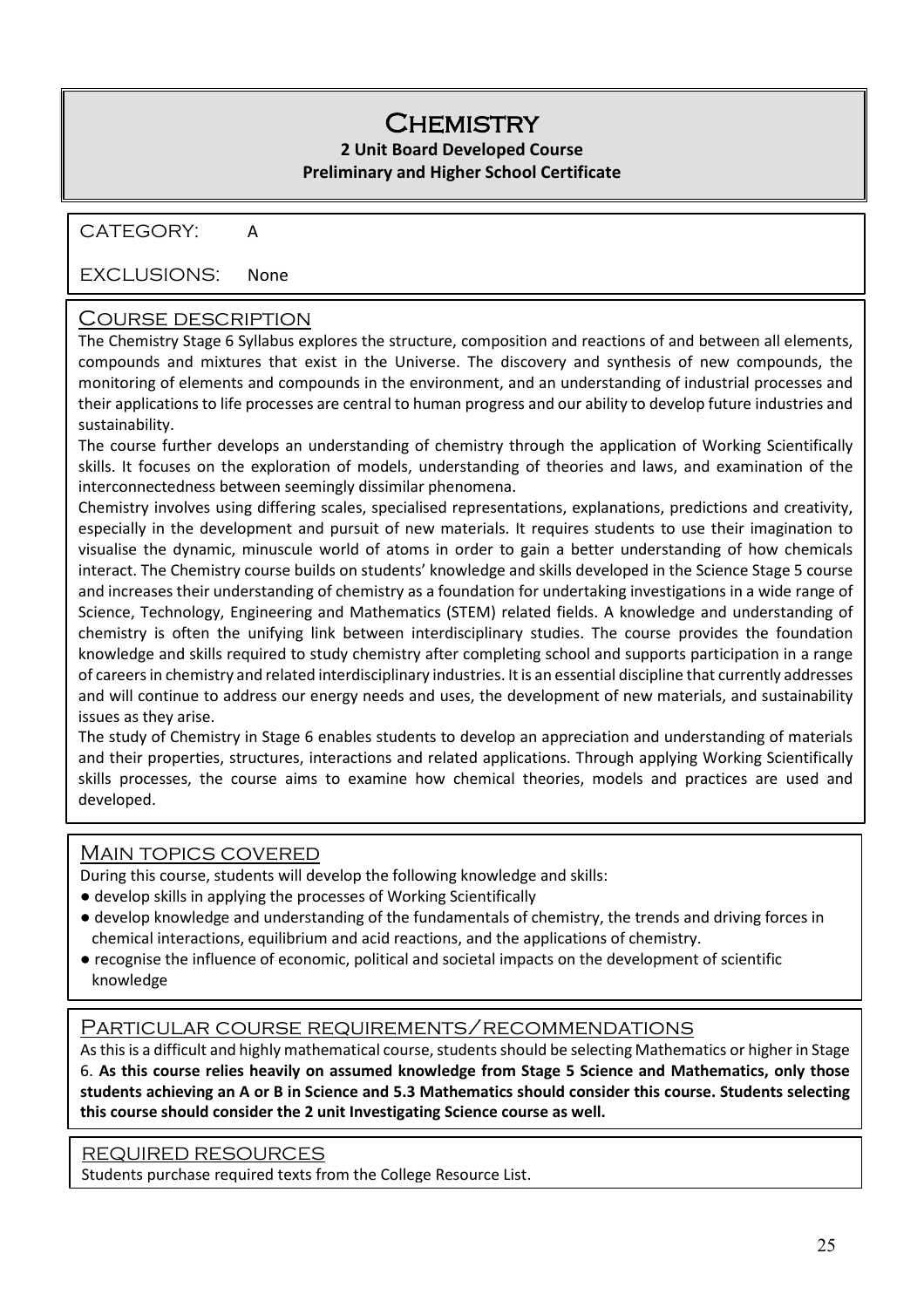## Community and Family Studies

**2 Unit Board Developed Course**

#### **Preliminary and Higher School Certificate Courses**

CATEGORY: A

EXCLUSIONS: None

#### Course description

Community and Family Studies investigates the interactions among the individual, family, community and society. Stage 6 aims to develop each student an ability to manage resources and to take action to support the needs of individuals, groups, families and communities in Australian society. It explores the life issues that are important to all young people and of equal relevance to male and female students.

#### Main topics covered

Preliminary Course

• Resource Management, Individuals and Groups, Families and Communities

#### HSC Course

- Research Methodology, Groups in Context, Parenting and Caring
- Option Modules- Individuals and Work, and Social Impact of Technology

#### Particular course requirements/recommendations

Community and Family Studies is suited to students who have an interest in pursuing a career in:

- early childhood and primary school teaching;
- teaching children with special needs;
- community services; (police/nursing)
- health and welfare; (FACS)
- counselling;
- aged care.

#### **Suggested Complementary Courses**

- Society and Culture
- Personal Development/Health/Physical Education

#### **Prerequisites**

• Must be completing an ATAR pattern of study

#### REQUIRED RESOURCES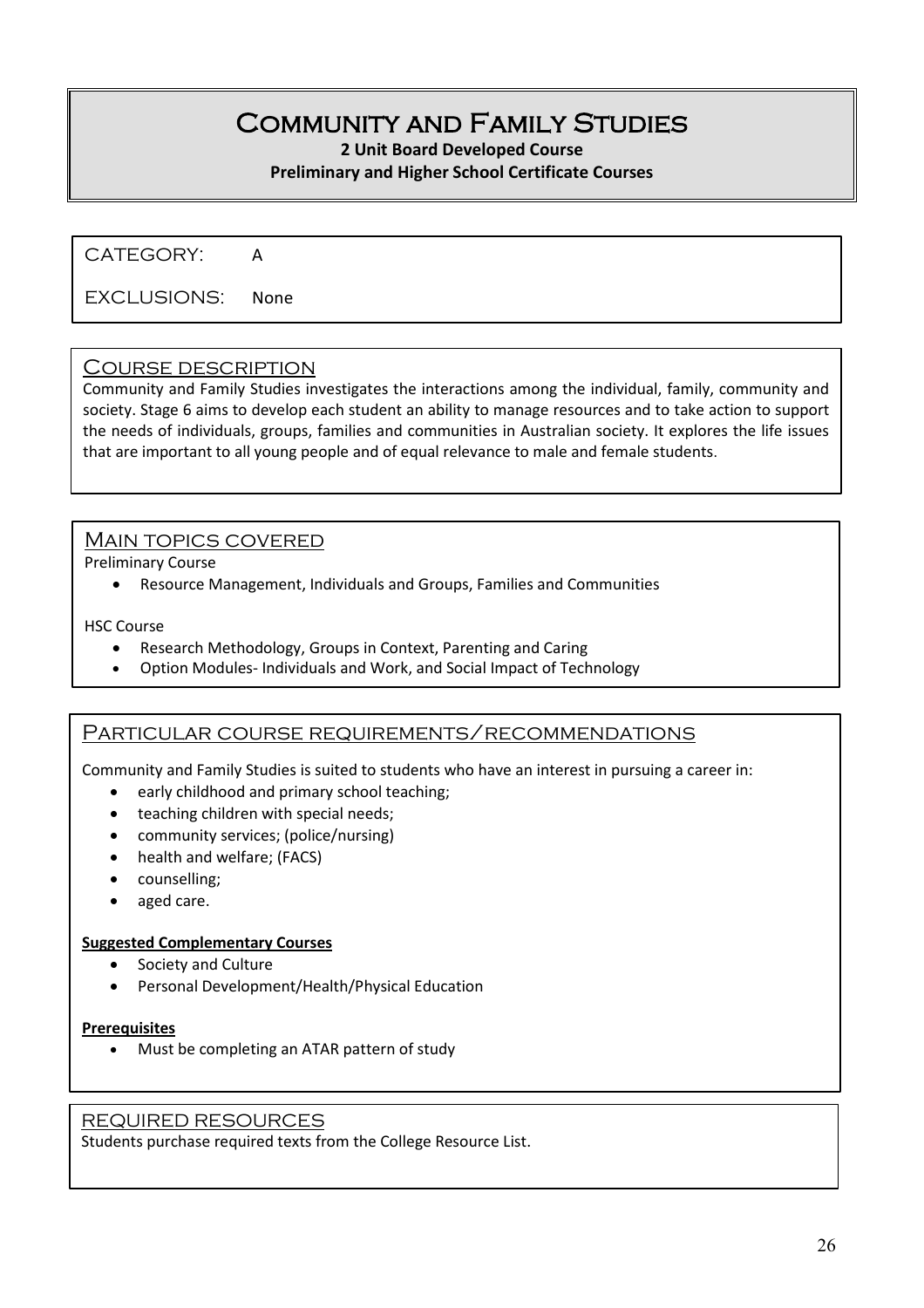## Design and Technology

**2 Unit Board Developed Course**

#### **Preliminary and Higher School Certificate**

CATEGORY: A

EXCLUSIONS: None

#### Course description

Design and Technology Stage 6 is designed to develop students' confidence, competence and responsibility in designing, producing and evaluating to meet both needs and opportunities, and to understand the factors that contribute to successful design and production.

#### MAIN TOPICS COVERED

The Preliminary course will involve a minimum of two design projects. The projects will develop skills and knowledge to be further developed in the HSC course. Each project will place emphasis on the development of different skills and knowledge in designing and producing.

Students must participate in hands-on, practical activities to achieve the outcomes of this course. Class activities are designed to develop knowledge and skills in designing and producing. Students also develop their knowledge of the activities within industrial and commercial settings which support design and technology and relate these processes to the processes used in their own designing and producing.

Design projects involve the design, production and evaluation of a product, system or environment that includes evidence of design processes recorded in a design folio, which may be in a variety of different forms. Students are encouraged to communicate their design ideas using a range of appropriate media.

The HSC course includes the development and realisation of a major design project, a case study of an innovation and other teaching and learning activities. The comprehensive study of design and the processes of designing and producing that were studied in the Preliminary course are synthesised and applied.

The major design project involves students selecting and applying appropriate design, production and evaluation skills to a product, system or environment which satisfies an identified need or opportunity. Students develop a wide range of skills and knowledge in the Preliminary course and in the HSC course are able to select and use those skills and knowledge appropriate to their selected project. The students relate the techniques and technologies used in industrial and commercial settings to those used in the development of design projects.

The case study involves the critical analysis of an innovation. By conducting a detailed case study of an innovation, students will be able to identify the factors underlying the success of the innovation; analyse ethical issues in relation to the innovation; and discuss the impact of the innovation on Australian society. They may also be able to apply processes similarly in the exploration and development of the major design project.

#### Particular course requirements/recommendations

Students will need to be prepared to design and complete a major project in the HSC course. This will require students to supply materials for the project, which is marked externally by NESA, in conjunction with a Design Portfolio outlining the design management and production of the project.

#### REQUIRED RESOURCES

Safety Requirements including Apron, glasses, and closed in leather shoes. Textbook: Design and Technology: Stage 6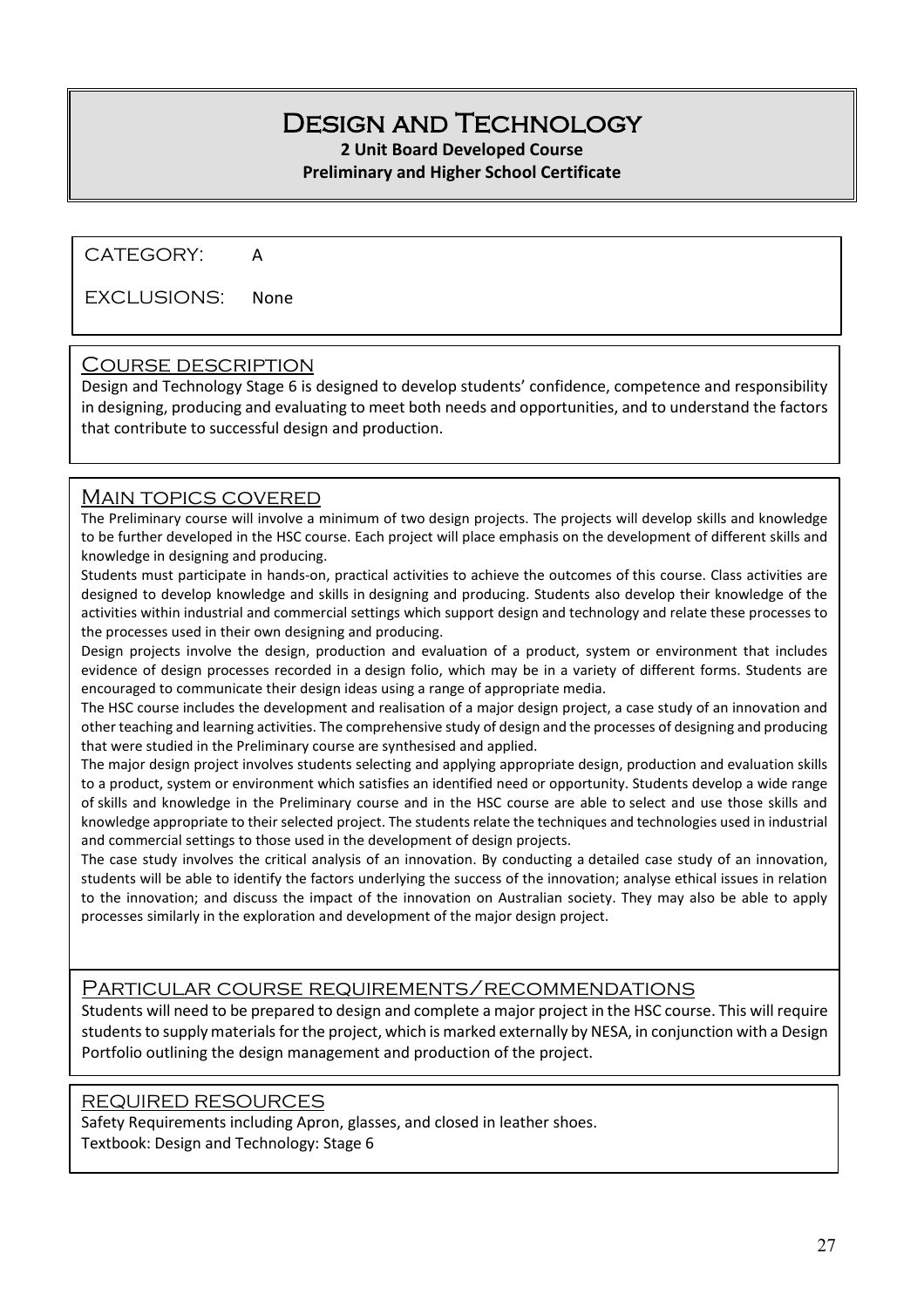## Drama

#### **2 Unit Board Developed Course Preliminary and Higher School Certificate Courses**

CATEGORY: A

EXCLUSIONS: None

#### Course description

Senior Drama is designed for students to experience, understand, enjoy and value drama as a social, collaborative and creative art form and as an expression of culture through making, performing and critically studying drama and theatre.

Students in this course will be developing and demonstrating skills in performance and stage production. This course would also benefit people who wish to develop skills public speaking and gain confidence in personal presentations.

#### MAIN TOPICS COVERED

Preliminary Course

- Improvisation, Playbuilding and Acting
- Elements of Production in Performance
- Theatrical Traditions and Performance Styles

#### HSC Course

- Australian Drama and Theatre
- Studies in Drama and Theatre
- Group Performance
- Individual Performance

Particular course requirements/recommendations

2 Unit Drama is a complete course of study in itself. There is no previous study required.

#### REQUIRED RESOURCES

Students will be required to attend at least two performances during the year, in order to develop and be assessed on skills in theatre criticism, and to gain experience of the use of elements of production in a professional theatre.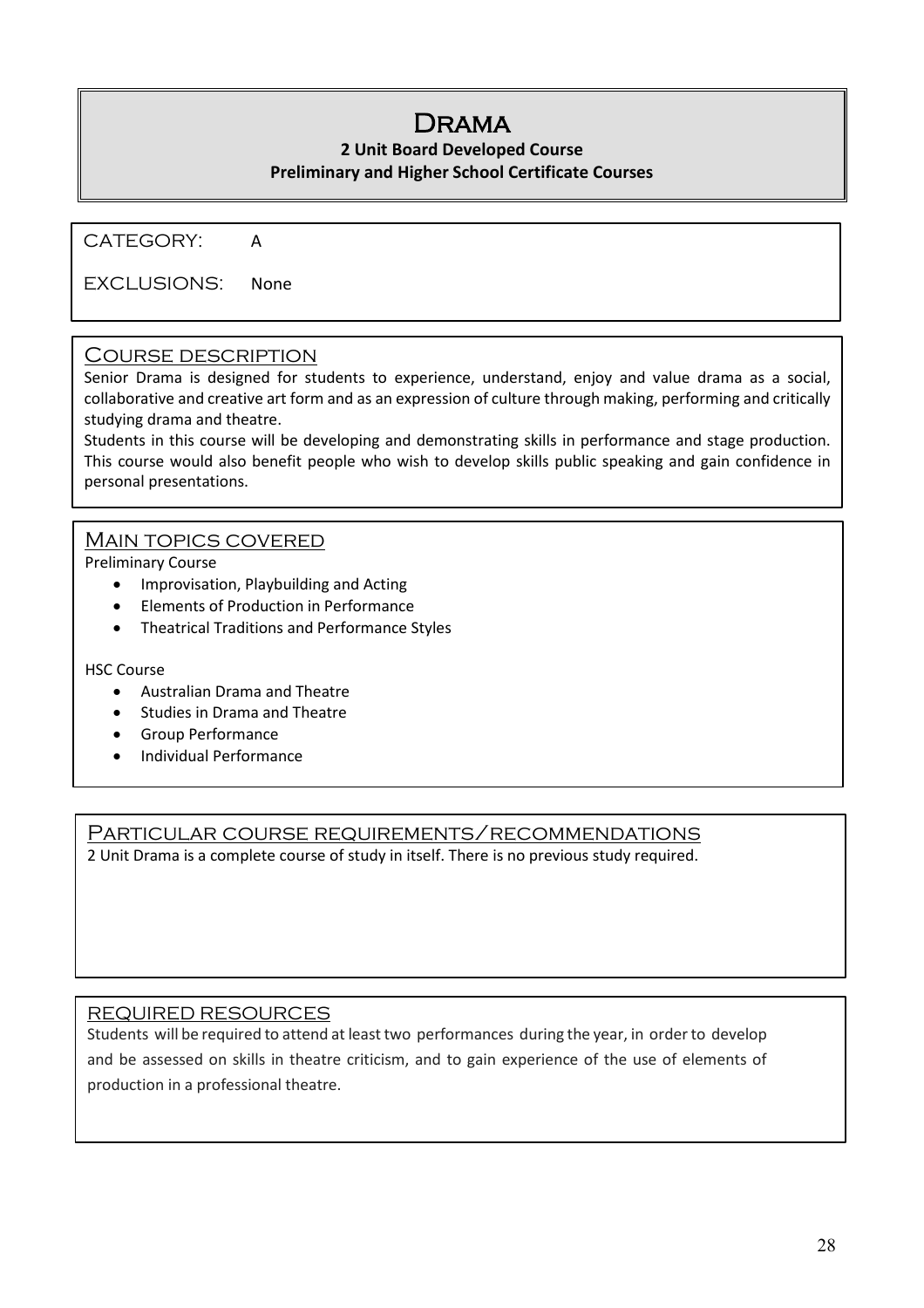## Economics Online School of now

**2 Unit Board Developed Course**

**Preliminary and Higher School Certificate Courses**

CATEGORY: A

 $\overline{a}$ 

EXCLUSIONS: None

#### Course description

Economic decisions have a crucial influence on the quality of life experienced by people throughout the world. The study of economics can help individuals, groups and societies make choices that assist them to improve their quality of life.

The discipline of economics has a theoretical basis and economists often debate the relative merits of different theories when assessing economic issues and proposing solutions to economic problems, including economic modelling.

#### Main topics covered

#### **PRELIMINARY COURSE**

٦  $\overline{a}$ 

- Introduction to Economics
- Consumers and Business
- **Markets**
- Labour Markets & Management
- Financial Markets
- Government in the Economy

#### **HSC COURSE**

- The Global Economy
- Australia's Place in the Global Economy
- Economic Issues
- Economic Policies

#### PARTICULAR COURSE REQUIREMENTS/RECOMMENDATIONS

Students will benefit from the study of economics if they engage in studies that include business, accounting and finance, media, law, marketing, employment relations, tourism, history, geography or environmental studies.

If selected as a specialisation at university, economics can lead to careers in:

- share, finance or commodities markets resource management
- 
- economic forecasting example of the seconomic forecasting  $\bullet$  government
- 
- 
- 
- -
- business property development and management
	-
- banking banking **banking various various various various various various various various various various various various various various various various various various various vario**
- insurance **•** town planning
- tourism foreign affairs or economic policy development.

#### REQUIRED RESOURCES

School of Now will provide a list of required resources.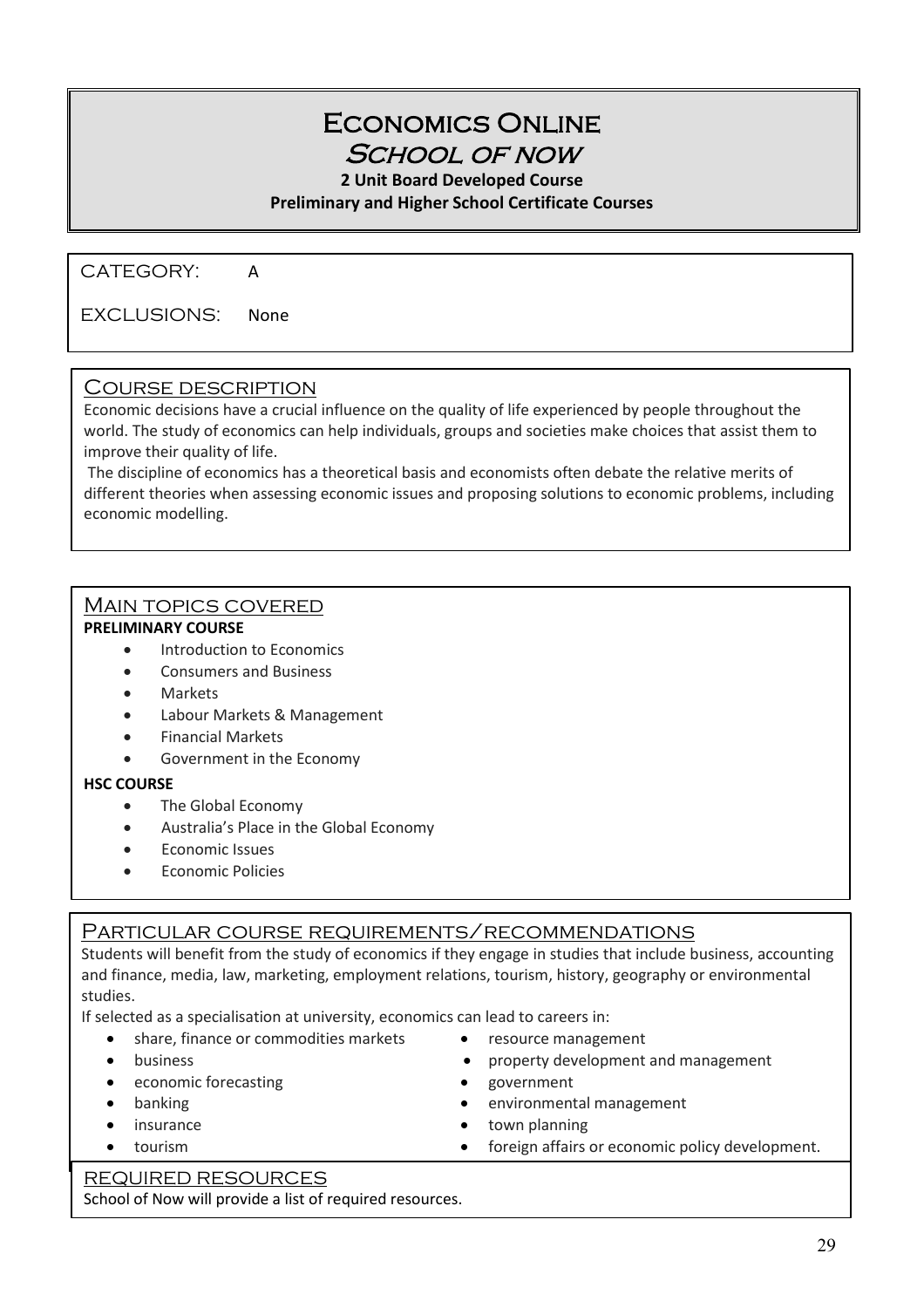### Engineering Studies Online School of now

**2 Unit Board Developed Course Preliminary and Higher School Certificate Courses**

CATEGORY: A

EXCLUSIONS: None

#### Course description

Both Preliminary and Higher School Certificate Courses aim to develop student's understanding and appreciation of the nature and significance of engineering and its impact on society with an emphasis on the application of engineering methodology. Students will have the opportunity to develop knowledge, skills and understanding of a range of engineering including communication, engineering mechanics, structural and civic engineering, hydraulic engineering, materials engineering and the scope of the profession.

#### Main topics covered

#### **PRELIMINARY COURSE**

Students undertake the study of four compulsory modules and develop an engineering report for two of these modules:

- three application modules with specific products studied from each of the following categories: engineering fundamentals, engineered products and braking systems;
- one focus module relating to the field of Bio-Engineering;
- engineering reports will be written on the topics of breaking systems and biomedical engineering.

#### **HSC COURSE**

Students undertake the study of four modules:

- two application modules (based on engineered products). At least one product is studied from each of the following categories: Civil Structures and Personal and Public Transport.
- two focus modules relating to the fields of Aeronautical Engineering and Telecommunications Engineering.
- two engineering reports will be written in the HSC course, one report will be based upon either application module and one report will be based upon either of the focus modules.

Particular course requirements/recommendations **Students must be studying Mathematics Advanced.**

REQUIRED RESOURCES

School of Now will provide a list of required resources.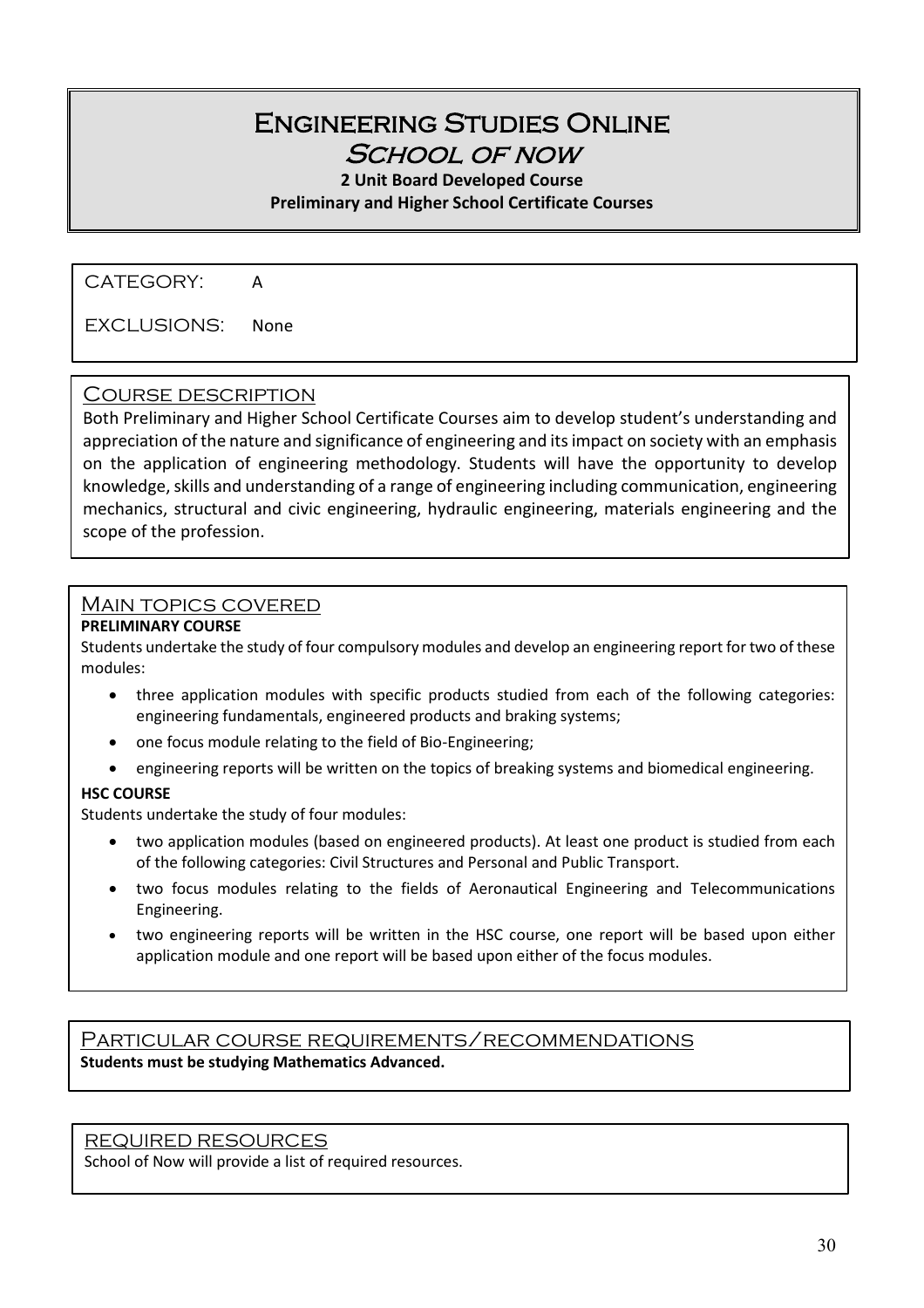## Food Technology

**2 Unit Board Developed Course**

#### **Preliminary and Higher School Certificate Courses**

CATEGORY: A

EXCLUSIONS: None

#### Course description

Students develop knowledge and understanding about food systems and skills that enable them to make informed decisions. In particular, they will develop an understanding of the production, processing and consumption of food and an appreciation of their impact on society. In addition, they will develop an understanding about the nature of food and nutrition and the importance of food to health. Over the course, students develop skills in researching, analysing and communicating food issues, in food preparation and in designing, implementing and evaluating solutions to specific food situations.

#### Main topics covered

**PRELIMINARY COURSE HSC COURSE** Core 100% Core 100%

- Food availability and selection The Australian Food Industry
- 
- 

- 
- Food quality  **Food Manufacture** 
	- external values of the state of the Food Product Development of the State of the Food Product Development
		- Contemporary Nutrition Issues

The syllabus provides opportunities for students to:

- Investigate food technologies in domestic, commercial and industrial settings
- Become informed and responsible in decision making in regard to food issues
- Design solutions to food issues
- Undertake practical applications in relation to food preparation and experimenting with foods.
- Investigate the interrelationship between food, society and the environment.

#### Particular course requirements/recommendations

There is no prerequisite study for the 2 unit Preliminary course. Completion of the 2 unit Preliminary course is a prerequisite to the study of the 2 unit HSC course.

It is mandatory, however, that students undertake practical activities in relation to food.

#### REQUIRED RESOURCES

Students purchase required texts from the College Resource List and necessary practical Personal Protective Equipment.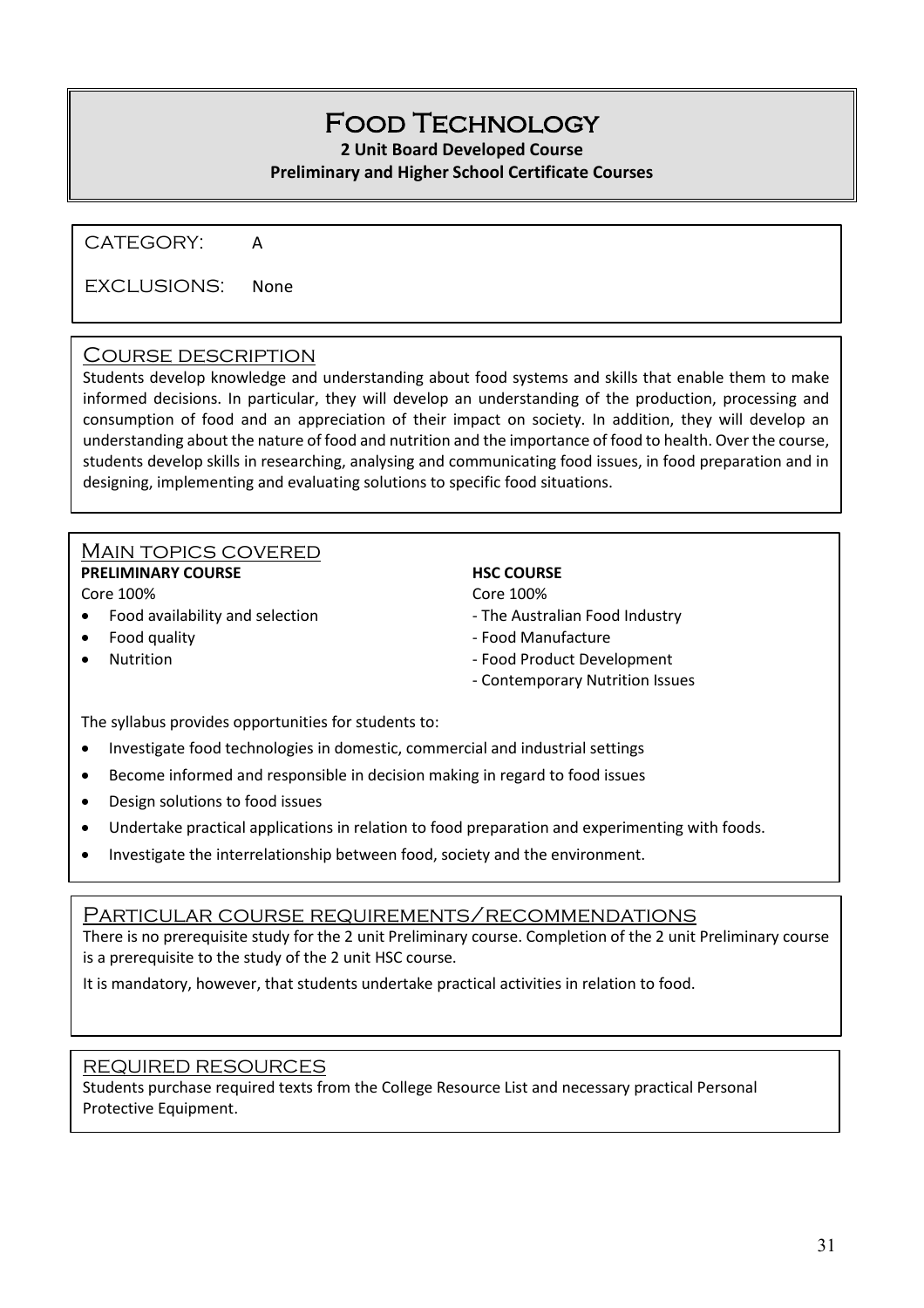## INDUSTRIAL TECHNOLOGY: TIMBER PRODUCTS & FURNITURE INDUSTRIES

*2 Unit Board Developed Course*

**Preliminary and Higher School Certificate**

.

CATEGORY: A

EXCLUSIONS: Industrial Technology-Timber Products and Furniture Industries

#### Course description

Industrial Technology Stage 6 has a Preliminary Course and an HSC Course. The Preliminary course of 120 indicative hours consists of project work and an industry study that provide a broad range of skills and knowledge related to the focus area chosen and an introduction to processes, skills and practices relevant to the design, management, communication and construction of practical projects. The HSC course of 120 indicative hours consists of the development, management and communication of a major practical project and folio that contribute to the development of knowledge, skills and understanding related to the focus area of study. Students will construct in the Preliminary year two practical projects, with supporting portfolio to assist the students with the development of the required skills to design and construct a major project in the HSC year.

#### Main topics covered

Both the Preliminary and HSC Courses are organised around four sections:

- A. Industry Study
- B. Design, Management and Communication
- C. Production
- D. Industry Related Manufacturing Technology.

#### Particular course requirements/recommendations

Students will need to be prepared to design and complete a major project in the HSC course. This will require students to supply some materials for the project, which is marked externally by NESA, in conjunction with a Design Portfolio outlining the design management and production of the project.

REQUIRED RESOURCES A3 Display Folder A4 Process Diary A Laptop capable of running CAD software (Core i7, 8-16gb Ram, 256gb Storage) Safety requirements including Apron, glasses and closed in leather shoes.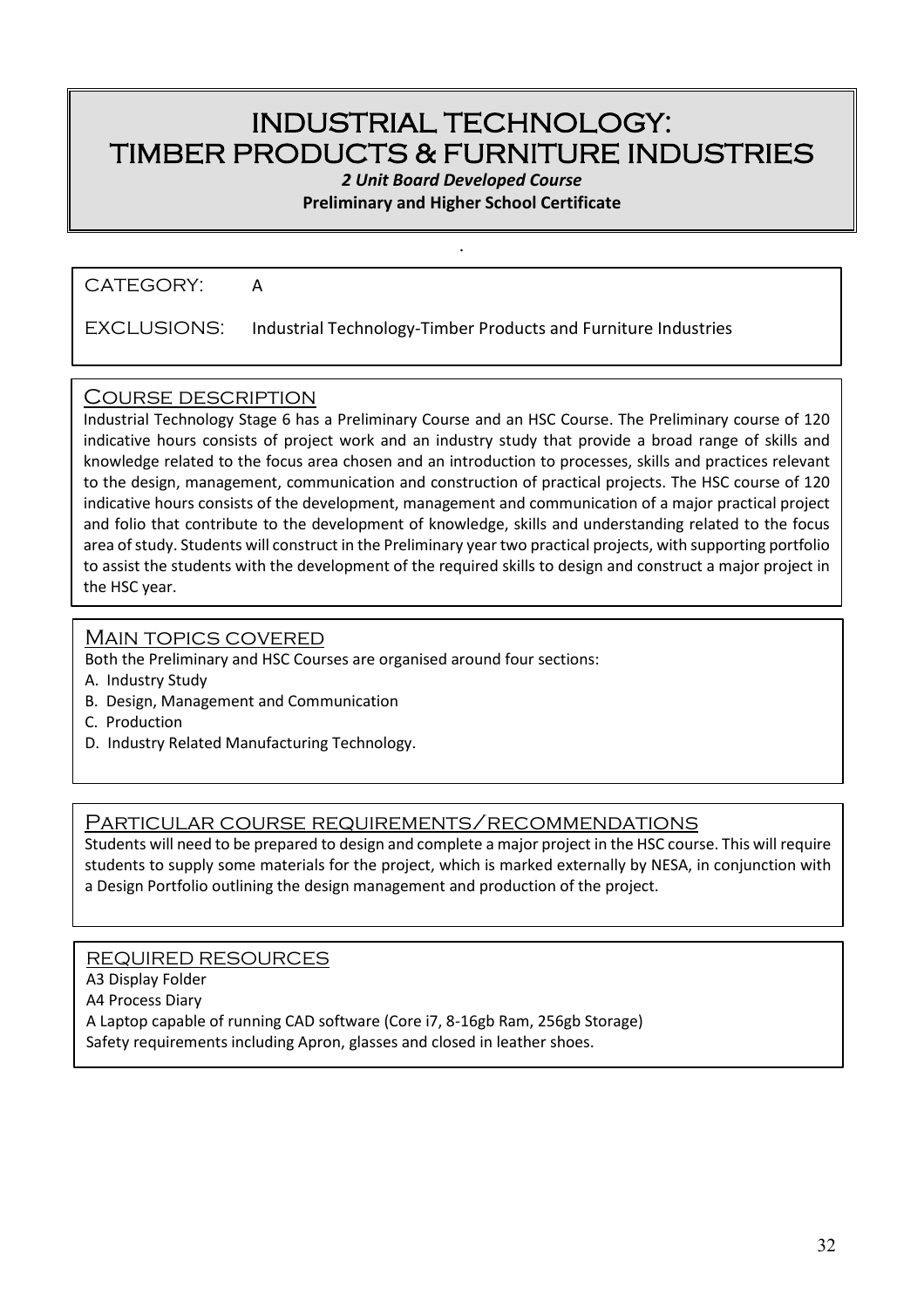## Information, Processes and technology Online School of NOW

**2 Unit Board Developed Course**

**Preliminary and Higher School Certificate Courses**

CATEGORY: A

EXCLUSIONS: None

#### Course description

Information Processes and Technology is the study of computer-based information systems. It focuses on information processes performed by these systems and the information technology that allows them to take place. Social, ethical and non-computer procedures resulting from the processes are considered. Different types of information systems are studied. Through project work, students will create their own information systems to meet an identified need.

#### Main topics covered

In the Preliminary course, students study the Principles and Tools of Information Processes, Planning, Design and Implementation as well as Project Work. In the HSC year, students study systems that organise and analyse, communication-based information systems, project work and an option strand which involves the study of two information systems.

#### Particular course requirements/recommendations

The study of Information Processes Technology provides students with the knowledge, skills, and understanding that form a valuable foundation for a range of courses at university and other tertiary institutions.

#### REQUIRED RESOURCES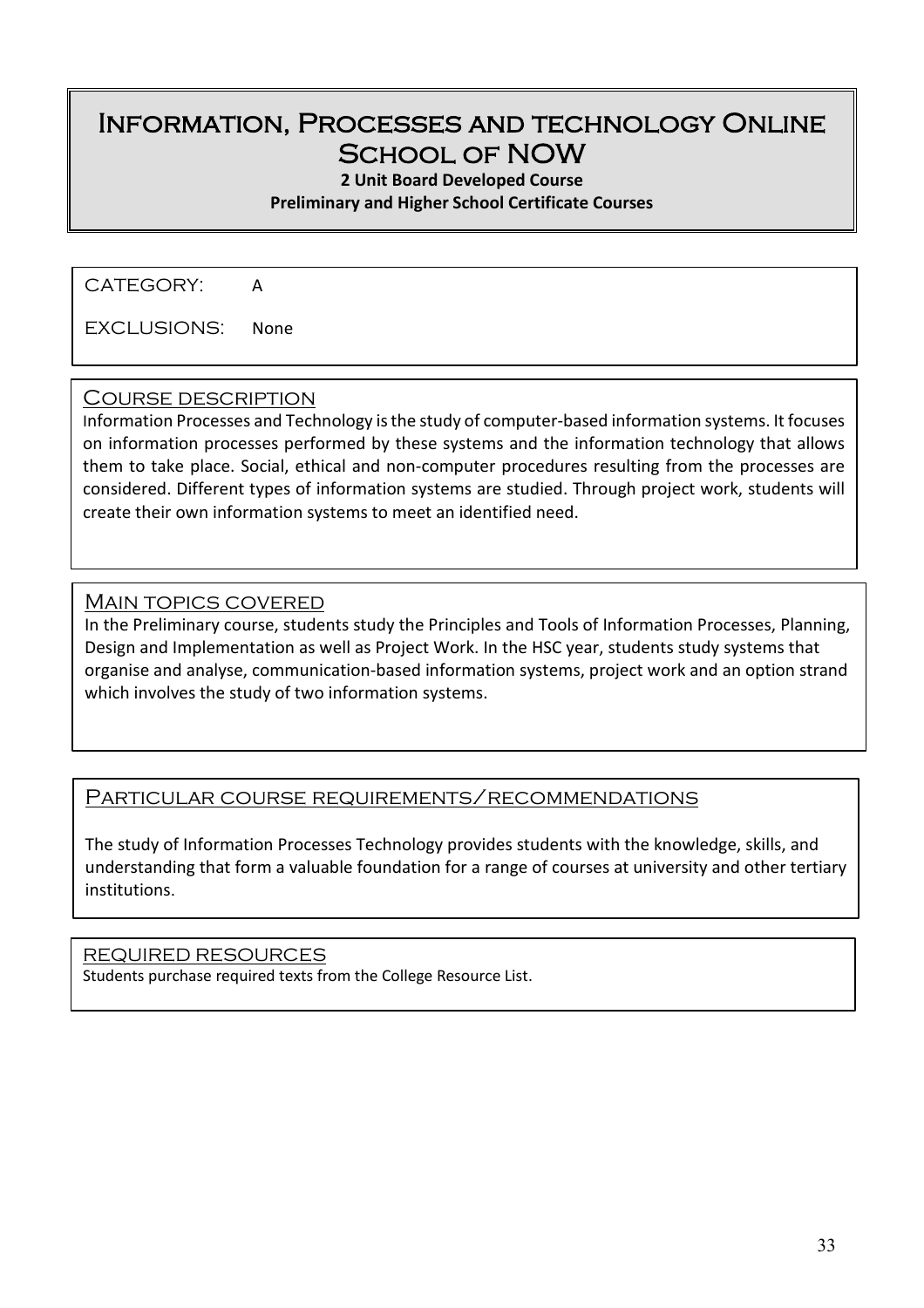#### Investigating Science **2 Unit Board Developed Course**

## **Preliminary and Higher School Certificate**

### CATEGORY: A

#### EXCLUSIONS: None

#### Course description

The Investigating Science Stage 6 Syllabus is designed to assist students of all abilities engage with scientific processes, and apply those processes to investigate relevant personal, community and global scientific issues.

The ongoing study of science and the specific Working Scientifically skills processes and their application have led humans to accumulate an evidence-based body of knowledge about human interactions – past, present and future – with the world and its galactic neighbourhood. The course is firmly focused on developing the Working Scientifically skills, as they provide a foundation for students to value investigation, solve problems, develop and communicate evidence-based arguments, and make informed decisions.

The course promotes active inquiry and explores key concepts, models and phenomena. It draws and builds on the knowledge, understanding, skills, values and attitudes gained in Science Stage 5. The Stage 6 course is designed to enhance students' understanding of the value of evidence-based investigations and the use of science-based inquiry in their lives.

The Investigating Science course is designed to complement the study of the science disciplines by providing additional opportunities for students to investigate and develop an understanding of scientific concepts, their current and future uses, and their impacts on science and society. The course draws on and promotes interdisciplinary science, by allowing students to investigate a wide range of STEM (Science, Technology, Engineering and Mathematics) related issues and concepts in depth.

Investigating Science encourages the development of a range of capabilities and capacities that enhance a student's ability to participate in all aspects of community life and within a fast-changing technological landscape. The knowledge, understanding and skills gained from this course are intended to support students' ongoing engagement with science, and to form the foundation for further studies and participation in current and emerging STEM-related post-school activities and industries.

The study of Investigating Science in Stage 6 enables students to develop an appreciation and understanding of science as a body of knowledge and a set of valuable processes that provide humans with an ability to understand themselves and the world in which they live. Through applying Working Scientifically skills processes, the course aims to enhance students' analytical and problem-solving skills, in order to make evidence-based decisions and engage with and positively participate in an ever-changing, interconnected technological world.

#### MAIN TOPICS COVERED

During this course, students will develop the following knowledge and skills:

- develop skills in applying the processes of Working Scientifically.
- develop knowledge and understanding of cause and effect, models, theories and laws and contemporary issues involving science.
- recognise the influence of economic, political and societal impacts on the development of scientific knowledge.

#### Particular course requirements/recommendations

It is highly advised that any student studying Biology, Chemistry or Physics selects Investigating Science.

#### REQUIRED RESOURCES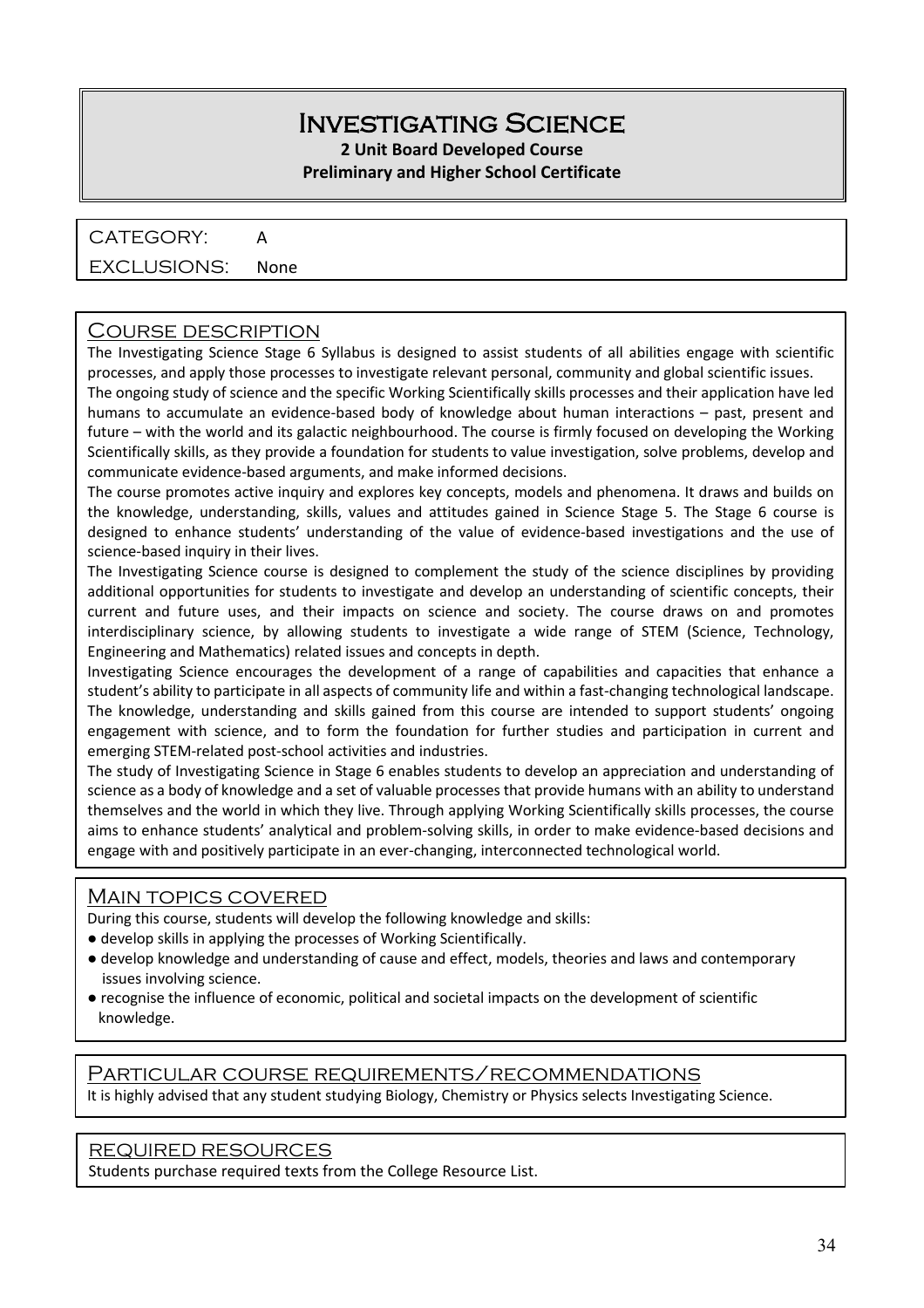## LEGAL STUDIES

#### **2 Unit Board Developed Course Preliminary and Higher School Certificate Courses**

CATEGORY: A

EXCLUSIONS: None

#### Course description

The Legal Studies course is designed to assist students to understand and think critically about the role of law and legal institutions in society. Students will review selected legal rules, institutions and processes within Australia and at an international level. Students will develop confidence in approaching and accessing the legal system. This course offers excellent preparation for life through an understanding of the legal system, its principles, structures, institutions and processes.

Legal Studies provides students with an opportunity to acquire skills in analysis, independent research and the development of cohesive arguments – all of which help to prepare students for further education, training and employment.

#### Main topics covered

Preliminary Course:

- The legal system
- The individual and the law
- The law in practice

Higher School Certificate Course:

- Crime
- Human Rights
- Two Options (some of the options available include Consumers, Family, Shelter, Workplace)

#### Particular course requirements/recommendations

It should be noted that this course requires students to have good writing skills. Only students who achieve an overall English Report Grade C or greater, should consider this course.

#### REQUIRED RESOURCES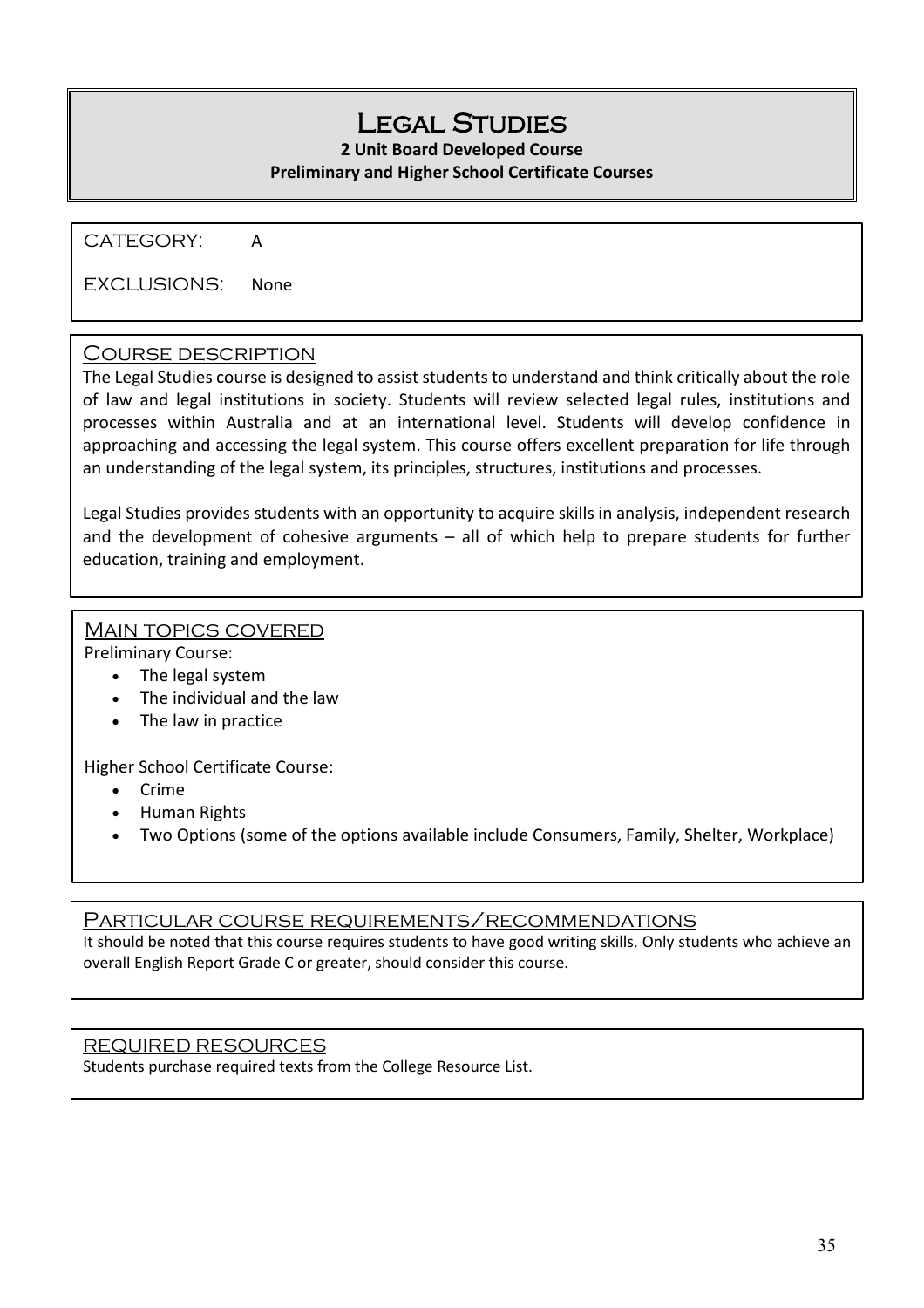#### Mathematics Extension 1online SCHOOL OF NOW

**2 Unit Board Developed Course**

**Preliminary and Higher School Certificate Courses**

CATEGORY: A

EXCLUSIONS: Students may not study Mathematics Standard.

#### Course description

The Mathematics Extension 1 Year 11 course includes the Mathematics Advanced Year 11 course. The Mathematics Extension 1 Year 12 course includes the Mathematics Advanced Year 12 course. All students studying the Mathematics Extension 1 course will sit for a HSC examination. The Mathematics Extension 1 course enables students to develop thorough knowledge, understanding and skills in working mathematically and in communicating concisely and precisely; it provides opportunities for students to develop rigorous mathematical arguments and proofs, and to use mathematical models extensively; it provides opportunities for students to develop their awareness of the interconnected nature of mathematics, its beauty and its functionality; provides a basis for progression to further study in mathematics or related disciplines and in which mathematics has a vital role at a tertiary level; it provides an appropriate mathematical background for students whose future pathways may involve mathematics and its applications in such areas as science, engineering, finance and economics.

#### MAIN TOPICS COVERED

#### Preliminary Course **HSC Course**

- 
- 
- Inverse Trigonometric Functions Trigonometric Equations
- Further Trigonometric Identities Further Calculus Skills
- 
- Working with Combinatorics **Access 12 Contains 12** The Binomial Distribution
- 
- Further Work with Functions  $\overline{\phantom{a}}$  Proof by Mathematical Induction
- Polynomials **And Contract Contract Contract Contract Contract Contract Contract Contract Contract Contract Contract Contract Contract Contract Contract Contract Contract Contract Contract Contract Contract Contract Contr** 
	-
	-
- Rates of Change  **Applications of Calculus** Applications of Calculus
	-

Particular course requirements/recommendations **Students undertaking this course will need to have studied the 5.3 Mathematics outcomes in Years 9 and 10 and achieved an overall report grade of A for each Semester.**

#### REQUIRED RESOURCES

School of Now will provide a list of required Text Scientific Calculator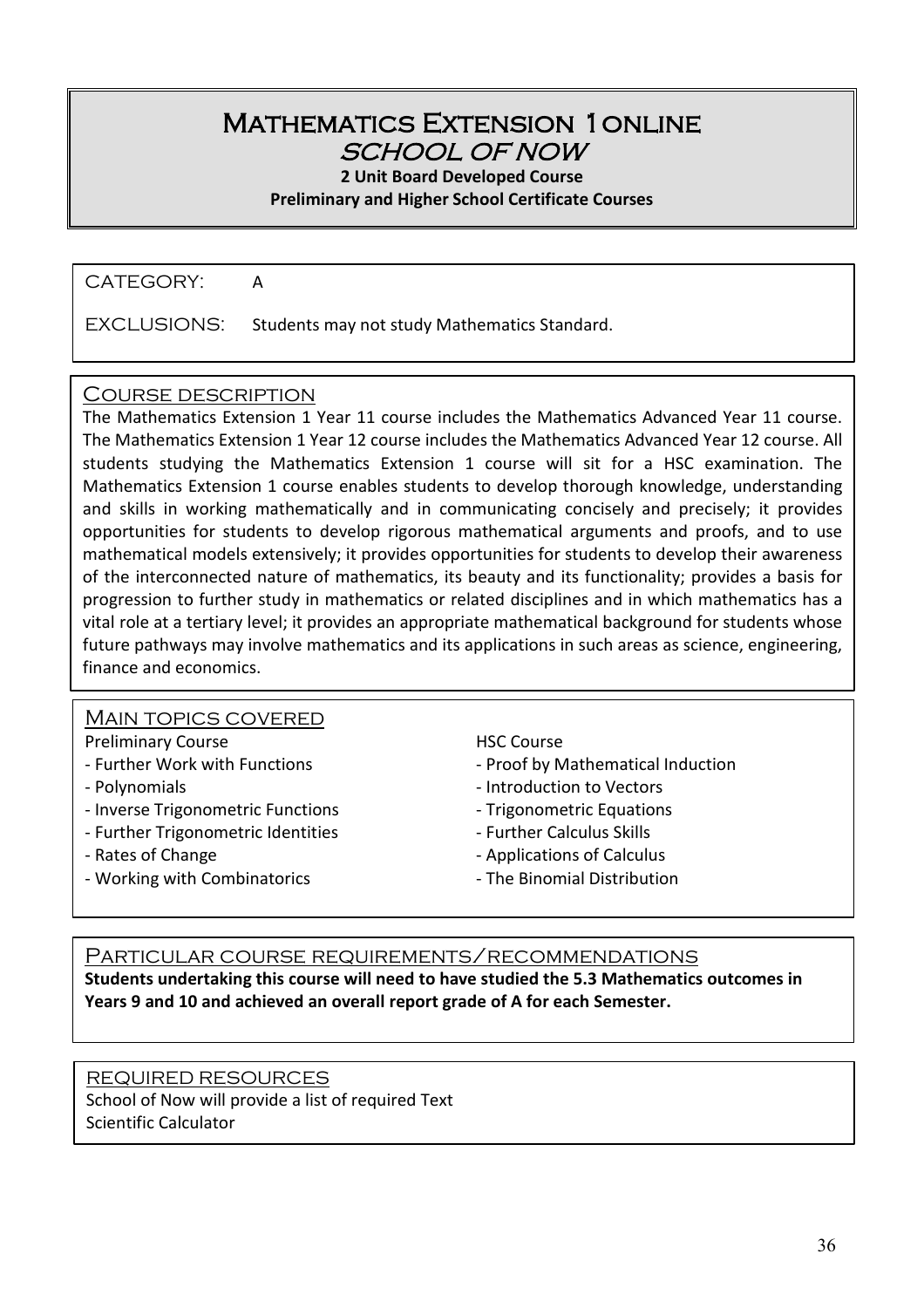## Mathematics Advanced

**2 Unit Board Developed Course**

#### **Preliminary and Higher School Certificate Courses**

CATEGORY: A

EXCLUSIONS: Students may not study any other Stage 6 Mathematics course concurrently with Mathematics Standard.

#### Course description

The Mathematics Advanced course is a calculus-based course focused on developing student awareness of mathematics as a unique and powerful way of viewing the world to investigate order, relation, pattern, uncertainty and generality. All students studying the Mathematics Advanced course will sit for a HSC examination. The Mathematics Advanced course enables students to develop their knowledge, understanding and skills in working mathematically and in communicating concisely and precisely; it provides opportunities for students to consider various applications of mathematics in a broad range of contemporary contexts through the use of mathematical modelling and use these models to solve problems related to their present and future needs; it provides opportunities for students to develop ways of thinking in which problems are explored through observation, reflection and reasoning; it provides a basis for further studies in disciplines in which mathematics and the skills that constitute thinking mathematically have an important role; it provides an appropriate mathematical background for students whose future pathways may involve mathematics and its applications in a range of disciplines at the tertiary level.

| <b>MAIN TOPICS COVERED</b>                                                                                     |                                                      |
|----------------------------------------------------------------------------------------------------------------|------------------------------------------------------|
| <b>Preliminary Course</b>                                                                                      | <b>HSC Course</b>                                    |
| Working with Functions<br>$\overline{\phantom{a}}$                                                             | - Graphing Techniques                                |
| <b>Trigonometry and Measure of Angles</b><br>$\overline{\phantom{a}}$                                          | - Trigonometric Functions and Graphs                 |
| <b>Trigonometric Functions and Identities</b><br>$\overline{\phantom{a}}$                                      | - Differential Calculus                              |
| Introduction to Differentiation<br>$\overline{\phantom{a}}$                                                    | - The Second Derivative                              |
| Logarithms and Exponentials<br>$\overline{\phantom{a}}$                                                        | - Integral Calculus                                  |
| Probability and Discrete Probability Distribution - Modelling Financial Situations<br>$\overline{\phantom{a}}$ |                                                      |
|                                                                                                                | - Descriptive Statistics and Bivariate Data Analysis |
|                                                                                                                | - Random Variables                                   |
|                                                                                                                |                                                      |

#### Particular course requirements/recommendations

**Students undertaking this course will need to have studied the 5.3 Mathematics outcomes in Years 9 and 10 and achieved an overall grade of A or B in each Semester. Students who studied the 5.2 Mathematics outcomes and received an overall grade of A in each Semester could consider this course.**

*Students currently undertaking Year 10 Accelerated Mathematics are required to select the HSC Mathematics Advanced course.*

REQUIRED RESOURCES Selected Textbook Scientific Calculator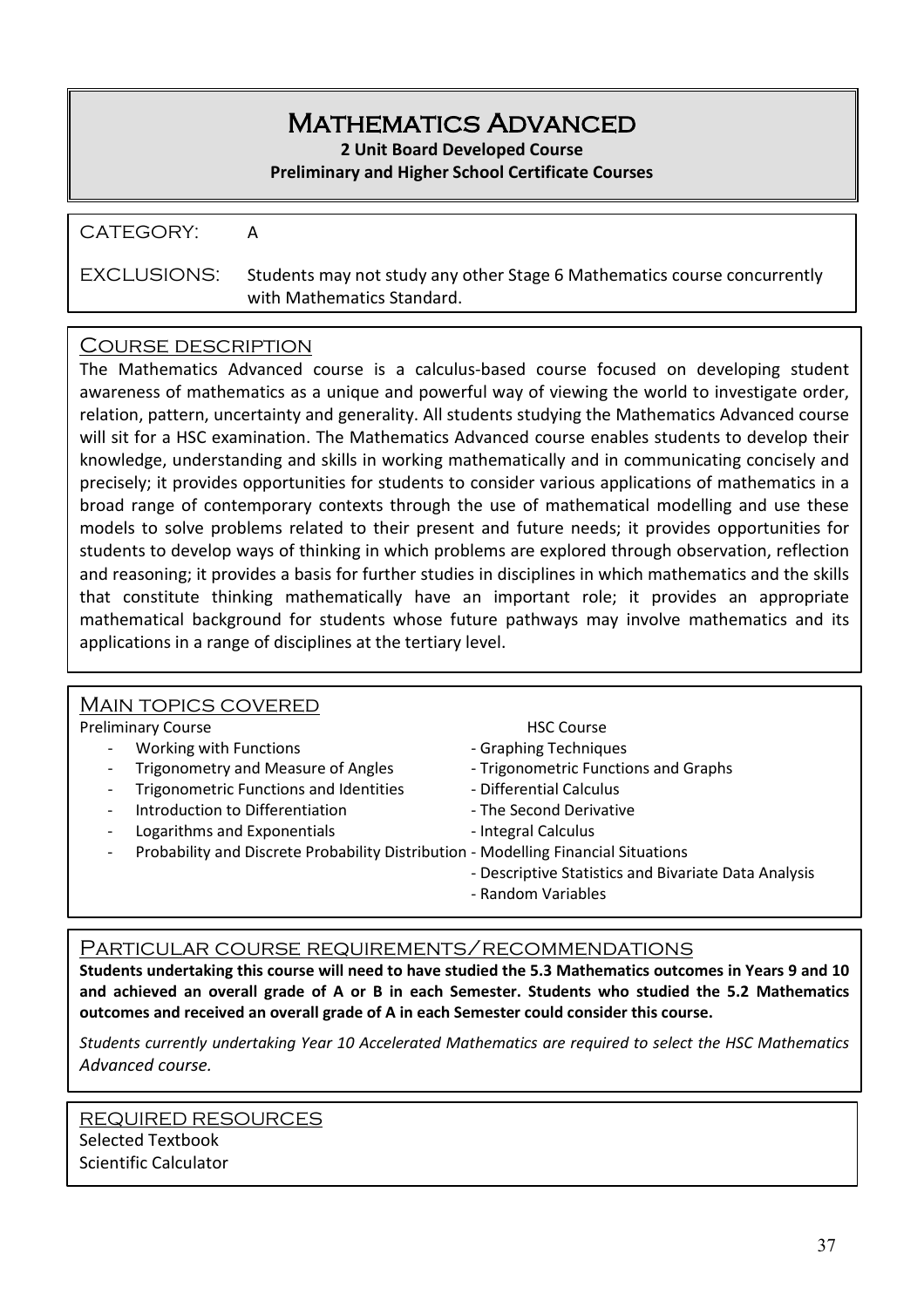## Mathematics Standard

**2 Unit Board Developed Course**

**Preliminary and Higher School Certificate Courses**

**Year 11 is the common course for all students.** 

| CATEGORY:   | A<br>In Year 12, students may study either Standard 1 (Category B) or a Standard 2 (Category A) Pathway. |
|-------------|----------------------------------------------------------------------------------------------------------|
| EXCLUSIONS: | Students may not study any other Stage 6 Mathematics course concurrently<br>with Mathematics Standard.   |

#### Course description

The Mathematics Standard courses are focussed on enabling students to use mathematics effectively, efficiently and critically to make informed decisions in their daily lives. The courses provide students with the opportunities to develop an understanding of, and competence in, further aspects of mathematics through a large variety of real-world applications.

Mathematics Standard 1 is designed to help students improve their numeracy by building their confidence and success in making mathematics meaningful. This course offers students the opportunity to prepare for post-school options of employment or further training.

Mathematics Standard 2 is designed for those students who want to extend their mathematical skills beyond Stage 5 but are not seeking an in-depth knowledge of higher mathematics that the study of calculus would provide.

| <b>MAIN TOPICS COVERED</b>                     |                                    |
|------------------------------------------------|------------------------------------|
| Preliminary                                    | HSC (Mathematics Standard 1 and 2) |
| Algebra<br>$\sim$                              | - Algebra                          |
| Measurement<br>$\blacksquare$                  | - Measurement                      |
| <b>Financial Mathematics</b><br>$\blacksquare$ | - Financial Mathematics            |
| - Statistical Analysis                         | - Statistical Analysis             |
|                                                | - Networks                         |
|                                                |                                    |

Particular course requirements/recommendations

Students of Mathematics Standard 1 and Mathematics Standard 2 courses study a common Year 11 course, leading to a choice of either Mathematics Standard 1 (Category B) or Mathematics Standard 2 (Category B) courses.

It is assumed that students studying this course will have engaged with all the substrands of the 5.1 course along with the 5.2 substrands of Financial Mathematics, Linear and Non Linear Relationships, Trigonometry, Single Variable Data Analysis and Probability.

REQUIRED RESOURCES Selected Textbook Scientific Calculator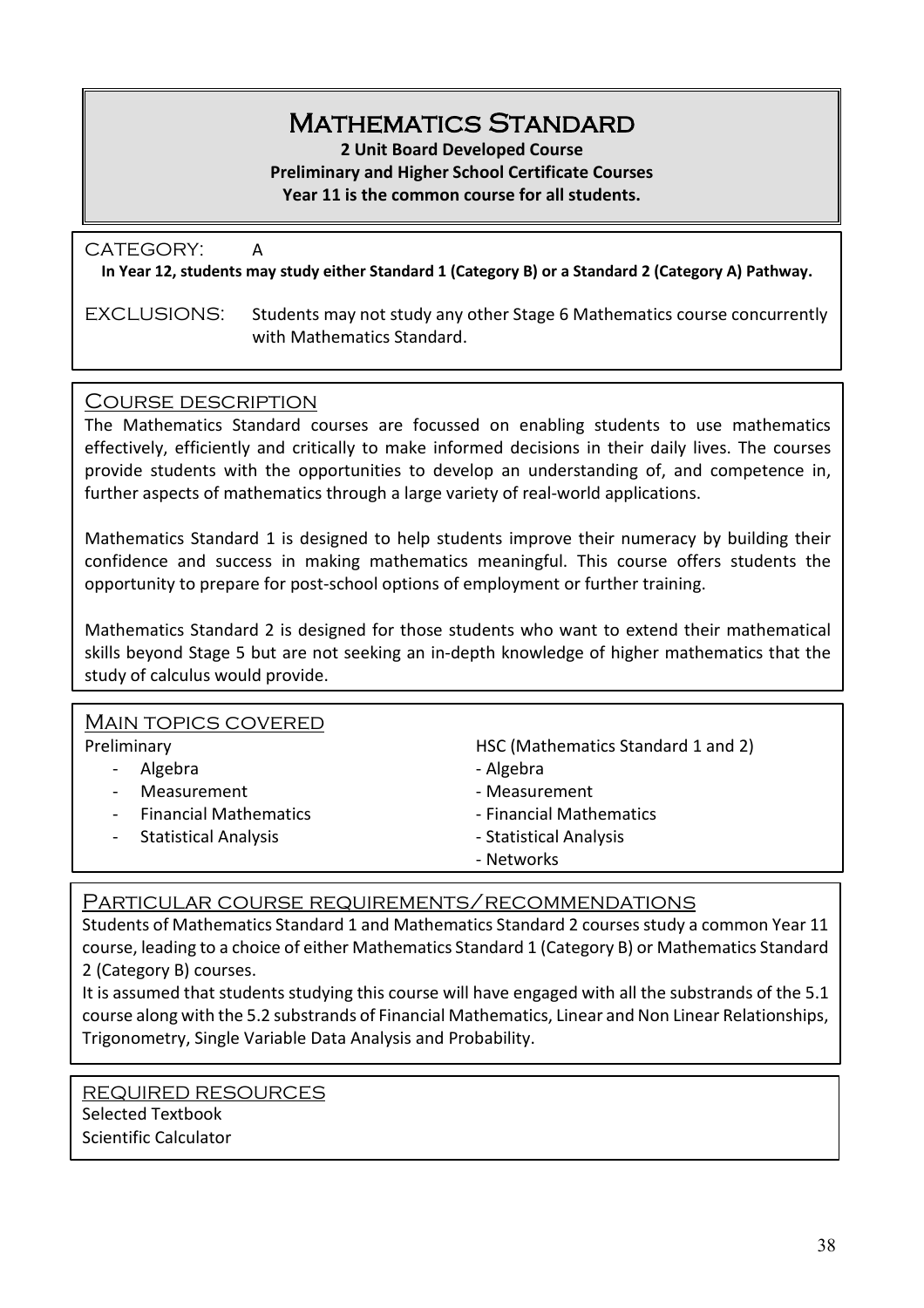## Modern History

**2 Unit Board Developed Course**

#### **Preliminary and Higher School Certificate Courses**

CATEGORY: A

EXCLUSIONS: None

#### Course description

Modern History stimulates students' curiosity and imagination, and enriches their appreciation of humanity by introducing them to a range of historical developments and experiences that have defined the modern world. Modern History engages students in an investigation of the forces that have shaped the world, based on the analysis and interpretation of sources. It offers students the opportunity to investigate the possible motivations and actions of individuals and groups, and how they have shaped the world politically, culturally, economically and socially.

#### Main topics covered

Preliminary Course:

- Investigating the Modern World (the Nature of Modern History and Case Studies)
- Historical Investigation
- The Shaping of the Modern World

The historical investigation is designed to further develop relevant investigative, research and presentation skills. The investigation should extend a particular area of individual student or group interest.

Higher School Certificate Course:

- Power and Authority in the Modern World 1919- 1946
- National Studies
- Peace and Conflict
- Change in the Modern World

Particular course requirements/recommendations

It should be noted that this course requires students to have good writing skills. **Only students who achieve an overall English Report Grade C or greater should consider this course.**

#### REQUIRED RESOURCES A textbook may need to be purchased.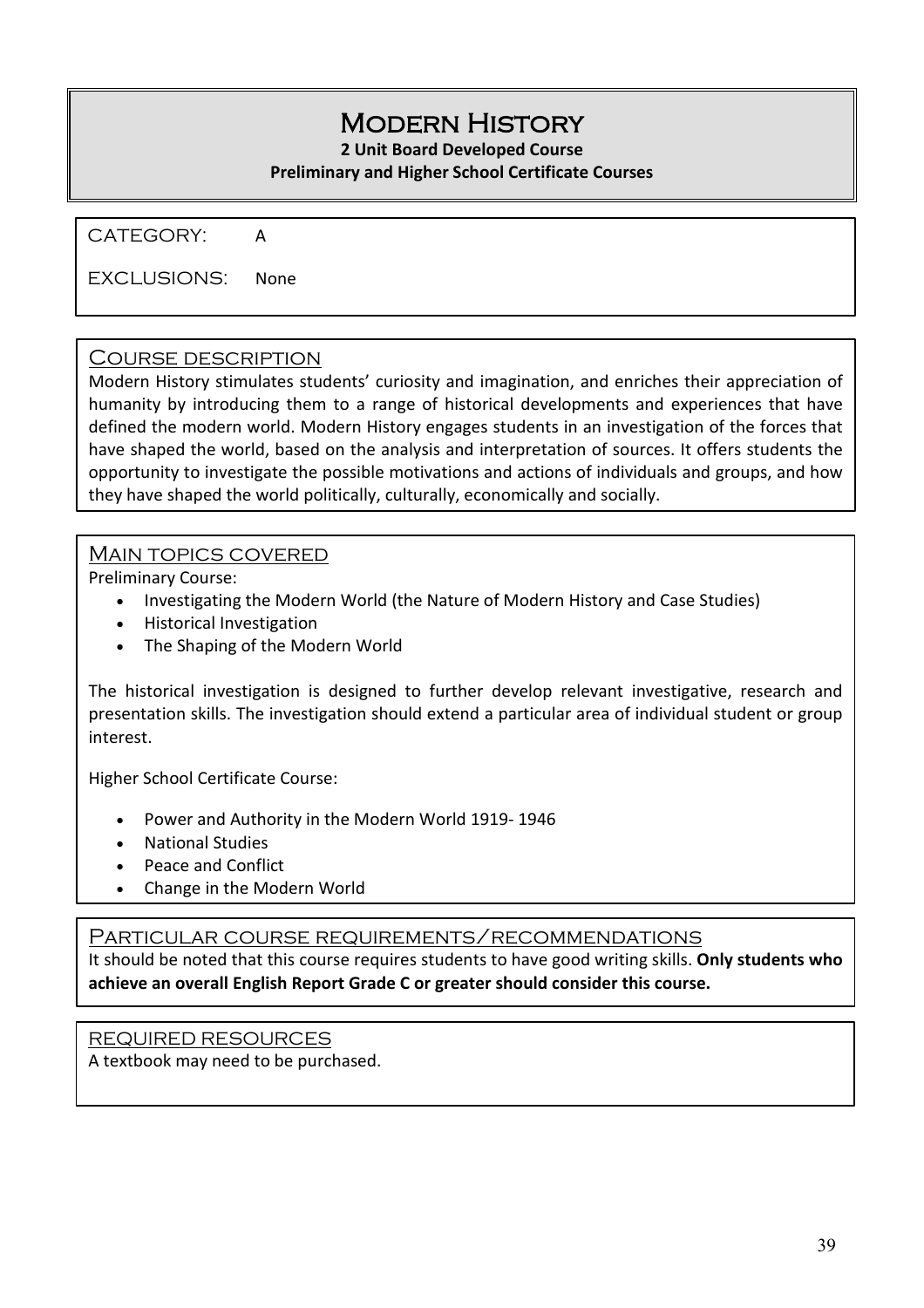## Music 1

#### **2 Unit Board Developed Course Preliminary and Higher School Certificate**

CATEGORY: A

EXCLUSIONS: Music 2

#### Course description

Students study the areas of performance, composition, aural and musicology through a selection of topics. Three topics are studied in the Preliminary Course and three are to be chosen for the HSC Course. One preliminary topic may be carried on into the HSC and studied in greater depth. There is no extension for this course.

#### Main topics covered

There are many topics available for study in the HSC course and students may select their own areas of interest from the topic list. Some examples are:

- Australian Music
- An Instrument and its Repertoire
- Jazz
- Music of Radio, Film Television and Multimedia
- Popular Music
- Rock Music
- Music for Small Ensembles
- Technology and its Influence on Music
- Classical Music

This course allows students to develop their own music interest through performance and composition and to also observe and evaluate the creativity of others.

Aural awareness is a common element in all areas of the course.

#### Particular course requirements/recommendations

This course is designed for students who are genuinely interested, who enjoy listening to music and are prepared to put considerable and consistent time and effort into home practice. **Private instrumental tuition is not mandatory but highly recommended.** Students studying an elective Music course are required to join one of the College's vocal ensembles. The course is ideally suited to those individuals who have the desire and capacity for music to play a significant and continually developing role in their lives. It is essential for students to have a basic knowledge of an instrument (this of course includes the voice). It is not necessary to read and write music for the HSC exam, however, students need to be competent in reading standard notation for Preliminary and HSC assessment requirements.

Whilst not a pre-requisite for the course, it is advantageous for students to have studied music as an elective

REQUIRED RESOURCES To be announced.

İ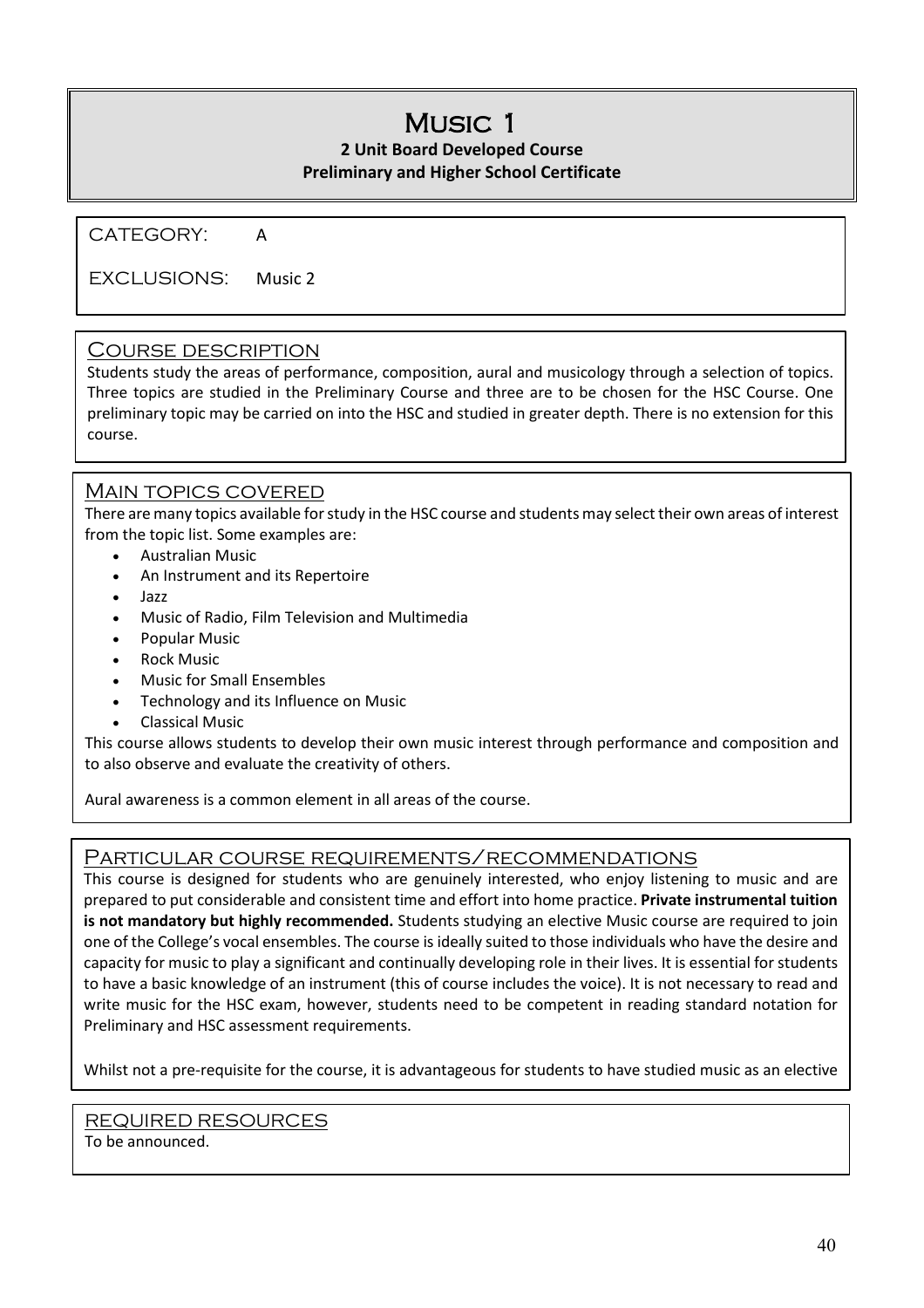## Personal Development, Health & Physical Education

#### **2 Unit Board Developed Course**

**Preliminary and Higher School Certificate**

CATEGORY: A

EXCLUSIONS: None

#### Course description

Personal Development, Health and Physical Education involves students learning about and practising ways of maintaining active, healthy lifestyles and improving their health status. It is also concerned with social and scientific understandings about movement, which lead to enhanced movement potential and appreciation of movement in their lives.

It develops a capacity to think critically about key issues related to health and physical activity. This allows informed decisions to be made that support and contribute to healthy active lifestyles and communities.

#### Main topics covered

Preliminary Course

- Better Health For Individuals, The Body In Motion,
- Options- First Aid, Fitness Choices, Outdoor Recreation and Composition and Performance

HSC Course

- Health Priorities in Australia, Factors Affecting Performance
- Options- The Health Of Young People, Sport And Physical Activity in Australian Society, Sports Medicine
- Improving Performance, Equity and Health

#### Particular course requirements/recommendations

Personal Development/ Health and Physical Education is suited to students who have an interest in pursuing a career in:

- Exercise and Sport Science
- Occupational Therapy/ Physiotherapy
- **Teaching**
- Sport Coaching/ Personal Training

#### **Suggested Complementary Courses**

- **Biology**
- Community and Family Studies

#### **Prerequisites**

- Must be completing an ATAR pattern of study
- Must demonstrate an extensive understanding of Stage 4 and 5 PDHPE

#### REQUIRED RESOURCES

Students will be required to purchase the selected the textbook and student workbook for both Preliminary and HSC course.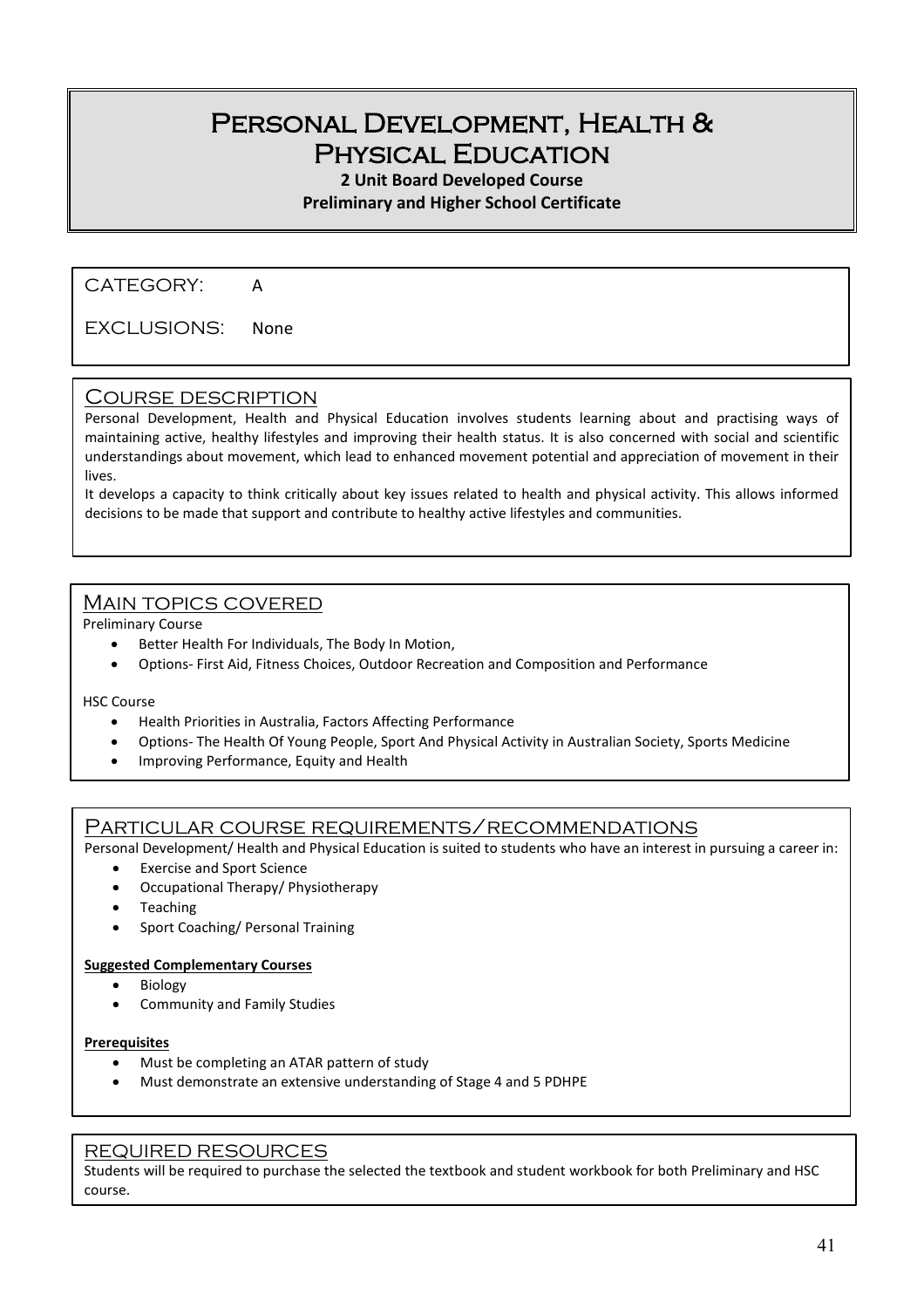## **PHYSICS**

#### **2 Unit Board Developed Course Preliminary and Higher School Certificate**

CATEGORY: A

EXCLUSIONS: None

#### Course description

The Physics Stage 6 Syllabus involves the study of matter and its motion through space and time, along with related concepts that include energy and force. Physics deals with the study of phenomena on scales of space and time – from nuclear particles and their interactions up to the size and age of the Universe. This allows students to better understand the physical world and how it works, appreciate the uniqueness of the Universe, and participate in navigating and influencing the future.

The problem-solving nature of physics further develops students' Working Scientifically skills by focusing on the exploration of models and the analysis of theories and laws, which promotes an understanding of the connectedness of seemingly dissimilar phenomena.

Students who study physics are encouraged to use observations to develop quantitative models of real-world problems and derive relationships between variables. They are required to engage in solving equations based on these models, make predictions, and analyse the interconnectedness of physical entities.

The Physics course builds on students' knowledge and skills developed in the Science Stage 5 course and helps to develop a greater understanding of physics as a foundation for undertaking post-school studies in a wide range of Science, Technology, Engineering and Mathematics (STEM) fields. A knowledge and understanding of physics often provide the unifying link between interdisciplinary studies.

The study of physics provides the foundation knowledge and skills required to support participation in a range of careers. It is a discipline that utilises innovative and creative thinking to address new challenges, such as sustainability, energy efficiency and the creation of new materials.

The study of Physics in Stage 6 aims to enable students to develop an appreciation and understanding of the application of the principles of physics, and of the theories, laws, models, systems and structures of physics. It also enables students to apply Working Scientifically skills processes to examine physics models and practices and their applications.

#### Main topics covered

During this course, students will develop the following knowledge and skills:

- develop skills in applying the processes of Working Scientifically
- develop knowledge and understanding of fundamental mechanics, of energy, advanced mechanics and electromagnetism, the role of evidence and prediction in the development of theories in physics.
- recognise the influence of economic, political and societal impacts on the development of scientific knowledge

#### Particular course requirements/recommendations

As this is a difficult and highly mathematical course, students should be selecting Mathematics or higher in Stage 6. As this course relies heavily on assumed knowledge from Stage 5 Science and Mathematics, only those students achieving an A or B in Science and 5.3 Mathematics should consider this course. Students selecting this course should consider the 2 unit Investigating Science course as well.

#### REQUIRED RESOURCES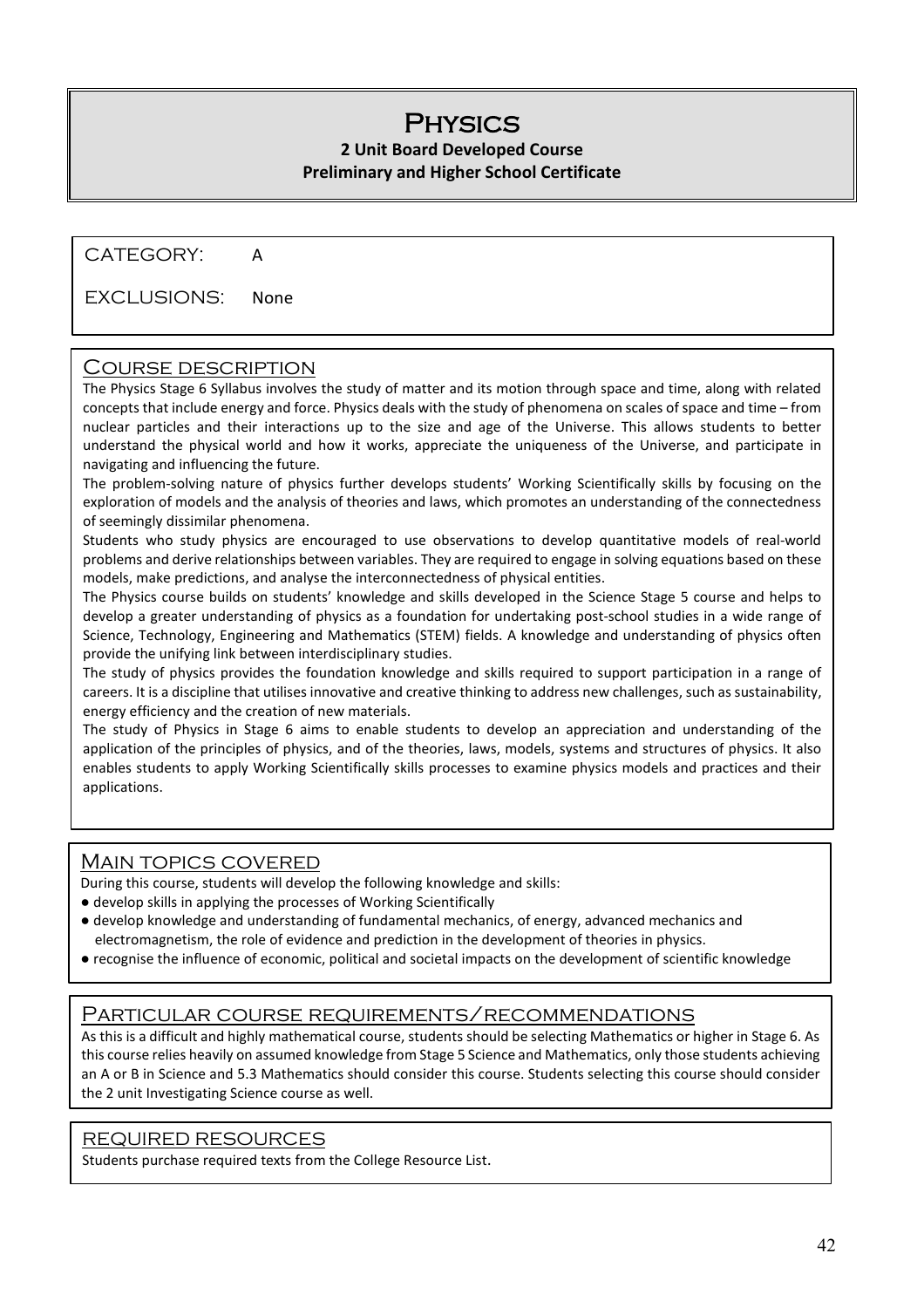## SOCIETY AND CULTURE

#### **2 Unit Board Developed Course Preliminary and Higher School Certificate**

CATEGORY: A

EXCLUSIONS: None

#### Course description

Society and Culture has direct relevance to the immediate needs of students by enabling them to develop a deeper understanding of their own society and the cultures of others. The course develops knowledge, understanding, skills, values and attitudes essential to an appreciation of our world. The central concern of the course is the interaction of people, societies, cultures, environments and time.

Society and Culture is an interesting course which draws on cross disciplinary concepts and social research methods from anthropology, communication, cultural studies, media studies, philosophy, psychology, social ecology and sociology. There is a strong emphasis on individual study and groupwork within the Society and Culture course. This encourages students to manage their own learning as well as providing experience of working within senior teams.

#### MAIN TOPICS COVERED

Preliminary Course:

- The Social and Cultural world
- Personal and Social Identity
- Intercultural Communication
- •

Higher School Certificate Course:

- Social and Cultural Continuity and Change
- Popular Culture
- Equality and Difference

During the course, students develop an understanding of research methods and will undertake research in a major area of particular interest to them. Their research findings will be presented for external assessment and will have a weighting of 40% of their external assessment mark.

#### Particular course requirements/recommendations

It should be noted that this course requires students to have good writing skills. Only students who achieve an overall English Report Grade C or greater, should consider this course.

#### REQUIRED RESOURCES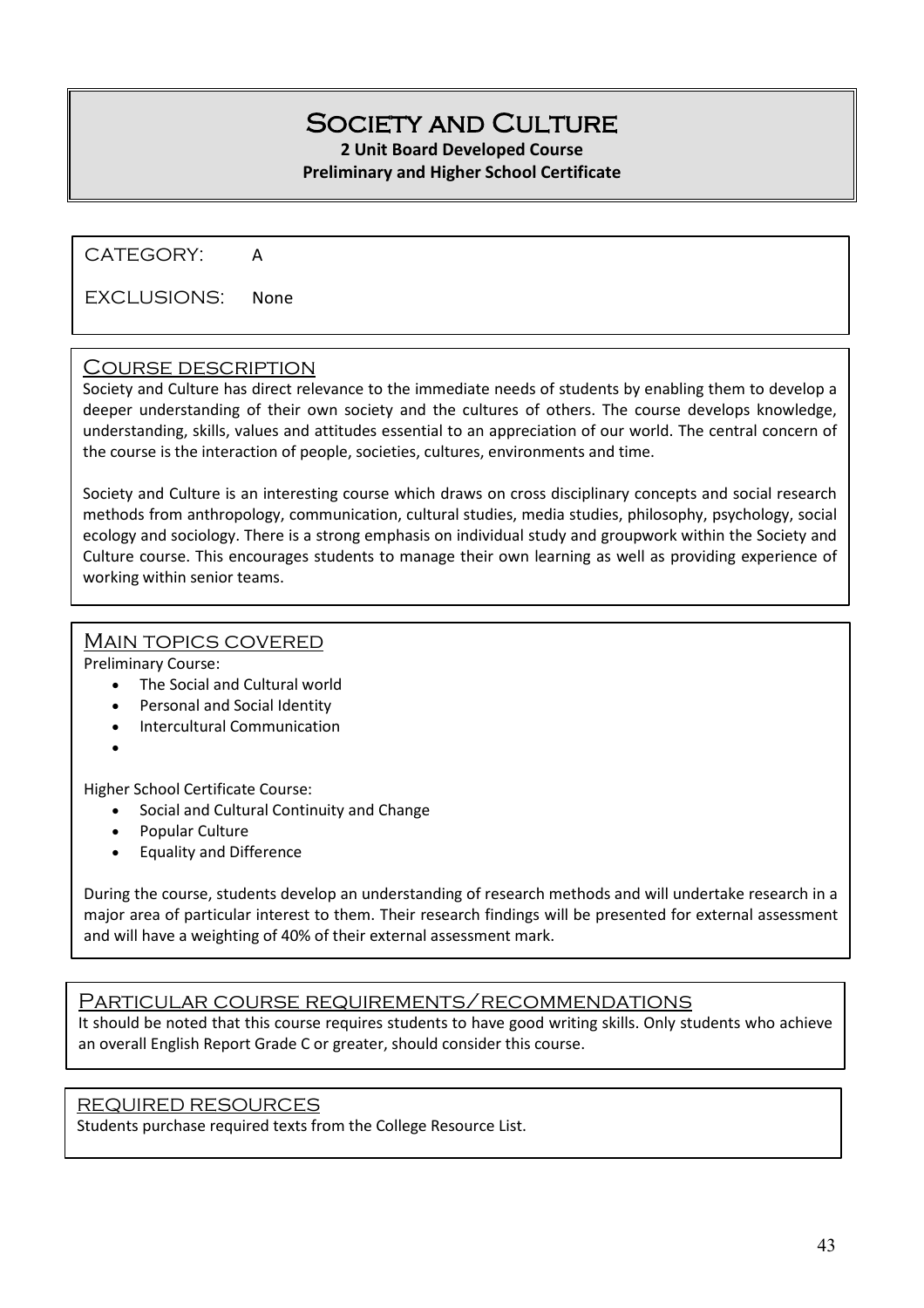#### Science Extension **1 Unit Board Developed Course Higher School Certificate Course**

CATEGORY: A

EXCLUSIONS: None

#### Course description

The Science Extension Stage 6 Syllabus focuses on the nature, development and processes of science. The course requires students to engage with complex concepts and theories and to critically evaluate new ideas, discoveries and contemporary scientific research. Students are challenged to examine a scientific research question influenced by their study of one or more of the scientific disciplines. In doing this, students extend their knowledge of the discipline(s), conduct further analysis and authentic scientific investigations, and uniquely for this course, produce a detailed scientific research report that reflects the standards generally required for publication in a scientific journal. Science Extension is designed for students with an interest in scientific research. The course lays a

foundation for students planning to pursue further study in Science, Technology, Engineering or Mathematics (STEM) based courses offered at the tertiary level, and to engage in new and emerging industries.

#### Main topics covered

Through designing and conducting their own scientific research, initially using small datasets, students deepen and build upon their understanding of analysing and interpreting data. They are provided with opportunities to refine and extend their skills of Working Scientifically by applying these interrelated processes to contemporary authentic scientific research reflecting the skills used by practising research scientists. Students gather, examine, model and critically assess evidence that is informed by analysis of primary and secondary-sourced data and examining this data in relation to relevant publicly available data sets.

Students interrogate and refine their ideas of and about science through analysing historic and cultural observations and significant scientific research within the relevant ethical frameworks and philosophical arguments of the time.

Particular course requirements/recommendations Excellent grades in Preliminary Biology, Chemistry or Physics *AND/OR* Investigating Science.

REQUIRED RESOURCES To be announced.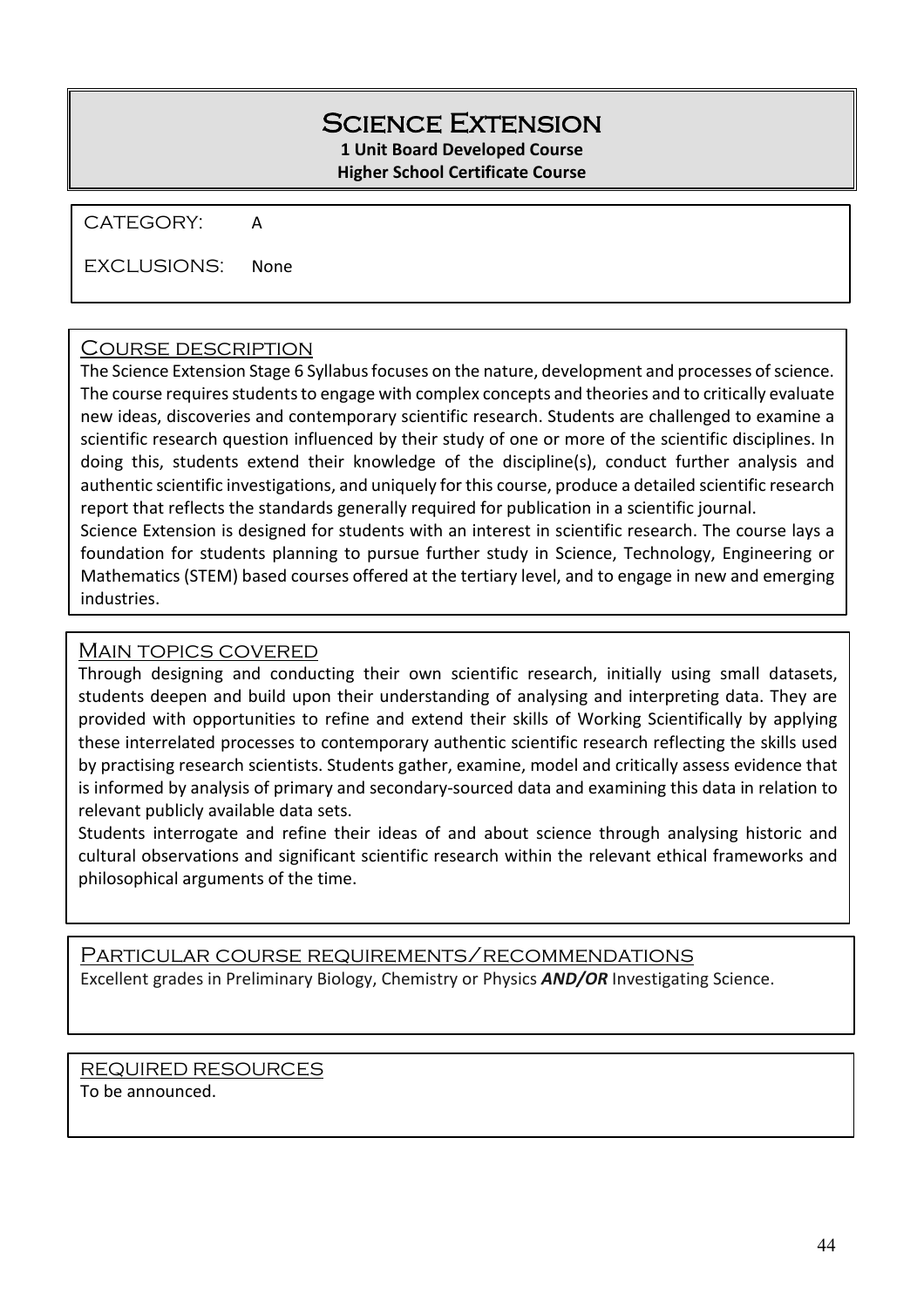## Visual Arts

#### **2 Unit Board Developed Course Preliminary and Higher School Certificate**

CATEGORY: A

EXCLUSIONS: None

#### Course description

Senior Visual Arts students will have the opportunity to develop and refine their skills, interest and enjoyment in the production, consumption and interpretation of Art. Student study the role of Art, in all forms, from a range of artists and periods of art. Theory and Artmaking is equally weighted and assessed in Stage 6, and will be informed by three fundamental concepts: Practice, the Frames and Conceptual Framework.

In Year 11, students experiment with a variety of mediums in order to develop practical knowledge and skills through the creation of numerous artworks, inspired by particular themes. In Year 12, students create a Body of Work over the course of the year, applying a medium/s and a topic of their choosing, representing their idea aesthetically and persuasively.

#### Main topics covered

#### **PRELIMINARY COURSE**

Practical and theoretical components of the course stem from the key concepts of Practice, the Frames and Conceptual Framework, which will be explored through, but not limited to:

• Art and Nature

#### **HIGHER SCHOOL CERTIFICATE COURSE**

Theoretical components of the course stem from the key concepts of Practice, the Frames and Conceptual Framework, which will be explored through, but not limited to:

- Feminism
- Identity
- War
- Technology
- Religion

#### Particular course requirements/recommendations

While not a pre-requisite for the course, it is advantageous for students to have studied Visual Arts as an elective in Stage 5.

Students must be willing to put in considerable time and effort developing their artmaking skills, in class, at home and at after-school Workshops. Students may also be required to visit specific Art Exhibitions.

Students whose Year 12 Body of Work is of an exemplar standard (reflective of a Band 5 or 6) will be invited to display their work at the Annual HSC Showcase Exhibition.

#### REQUIRED RESOURCES

Students are required to purchase the resources for the completion of the HSC Major Works.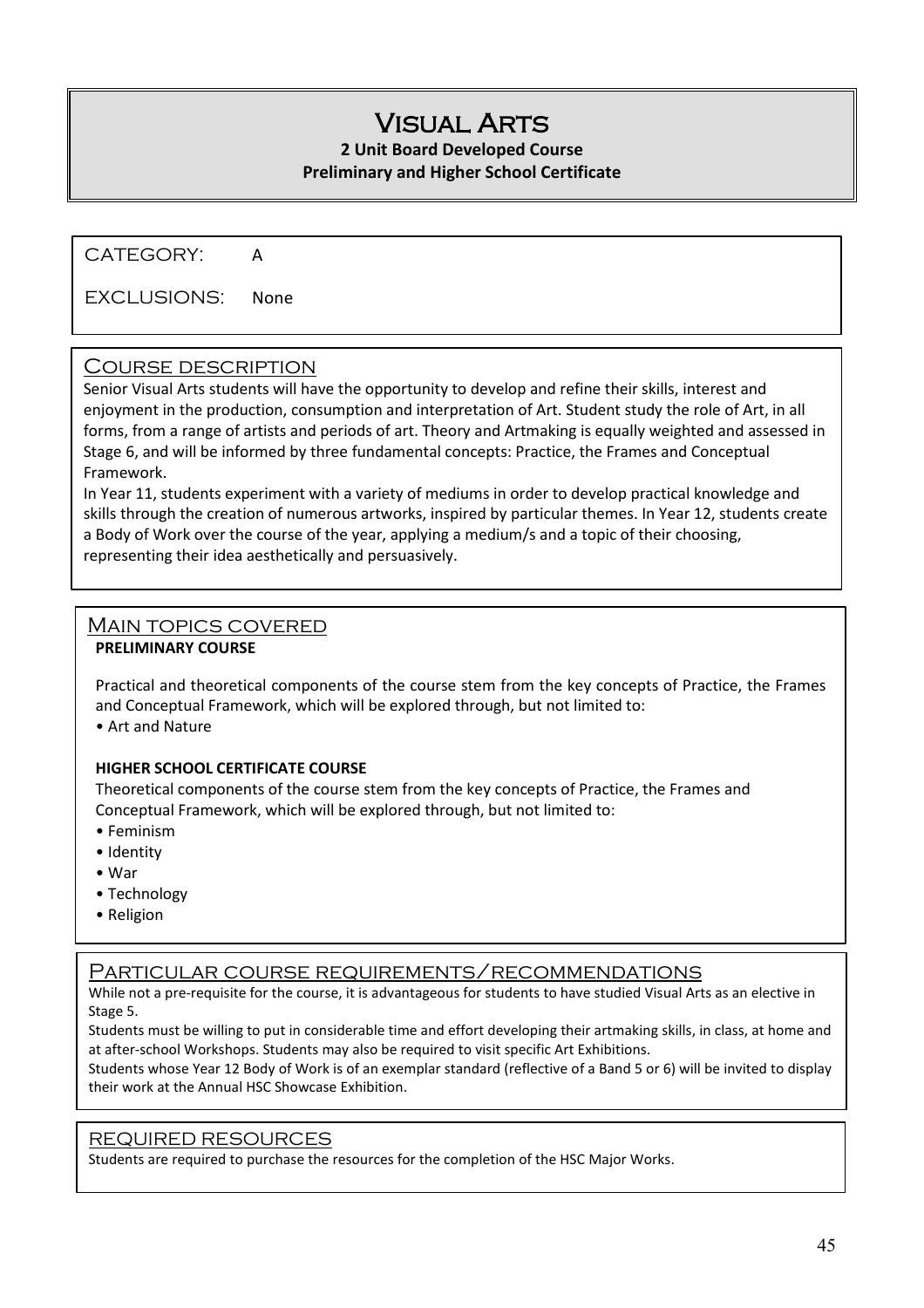## **BOARD ENDORSED COURSES**

These courses do not count in the calculation of the ATAR.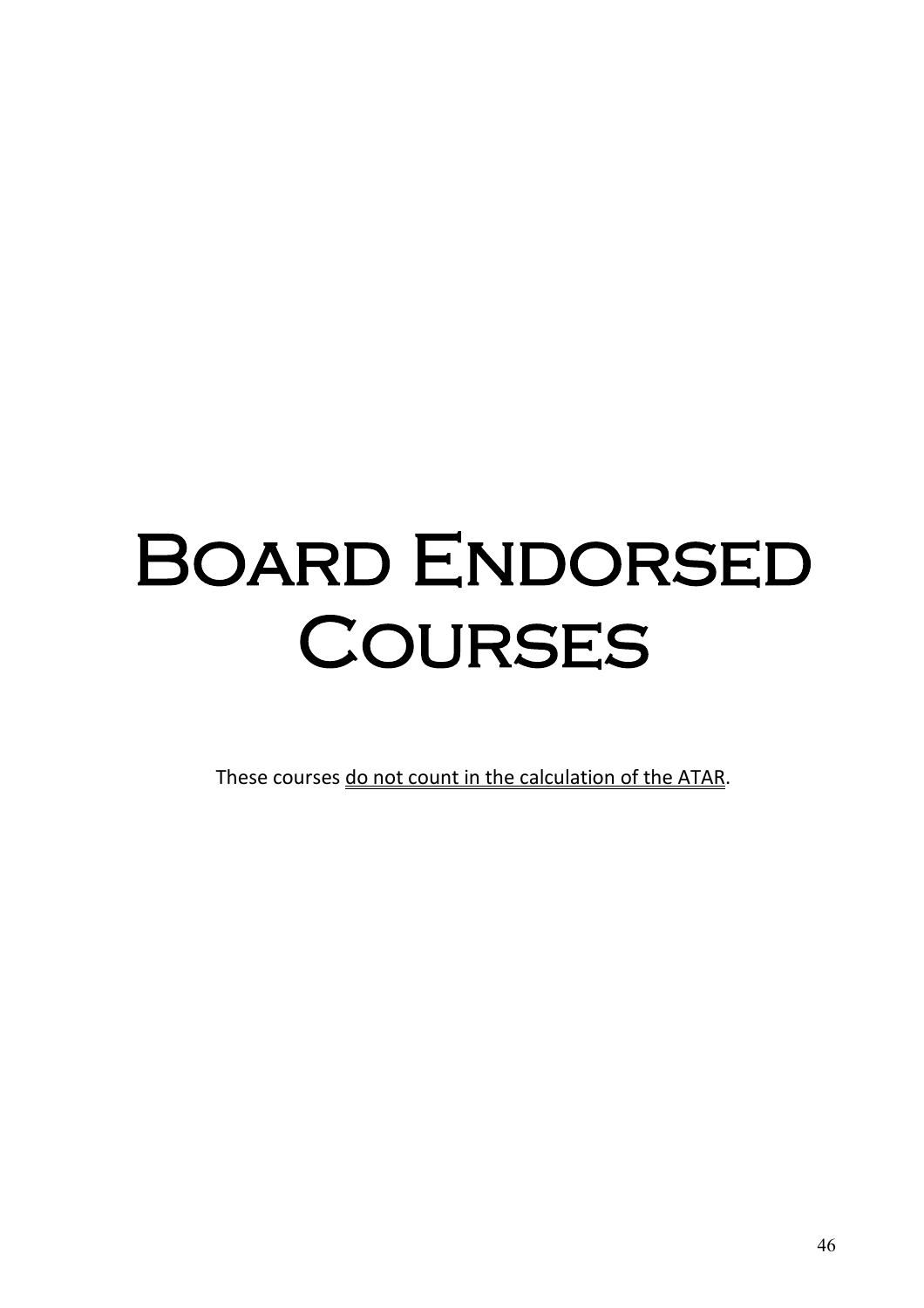## Exploring Early Childhood

**2 Unit Board Endorsed Course**

#### **Preliminary and Higher School Certificate Courses**

EXCLUSIONS: None

#### Course description

This course aims to develop knowledge about childhood development within students. This is achieved by giving students an overview of development and related issues within an early childhood context. As well as reflecting on the personal relevance of childhood issues, students are encouraged to consider implications of future interaction with children, be these as a parent, friend, carer or educator.

This is a Content Endorsed Course and does NOT contribute to the calculation of the ATAR.

Exploring Early Childhood comprises of a compulsory core section and optional modules.

#### MAIN TOPICS COVERED

#### **Core Modules:**

- Pregnancy and Childbirth
- Child Growth and Development
- Promoting Positive Behaviour

#### **Optional Modules:**

- Play and the Developing Child
- Starting School
- Gender and Young Children
- Children and Change
- Children of Aboriginal and Torres Strait Islander Communities
- Historical and Cultural Contexts of Childhood
- The Children's Services Industry
- Young Children and Media
- Young Children and the Law
- Children's Literature
- Food and Nutrition
- Child Health and Safety
- Young Children with Special Needs

#### Particular course requirements/recommendations

• There is no prerequisite study for this course.

#### **Suggested Complementary Courses**

• Hospitality

#### REQUIRED RESOURCES

Students will be required to purchase the selected textbook for this course.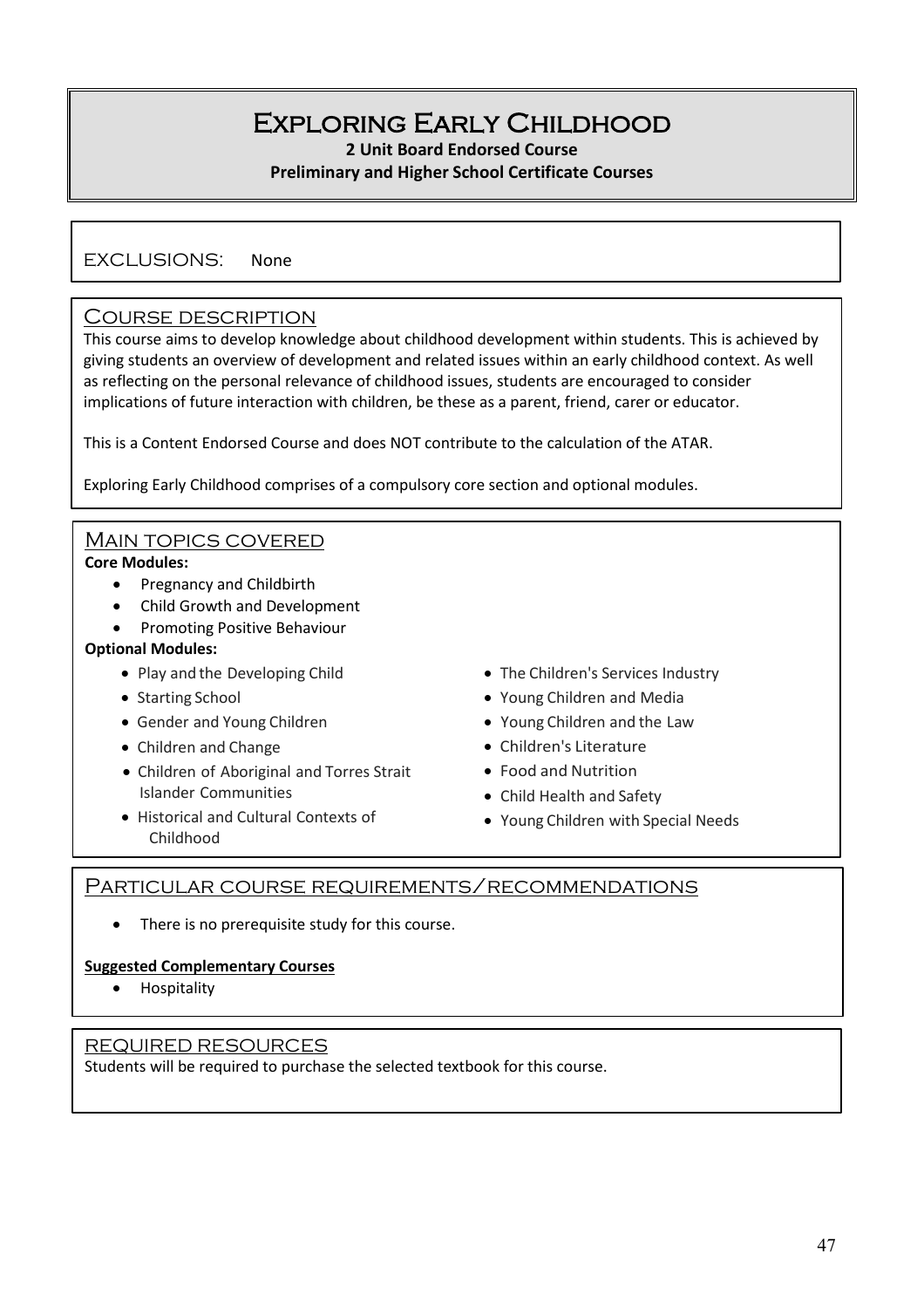## Visual Design

#### **2 Unit Board Endorsed Course Preliminary and Higher School Certificate**

#### EXCLUSIONS: None

#### Course description

This course aims to teach skills and knowledge that visual designers use to design images and objects such as ceramics, jewellery, clothing, furniture, posters, publications and built environments. Learn how these artists communicate ideas about our world and ourselves.

This course provides students with opportunities to exploit the links between art and design by designing and making images and objects in which aesthetic qualities and symbolic meanings are as important as utilitarian function. It encourages students to explore the practices of graphic, wearable, product and interior/exterior designers in contemporary societies and promotes imaginative and innovative approaches to design within the context of the Australian environment and culture.

The course encourages students to explore and investigate their natural and made world and enables students to pursue their interests in the products, materials, techniques and technologies that have a personal and social relevance and provides course modules that challenge and extend their intellectual and technical skills.

Through the critical and historical study of designed images and objects students are able to analyse and make informed judgements about the designed works that surround them —They learn to appreciate the designed works which have been important in other societies and which continue to shape approaches to contemporary design.

Visual Design provides opportunities for students to pursue their abilities and interests in design fields that offer a wide range of tertiary courses and work opportunities.

#### Main topics covered

Some topics that may be covered are:

- Graphic Design
- Wearable Design
- Product Design
- Interior/Exterior Design
- Occupational Health and Safety

#### Particular course requirements/recommendations

There are no prerequisites for this course but interest in designing and making would be an advantage.

#### REQUIRED RESOURCES

Students will be expected to supply some low-cost items (TBA), that will be used for design examples.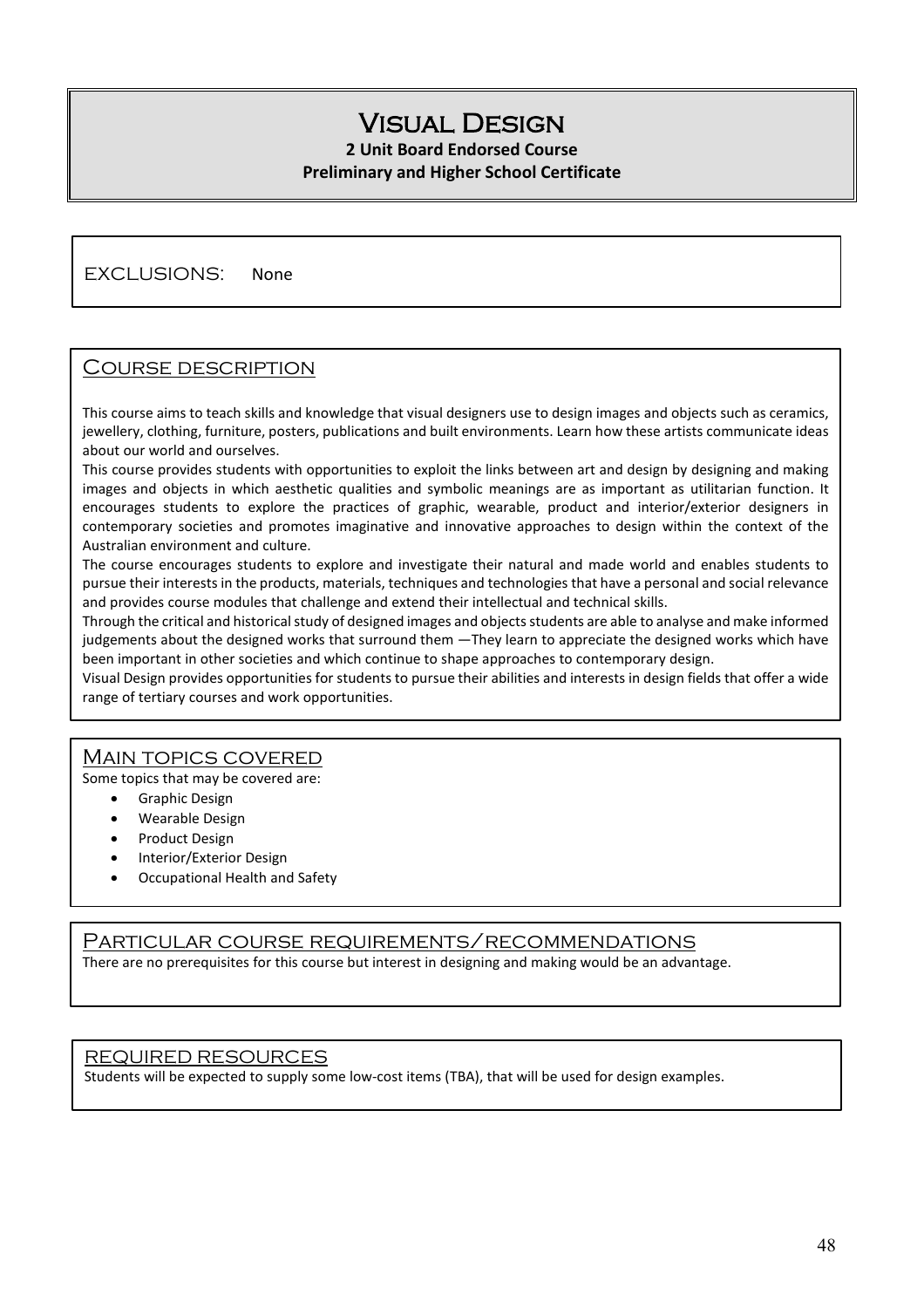## **WORK STUDIES**

#### **1 Unit Board Endorsed Course Preliminary and Higher School Certificate**

CATEGORY: A

EXCLUSIONS: Work Studies 2 Unit

#### Course description

Work Studies enables young people to develop the skills, knowledge, understanding and confidence to allow them to experience a successful transition from school to work and further education and training. The course is designed to assist students in their transition from school to work. It develops knowledge and understanding of the issues faced by students in the transition to work and the skills needed for effective career planning and performance of tasks in the work environment.

#### MAIN TOPICS COVERED

Core: My working life Options may include a selection from the following:

- In the workplace
- Preparing job applications
- Workplace Communication
- Teamwork and Enterprise Skills
- Managing Work and life commitments
- Personal Finance
- Workplace Issues
- Self-Employment
- Team Enterprise Project

REQUIRED RESOURCES None required.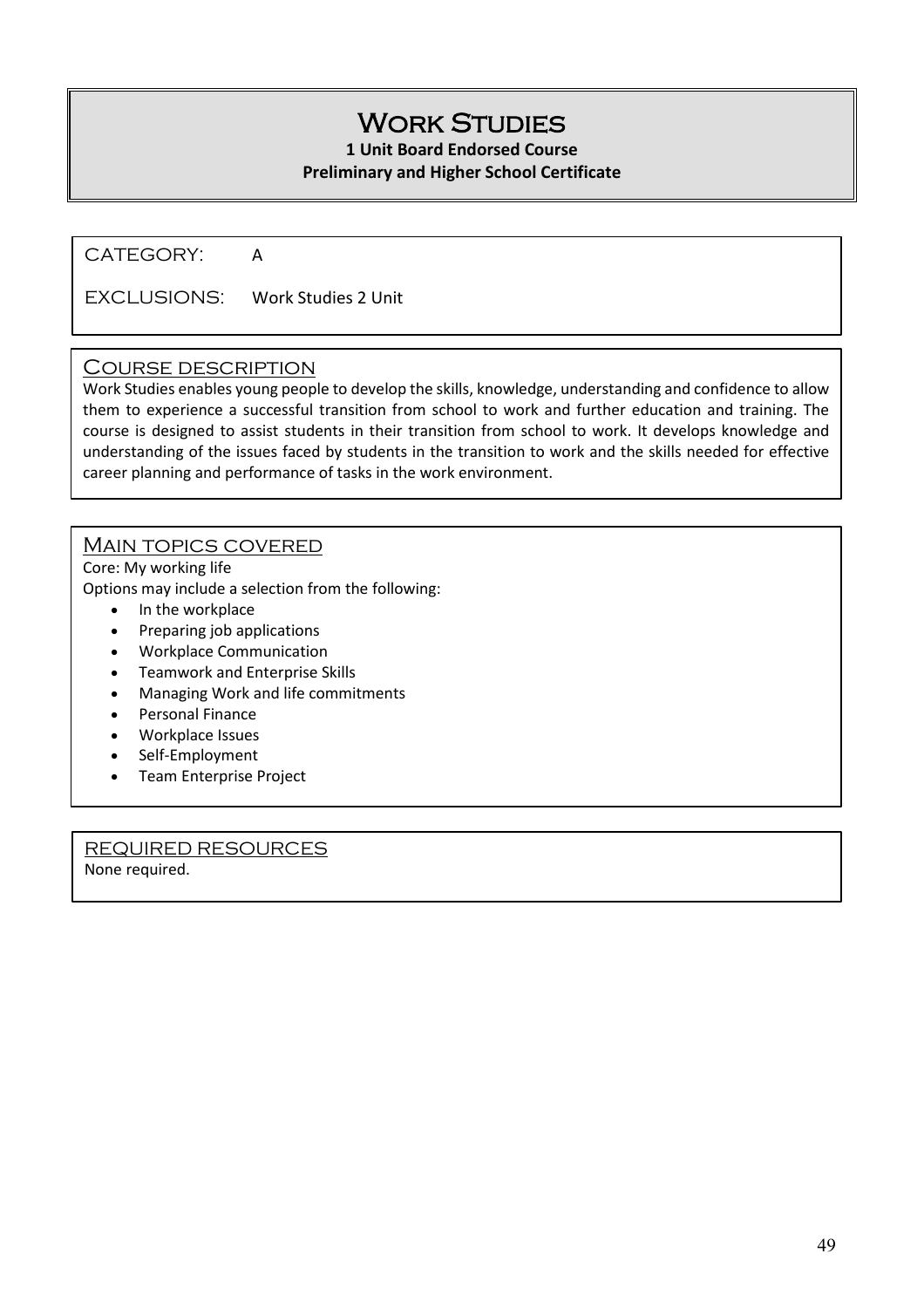

## **Vocational Education and Training Courses**

**(VET)** 



| Legal Name          | Trustees of the Roman Catholic Church for the Diocese of Parramatta |
|---------------------|---------------------------------------------------------------------|
| <b>RTO Code</b>     | 90490                                                               |
| <b>Trading Name</b> | <b>Catholic Education Diocese of Parramatta</b>                     |

Under the **Australian Qualification Framework (AQF),** all Vocational Education and Training (VET) courses are **recognised nationally**, with students obtaining a qualification upon completion. All VET courses have been developed in conjunction with industry, are taught to **industry standards** and have clear links to post school destinations. Depending on the course, students may exit with a Statement of Attainment, Certificate II or Certificate III.

VET courses may be undertaken at school (RTO: 90490 – Trustees of Roman Catholic Church for the Diocese of Parramatta) or through external providers. VET can be divided into Board Developed Curriculum Framework Courses and Board Endorsed Courses. **At Xavier, Board Developed Courses** such as Business Services, Construction, Hospitality, Information and Digital Technology and Primary Industries are offered as well as **Fitness** which is a **Board Endorsed Course**. **Board Developed Courses** are **Category B subjects** which can contribute in the calculation of the **ATAR***. Note: only 2 units of category B subjects can be counted towards the ATAR.* 

*Note: Board Endorsed Courses do not contribute to the calculation of the ATAR.*

The table below summarises the VET courses that are available.

#### **Internal Courses (at school or cluster class)**

#### **Board Developed** VET courses offered:

- **Business Services**
- Construction
- **Entertainment**
- Hospitality
- Primary Industries
- Information and Digital Technology
- **Retail**

#### **Board Endosed VET courses offered:**

**Fitness** 

#### **External Courses (outside school)**

Board Developed VET courses offered externally:

• Human Services (NSW Health or UNE)

#### **Board Endorsed VET courses offered externally include:**

- Animal Studies (TAFE)
- Design Fundamentals (TAFE or Whitehouse)
- Screen & Media (AIE)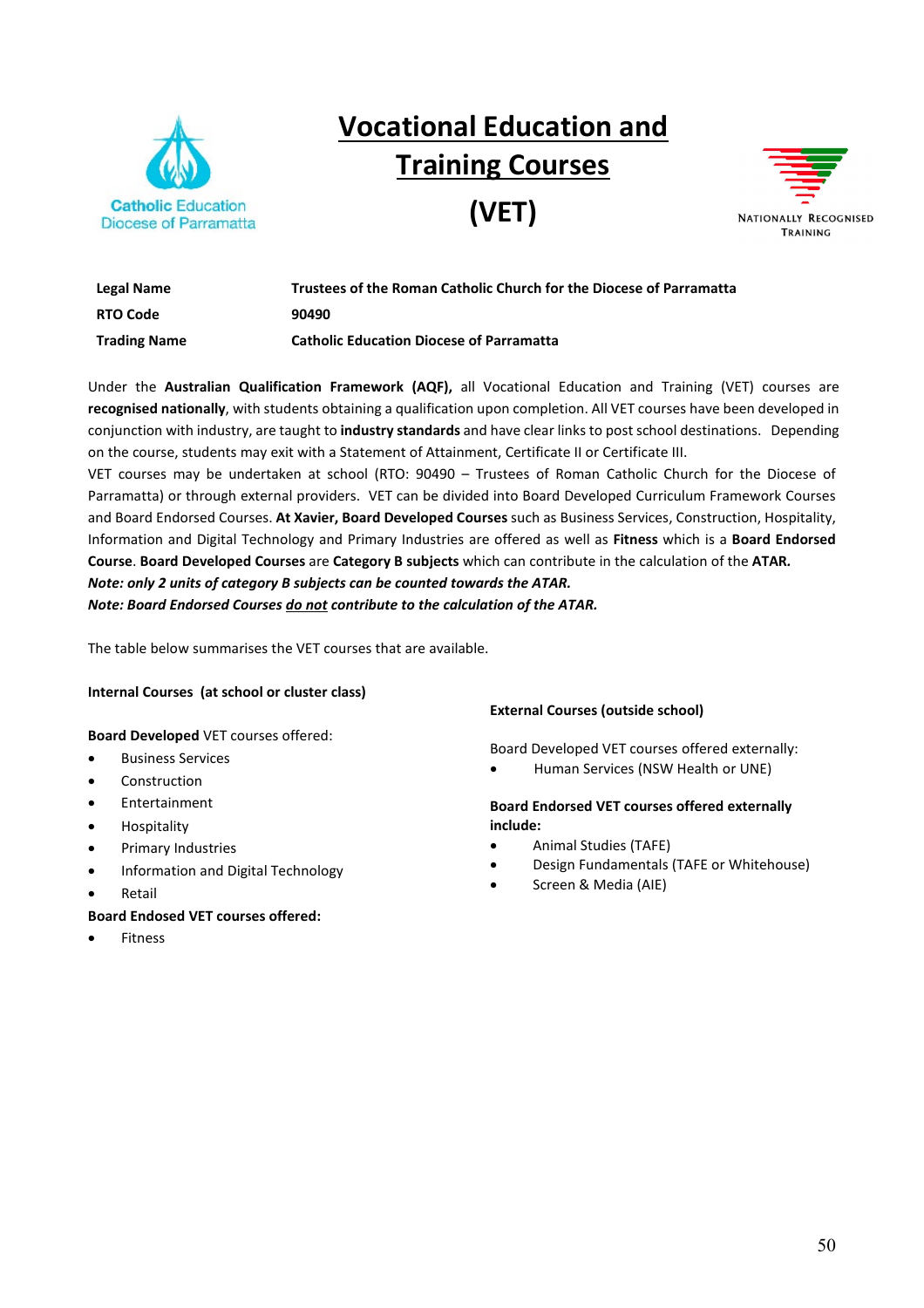#### **Facts About VET Courses**

- VET courses have a **practical component**, as they are designed for students who may wish to build a career in these industry areas. There is also a significant theoretical component in most of the courses.
- VET courses are **competency based** and will be assessed through integrated competency tasks using presentations, observation, portfolio, questions & other assessment methods. To be assessed as competent a student must demonstrate to a qualified assessor (VET teacher) that they have the knowledge and skills to effectively carry out the various tasks to the standard required in the appropriate industry. **Students are progressively assessed as either** 'competent' or 'not yet competent'**. When a student achieves a unit of competency it is signed off by the assessor.**
- The HSC examination in Framework Courses is optional. Students who do not wish the course to contribute to the calculation of their ATAR or are following a NON-ATAR program may elect to withdraw from the HSC examination. This decision is usually formalised after the Trial HSC Examination by completing a HSC Examination Withdrawal form and submitting it to the VET Teacher or Leader of Learning VET. This has no impact on the eligibility of a student to receive their qualification or a HSC.
- Only **ONE** Curriculum Framework course can contribute to the calculation of the ATAR. Students must sit the HSC Examination Paper in a Curriculum Framework VET course for it to count towards the calculation of the ATAR.
- There is a mandatory **70 Hours** of industry work placement for each **Curriculum Framework Course** undertaken. Traveling expenses and the management of course work missed in other subjects should be taken into consideration. The penalty for not completing the mandatory work placement hours is that the student will be deemed unsatisfactory and risk not receiving the Higher School Certificate because the student has not met NESA requirements.
- Students may need to purchase equipment for VET courses such as tool kits; textbooks, uniforms, etc. Please note that additional costs to school fees apply for VET courses.
- Schools deliver VET courses, while EVET courses are delivered by TAFE or other external providers, such as Whitehouse and NSW Health.
- Many of the core competencies and skills gained from VET Courses are *transferable*, for eg teamwork, communication, work health and safety and work ethics. No matter what industry the student eventually pursues, they will have participated in entry-level skills that will make them more *work ready*.
- You may be entitled to apply for **Recognition of Prior Learning** if you have completed any training, either through your part-time work, TAFE or other courses you have completed recently, or through experience gained in other ways. You should talk to the Leader of Learning VET or VET teacher for further information. Some students may qualify for exemption from their second work placement if they work in the industry related to their course work once they have filled out a Recognition of Prior Learning Form with their employer.
- For additional information, please contact the Leader of Learning VET at the College:

**Geoff Sullivan P: 0417 612 157 [gsullivan2@parra.catholic.edu.au](mailto:gsullivan2@parra.catholic.edu.au) In person each Thursday @ Xavier College**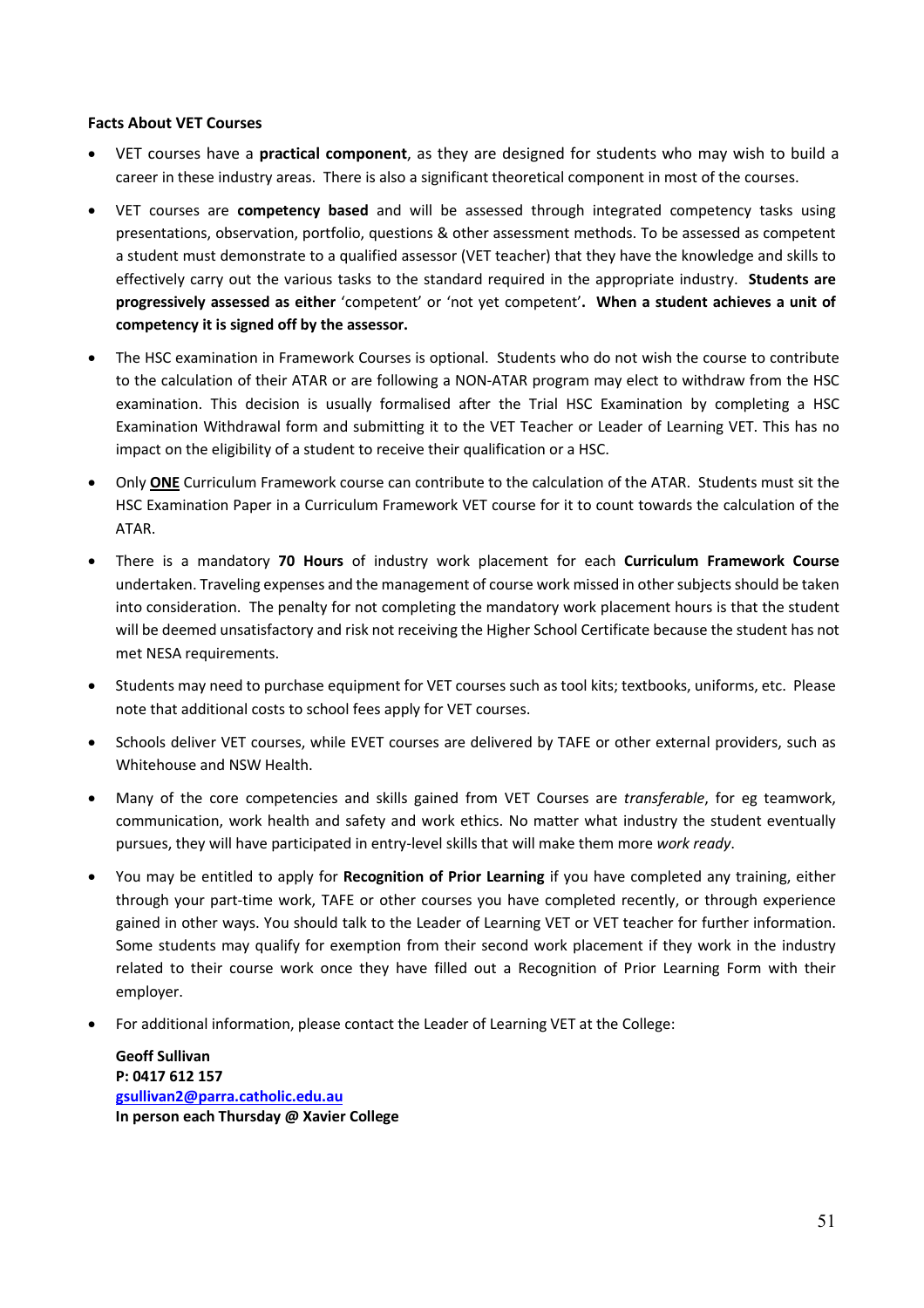## **BUSINESS SERVICES**

| <b>Training Package:</b>                    | <b>BSB15 Business Services</b>                                                                                                                                                                                                                                                                                                                                                                                                                                                                                                                                                                                                                                                                                                                                                                                                                                                                        |  |  |
|---------------------------------------------|-------------------------------------------------------------------------------------------------------------------------------------------------------------------------------------------------------------------------------------------------------------------------------------------------------------------------------------------------------------------------------------------------------------------------------------------------------------------------------------------------------------------------------------------------------------------------------------------------------------------------------------------------------------------------------------------------------------------------------------------------------------------------------------------------------------------------------------------------------------------------------------------------------|--|--|
| RTO:                                        | 90490 - Trustees of the Roman Catholic Church for the Diocese of Parramatta                                                                                                                                                                                                                                                                                                                                                                                                                                                                                                                                                                                                                                                                                                                                                                                                                           |  |  |
| Category:                                   | B - Board Developed Course                                                                                                                                                                                                                                                                                                                                                                                                                                                                                                                                                                                                                                                                                                                                                                                                                                                                            |  |  |
| <b>Unit Value:</b>                          | 2 Unit Preliminary Course                                                                                                                                                                                                                                                                                                                                                                                                                                                                                                                                                                                                                                                                                                                                                                                                                                                                             |  |  |
|                                             | 2 Unit HSC Course                                                                                                                                                                                                                                                                                                                                                                                                                                                                                                                                                                                                                                                                                                                                                                                                                                                                                     |  |  |
| <b>Qualification:</b>                       | <b>BSB30120 Certificate III in Business</b>                                                                                                                                                                                                                                                                                                                                                                                                                                                                                                                                                                                                                                                                                                                                                                                                                                                           |  |  |
| Contributes to the<br>ATAR:                 | Yes                                                                                                                                                                                                                                                                                                                                                                                                                                                                                                                                                                                                                                                                                                                                                                                                                                                                                                   |  |  |
| <b>Course Description</b><br>& Content:     | This course is for students who wish gain nationally recognised entry level qualifications for<br>employment in the business world, either as a long-term career or in part-time or temporary<br>positions while undertaking further study. Students will develop the skills, knowledge and<br>confidence to function effectively in a business environment. This course is designed to assist<br>those seeking entry level career positions in areas such as administration, finance, business and<br>technology. It may lead to occupations such as Office Junior, Secretary, Office Administrator,<br>Data Entry Clerk or a Personal Assistant.<br>This course is suitable for students who have a helpful and courteous manner, have a good eye<br>for detail, have the ability to work with others within the workplace and possess good<br>communication and excellent customer service skills. |  |  |
| <b>Units include:</b>                       | BSBWHS311<br>Assist with maintaining workplace safety<br>$\bullet$<br>Support personal wellbeing in the workplace<br>BSBPEF201<br>$\bullet$<br>Apply critical thinking skills in a team environment<br>BSBCRT311<br>$\bullet$<br>BSBSYS211<br>Participate in sustainable work practices<br>$\bullet$<br>BSBTWK301<br>Use inclusive work practices<br>$\bullet$<br>Engage in workplace communication<br>BSBXCM301<br>$\bullet$<br>Use business software applications<br>BSBTEC201<br>$\bullet$<br>BSBESB302<br>Develop and present business proposals<br>$\bullet$<br>BSBTEC301<br>Design and produce business documents<br>$\bullet$<br>BSBOPS301<br>Maintain business resources<br>$\bullet$<br>BSBPEF301<br>Organise personal work priorities<br>$\bullet$<br>Deliver and monitor a service to customers<br>BSBOPS304<br>$\bullet$<br>BSBINS302<br>Organise workplace information<br>$\bullet$      |  |  |
| <b>Eligibility</b><br><b>Qualification:</b> | Students assessed as fulfilling the requirements for all the units in the 240 hour course will be<br>eligible for Certificate III in Business. Students achieving at least one unit of competency will be                                                                                                                                                                                                                                                                                                                                                                                                                                                                                                                                                                                                                                                                                             |  |  |

eligible for an **AQF Statement of Attainment** showing partial completion of their qualification.

**Course Costs:** Students may be required to purchase a text.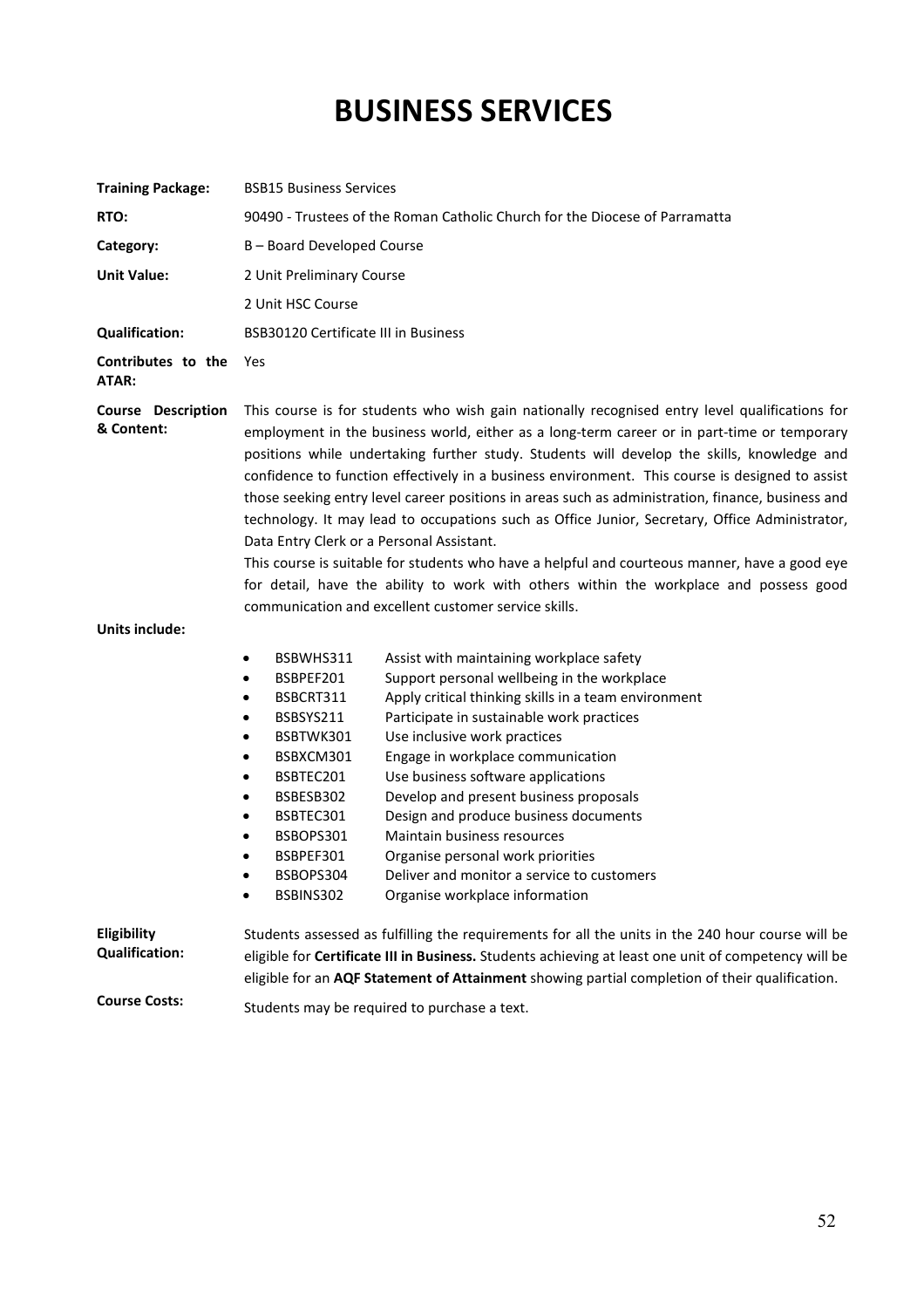## **CONSTRUCTION**

| <b>Training Package:</b>                | CPC Construction, Plumbing and Services                                                                                                                                                                                                                                                                                                                                                                                                                                                                                                                                                                                                                  |                                                                                                                                                                                                                                                                                                                                                                                                                                                                                                                                                                                                                                                                                                                                                                                                                                                                                                                                     |  |
|-----------------------------------------|----------------------------------------------------------------------------------------------------------------------------------------------------------------------------------------------------------------------------------------------------------------------------------------------------------------------------------------------------------------------------------------------------------------------------------------------------------------------------------------------------------------------------------------------------------------------------------------------------------------------------------------------------------|-------------------------------------------------------------------------------------------------------------------------------------------------------------------------------------------------------------------------------------------------------------------------------------------------------------------------------------------------------------------------------------------------------------------------------------------------------------------------------------------------------------------------------------------------------------------------------------------------------------------------------------------------------------------------------------------------------------------------------------------------------------------------------------------------------------------------------------------------------------------------------------------------------------------------------------|--|
| RTO:                                    | 90490 - Trustees of the Roman Catholic Church for the Diocese of Parramatta                                                                                                                                                                                                                                                                                                                                                                                                                                                                                                                                                                              |                                                                                                                                                                                                                                                                                                                                                                                                                                                                                                                                                                                                                                                                                                                                                                                                                                                                                                                                     |  |
| Category:                               | B-Board Developed Course                                                                                                                                                                                                                                                                                                                                                                                                                                                                                                                                                                                                                                 |                                                                                                                                                                                                                                                                                                                                                                                                                                                                                                                                                                                                                                                                                                                                                                                                                                                                                                                                     |  |
| <b>Unit Value:</b>                      | 2 Unit Preliminary Course                                                                                                                                                                                                                                                                                                                                                                                                                                                                                                                                                                                                                                |                                                                                                                                                                                                                                                                                                                                                                                                                                                                                                                                                                                                                                                                                                                                                                                                                                                                                                                                     |  |
|                                         | 2 Unit HSC Course                                                                                                                                                                                                                                                                                                                                                                                                                                                                                                                                                                                                                                        |                                                                                                                                                                                                                                                                                                                                                                                                                                                                                                                                                                                                                                                                                                                                                                                                                                                                                                                                     |  |
| <b>Qualification:</b>                   |                                                                                                                                                                                                                                                                                                                                                                                                                                                                                                                                                                                                                                                          | CPC20230 Certificate II in Construction Pathways                                                                                                                                                                                                                                                                                                                                                                                                                                                                                                                                                                                                                                                                                                                                                                                                                                                                                    |  |
| Contributes to the<br>ATAR:             | Yes                                                                                                                                                                                                                                                                                                                                                                                                                                                                                                                                                                                                                                                      |                                                                                                                                                                                                                                                                                                                                                                                                                                                                                                                                                                                                                                                                                                                                                                                                                                                                                                                                     |  |
| <b>Course Description</b><br>& Content: | This course provides students with the opportunity to gain knowledge and skills in a range of<br>activities and functions in a construction setting. Units within this course focus on developing<br>the skills required to work effectively within the industry including occupational health and<br>safety procedures, industry awareness, communicating with others, reading and interpreting<br>plans and specifications, measuring and calculating, and handling construction tools and<br>equipment. Students also gain a Whitecard which allows them to access construction sites<br>provided they meet the competencies within the safety units. |                                                                                                                                                                                                                                                                                                                                                                                                                                                                                                                                                                                                                                                                                                                                                                                                                                                                                                                                     |  |
| <b>Units include:</b>                   |                                                                                                                                                                                                                                                                                                                                                                                                                                                                                                                                                                                                                                                          |                                                                                                                                                                                                                                                                                                                                                                                                                                                                                                                                                                                                                                                                                                                                                                                                                                                                                                                                     |  |
| Eligibility<br><b>Qualification:</b>    | CPCCWHS1001<br>٠<br>CPCCWHS2001<br>٠<br>CPCCOM1014<br>٠<br>CPCCCA2002<br>٠<br>CPCCCA2011<br>٠<br>CPCCCM1015<br>٠<br>CPCCCM2001<br>٠<br>CPCCCO2013<br>$\bullet$<br>CPCCCM2005<br>$\bullet$<br>CPCCVE1011<br>$\bullet$<br>CPCCCM1013<br>٠<br>CPCCCM2004<br>CPCCCM2006<br>CPCCCM1012                                                                                                                                                                                                                                                                                                                                                                        | Prepare to work safely in the construction industry<br>Apply WHS requirements, policies and procedures in the construction<br>industry<br>Conduct workplace communication<br>Use carpentry tools and equipment<br>Handle carpentry materials<br>Carry out measurements and calculations<br>Read and interpret plans and specifications<br>Carry out concreting to simple forms<br>Use construction tools and equipment<br>Undertake a basic construction project<br>Plan and organise work<br>Handle construction materials<br>Apply basic levelling procedures<br>Work effectively and sustainably in the construction industry<br>Students assessed as fulfilling the requirements for all the units in the 240 hour course will be<br>eligible for Certificate II in Construction Pathways. Students achieving at least one unit of<br>competency will be eligible for an AQF Statement of Attainment showing partial completion |  |
| <b>Course Costs:</b>                    | of their qualification.<br>course and \$15 for Brick and Block training.                                                                                                                                                                                                                                                                                                                                                                                                                                                                                                                                                                                 | Students are required to purchase steel cap boots, hard hat, high visibility vest, safety glasses,<br>ear muffs and a dust mask. Students may need to purchase a textbook, pay \$30 for WhiteCard                                                                                                                                                                                                                                                                                                                                                                                                                                                                                                                                                                                                                                                                                                                                   |  |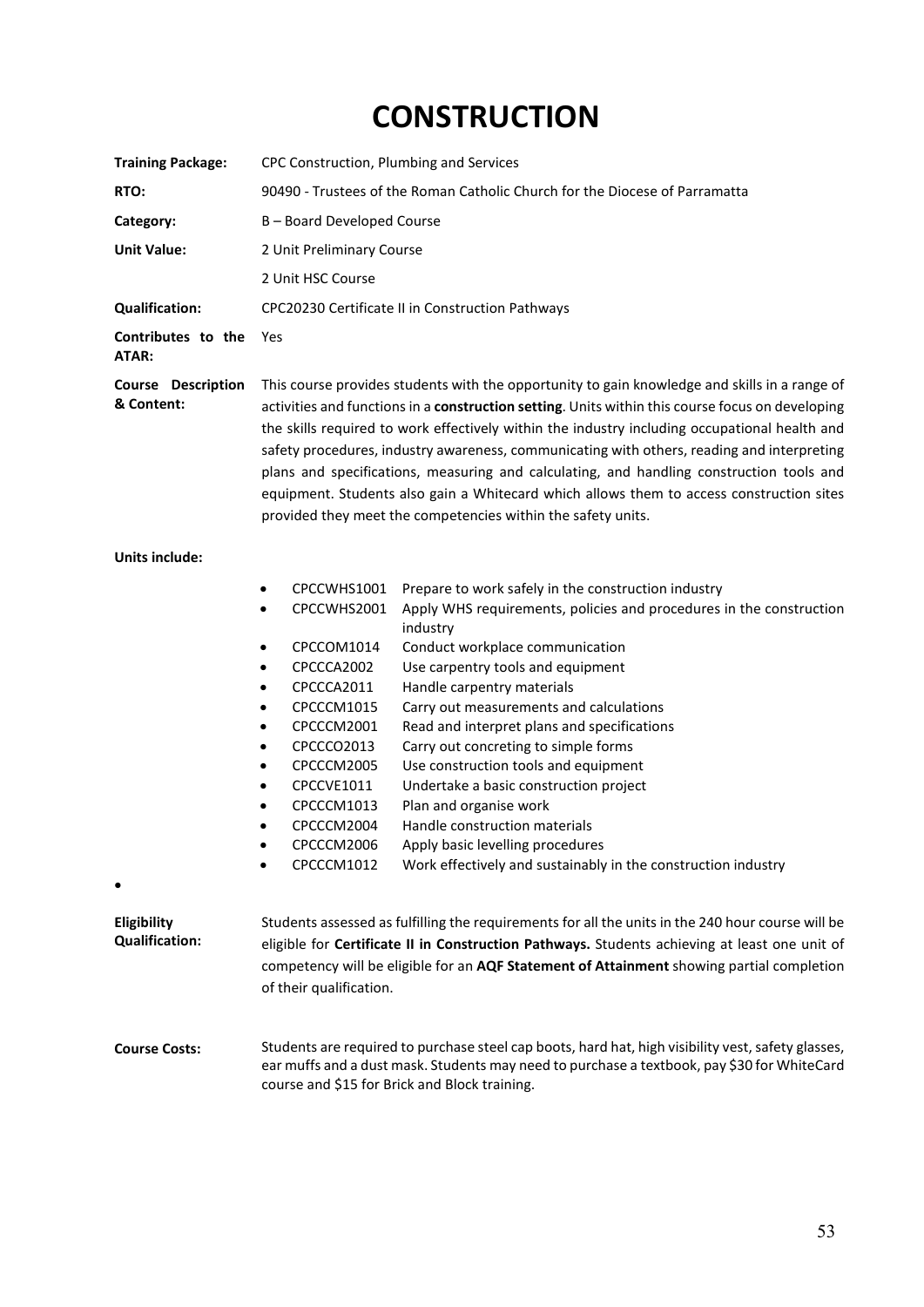## **ENTERTAINMENT INDUSTRY**

| <b>Training Package:</b>                    | CUA Creative Arts and Culture Training Package                                                                                                                                                                                                                                                                                                                                                                                                                                                                                                                                                                                                                                          |  |  |  |
|---------------------------------------------|-----------------------------------------------------------------------------------------------------------------------------------------------------------------------------------------------------------------------------------------------------------------------------------------------------------------------------------------------------------------------------------------------------------------------------------------------------------------------------------------------------------------------------------------------------------------------------------------------------------------------------------------------------------------------------------------|--|--|--|
| RTO:                                        | 90490 - Trustees of the Roman Catholic Church for the Diocese of Parramatta                                                                                                                                                                                                                                                                                                                                                                                                                                                                                                                                                                                                             |  |  |  |
| Category:                                   | B-Board Developed Course                                                                                                                                                                                                                                                                                                                                                                                                                                                                                                                                                                                                                                                                |  |  |  |
| <b>Unit Value:</b>                          | 2 Unit Preliminary Course                                                                                                                                                                                                                                                                                                                                                                                                                                                                                                                                                                                                                                                               |  |  |  |
|                                             | 2 Unit HSC Course                                                                                                                                                                                                                                                                                                                                                                                                                                                                                                                                                                                                                                                                       |  |  |  |
| <b>Qualification:</b>                       | Statement of Attainment towards CUA30420 SOA towards Certificate III in Live Production<br>and Technical Services                                                                                                                                                                                                                                                                                                                                                                                                                                                                                                                                                                       |  |  |  |
| Contributes to the<br>ATAR:                 | Yes                                                                                                                                                                                                                                                                                                                                                                                                                                                                                                                                                                                                                                                                                     |  |  |  |
| <b>Course Description</b><br>& Content:     | The entertainment industry is a diverse industry covering a wide range of occupational<br>areas including audio, costume, customer service, front of house, lighting, props, scenic art,<br>sets, staging, technical operations and vision systems. This course provides students with<br>the opportunity to gain a range of general skills and knowledge suitable for entry to<br>employment in live performance, theatre and events industries                                                                                                                                                                                                                                        |  |  |  |
| <b>Units include:</b>                       |                                                                                                                                                                                                                                                                                                                                                                                                                                                                                                                                                                                                                                                                                         |  |  |  |
|                                             | Apply work health and safety practices<br>CUAWHS312<br>٠<br>CPCCWHS1001 Prepare to work safely in the construction industry #(R1)<br>Organise personal work priorities<br>BSBPEF301<br>Work effectively in the creative arts industry<br>CUAIND311<br>CUAIND314<br>Plan a career in the creative arts industry<br>Provide service to customers<br>SITXCCS006<br>CUAPPR314<br>Participate in collaborative creative projects<br>CUALGT311<br>Operate basic lighting<br>Install and operate follow spots<br>CUALGT314<br>Operate vision systems<br>CUAVSS312<br>٠<br>CUASOU331<br>Undertake live audio operations<br>CUASTA311<br>Assist with production operations for live performances |  |  |  |
| <b>Eligibility</b><br><b>Qualification:</b> | Students assessed as fulfilling the requirements for all the units in the 240 hour course will be<br>eligible for Statement of Attainment towards CUA30415 Certificate III in Live Production<br>and Services. Students achieving at least one unit of competency will be eligible for an AQF<br>Statement of Attainment showing partial completion of their qualification.                                                                                                                                                                                                                                                                                                             |  |  |  |
| <b>Course Costs:</b>                        | Students are required to purchase theatre blacks. Students may need to pay \$30 for the<br>WhiteCard course. Students who are not competent in the WhiteCard Course when it is<br>examined are required to do the WhiteCard course through an external provider at their own<br>cost                                                                                                                                                                                                                                                                                                                                                                                                    |  |  |  |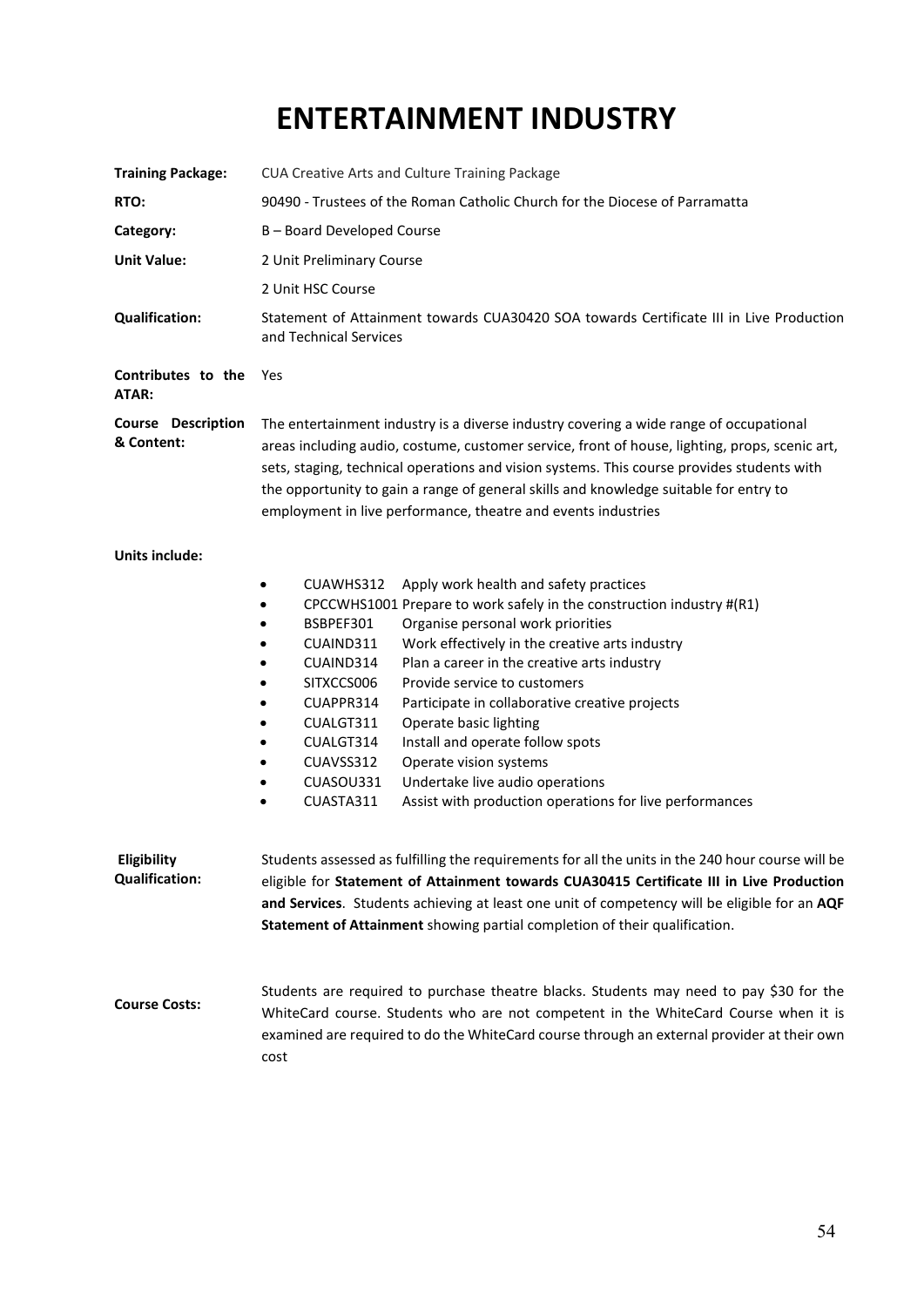## **FITNESS**

| <b>Training Package:</b>                | <b>SIS Sport, Fitness and Recreation</b>                                                                                                                                                                                                                                                                                                                                                                                                        |                                                                                 |  |
|-----------------------------------------|-------------------------------------------------------------------------------------------------------------------------------------------------------------------------------------------------------------------------------------------------------------------------------------------------------------------------------------------------------------------------------------------------------------------------------------------------|---------------------------------------------------------------------------------|--|
| RTO:                                    | 90490 - Trustees of the Roman Catholic Church for the Diocese of Parramatta                                                                                                                                                                                                                                                                                                                                                                     |                                                                                 |  |
| Category:                               | <b>B-Board Endorsed Course</b>                                                                                                                                                                                                                                                                                                                                                                                                                  |                                                                                 |  |
| <b>Unit Value:</b>                      | 2 Unit Preliminary Course                                                                                                                                                                                                                                                                                                                                                                                                                       |                                                                                 |  |
|                                         | 2 Unit HSC Course                                                                                                                                                                                                                                                                                                                                                                                                                               |                                                                                 |  |
| <b>Qualification:</b>                   | Statement of Attainment towards SIS30321 Certificate III in Fitness                                                                                                                                                                                                                                                                                                                                                                             |                                                                                 |  |
| Contributes to the<br>ATAR:             | No                                                                                                                                                                                                                                                                                                                                                                                                                                              |                                                                                 |  |
| <b>Course Description</b><br>& Content: | This course provides the skills and knowledge for an individual to be competent in a range of<br>activities and functions requiring autonomous work within a defined range of exercise<br>instruction situations and activities. Qualification outcomes may include providing exercise<br>instruction for group, aqua or gym programs. Work may be undertaken in locations such as<br>gyms, fitness facilities, pools and community facilities. |                                                                                 |  |
| <b>Units include:</b>                   | HLTWHS001<br>٠                                                                                                                                                                                                                                                                                                                                                                                                                                  | Participate in workplace health and safety                                      |  |
|                                         | SISXFAC002<br>$\bullet$                                                                                                                                                                                                                                                                                                                                                                                                                         | Maintain sport, fitness and recreation facilities                               |  |
|                                         | SISXFAC001<br>$\bullet$                                                                                                                                                                                                                                                                                                                                                                                                                         | Maintain equipment for activities                                               |  |
|                                         | HLTAID011<br>$\bullet$                                                                                                                                                                                                                                                                                                                                                                                                                          | Provide first aid                                                               |  |
|                                         | SISFFIT047<br>$\bullet$                                                                                                                                                                                                                                                                                                                                                                                                                         | Use anatomy and physiology knowledge to support safe and effective<br>exercise  |  |
|                                         | SISFFIT052<br>٠                                                                                                                                                                                                                                                                                                                                                                                                                                 | Provide healthy eating information                                              |  |
|                                         | SISFFIT032<br>٠                                                                                                                                                                                                                                                                                                                                                                                                                                 | Complete pre-exercise screening and service orientation                         |  |
|                                         | SISFFIT033<br>$\bullet$                                                                                                                                                                                                                                                                                                                                                                                                                         | Complete client fitness assessments                                             |  |
|                                         | BSBOPS304<br>$\bullet$<br>BSBPEF301<br>$\bullet$                                                                                                                                                                                                                                                                                                                                                                                                | Deliver and monitor a service to customers<br>Organise personal work priorities |  |
|                                         | SISFFIT040<br>٠                                                                                                                                                                                                                                                                                                                                                                                                                                 | Develop and instruct gym-based exercise programs for individual<br>clients      |  |
| Eligibility<br><b>Qualification:</b>    | Students assessed as fulfilling the requirements for all the units in the 240 hour course will be<br>eligible for the Statement of Attainment in Certificate III Fitness.                                                                                                                                                                                                                                                                       |                                                                                 |  |
| <b>Course Costs:</b>                    |                                                                                                                                                                                                                                                                                                                                                                                                                                                 | Students will need their sports uniform for practical lessons.                  |  |
|                                         | Students may need to pay for a first aid course hosted by an external provider, delivered at<br>school.                                                                                                                                                                                                                                                                                                                                         |                                                                                 |  |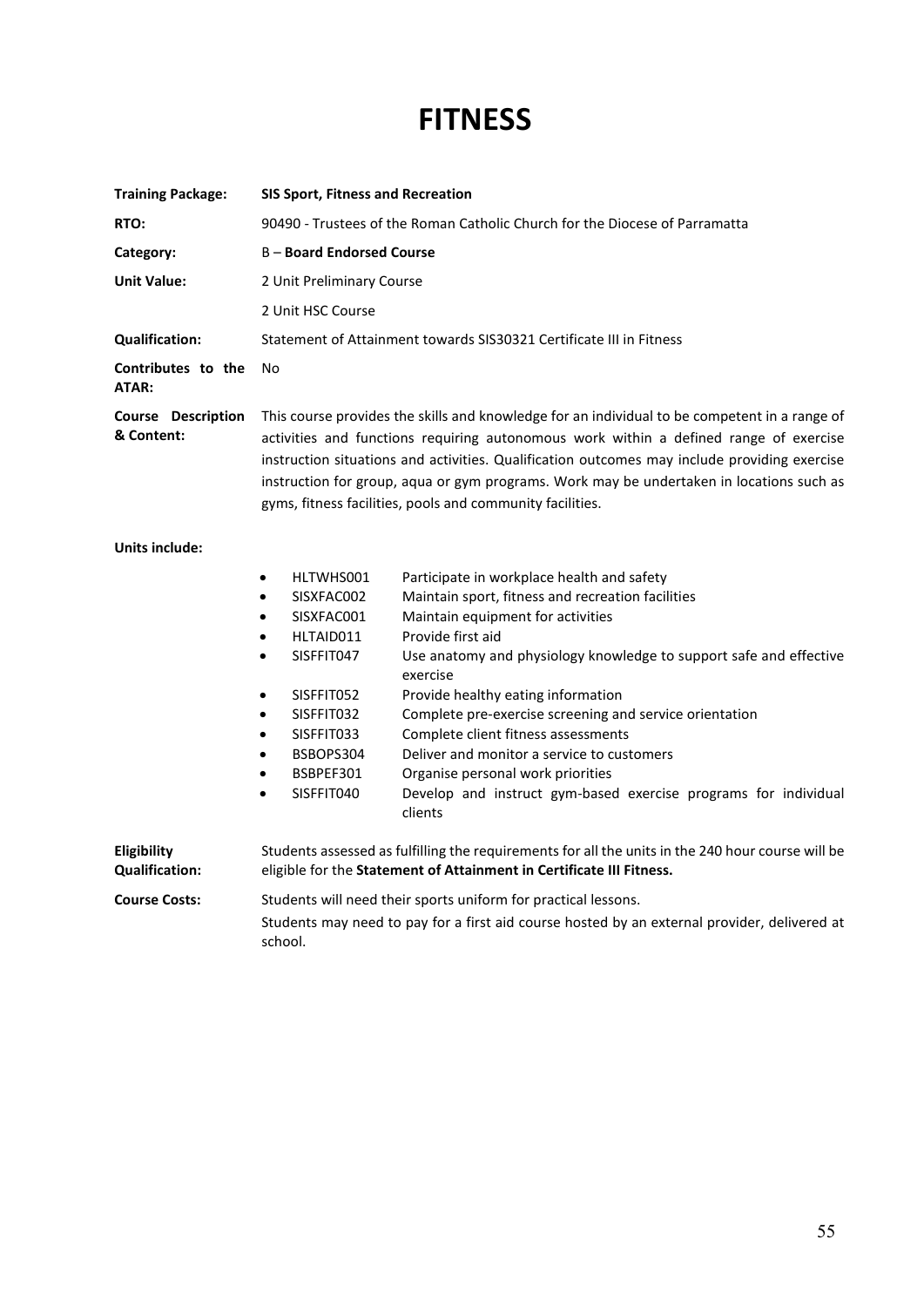## **HOSPITALITY**

| <b>Training Package:</b>                | SIT - Tourism, Travel and Hospitality Training Package                                                                                                                                                                                                                                                                                                                                                                                                                                                                                                                                                                                                                                                                                                                                                                                                 |  |  |
|-----------------------------------------|--------------------------------------------------------------------------------------------------------------------------------------------------------------------------------------------------------------------------------------------------------------------------------------------------------------------------------------------------------------------------------------------------------------------------------------------------------------------------------------------------------------------------------------------------------------------------------------------------------------------------------------------------------------------------------------------------------------------------------------------------------------------------------------------------------------------------------------------------------|--|--|
| RTO:                                    | 90490 - Trustees of the Roman Catholic Church for the Diocese of Parramatta                                                                                                                                                                                                                                                                                                                                                                                                                                                                                                                                                                                                                                                                                                                                                                            |  |  |
| Category:                               | B-Board Developed Course                                                                                                                                                                                                                                                                                                                                                                                                                                                                                                                                                                                                                                                                                                                                                                                                                               |  |  |
| <b>Unit Value:</b>                      | 2 Unit Preliminary Course                                                                                                                                                                                                                                                                                                                                                                                                                                                                                                                                                                                                                                                                                                                                                                                                                              |  |  |
|                                         | 2 Unit HSC Course                                                                                                                                                                                                                                                                                                                                                                                                                                                                                                                                                                                                                                                                                                                                                                                                                                      |  |  |
| <b>Qualification:</b>                   |                                                                                                                                                                                                                                                                                                                                                                                                                                                                                                                                                                                                                                                                                                                                                                                                                                                        |  |  |
|                                         | SIT20316 Certificate II in Hospitality                                                                                                                                                                                                                                                                                                                                                                                                                                                                                                                                                                                                                                                                                                                                                                                                                 |  |  |
| Contributes to the<br>ATAR:             | Yes                                                                                                                                                                                                                                                                                                                                                                                                                                                                                                                                                                                                                                                                                                                                                                                                                                                    |  |  |
| <b>Course Description</b><br>& Content: | This course is for students interested in the Hospitality industry. This course provides<br>opportunities for students to develop relevant technical, vocational and interpersonal<br>competencies suitable for employment and further training in the hospitality industry<br>including employability skills. This industry is suitable for students who have a passion for<br>food, are prepared to work in a fast paced environment, take instructions well and follow<br>through with tasks assigned, have the ability to work in a team, a good eye for detail and have<br>a 'can-do' attitude and approach.                                                                                                                                                                                                                                      |  |  |
| Units include:                          |                                                                                                                                                                                                                                                                                                                                                                                                                                                                                                                                                                                                                                                                                                                                                                                                                                                        |  |  |
|                                         | BSBWOR203<br>Work effectively with others<br>٠<br>Participate in safe work practices<br>SITXWHS001<br>$\bullet$<br>Source and use information on the hospitality industry<br>SITHIND002<br>SITXFSA001<br>Use hygienic practices for food safety<br>SITXCCS003<br>Interact with customers<br>Use hospitality skills effectively<br>SITHIND003<br>Show social and cultural sensitivity<br>SITXCOM002<br>Prepare and serve non-alcoholic beverages<br>SITHFAB004<br>SITHFAB005<br>Prepare and serve espresso coffee<br>٠<br>Serve food and beverage<br>SITHFAB007<br>٠<br>SITXFSA002<br>Participate in safe food handling practices<br>$\bullet$<br>Prepare and present simple dishes<br>SITHCCC002<br>SITHCCC003<br>Prepare and present sandwiches<br>SITHCCC001<br>Use food preparation equipment<br>SITHKOP001<br>Clean kitchen premises and equipment |  |  |
| Eligibility<br><b>Qualification:</b>    | Students assessed as fulfilling the requirements for all the units in the 240 hour course will be<br>eligible for Certificate II in Hospitality. Students achieving at least one unit of competency<br>will be eligible for an AQF Statement of Attainment showing partial completion of their<br>qualification.                                                                                                                                                                                                                                                                                                                                                                                                                                                                                                                                       |  |  |
| <b>Course Costs:</b>                    | Students are required to purchase a Hospitality uniform (approx \$80) and leather closed in<br>shoes. Students may need to purchase a textbook.                                                                                                                                                                                                                                                                                                                                                                                                                                                                                                                                                                                                                                                                                                        |  |  |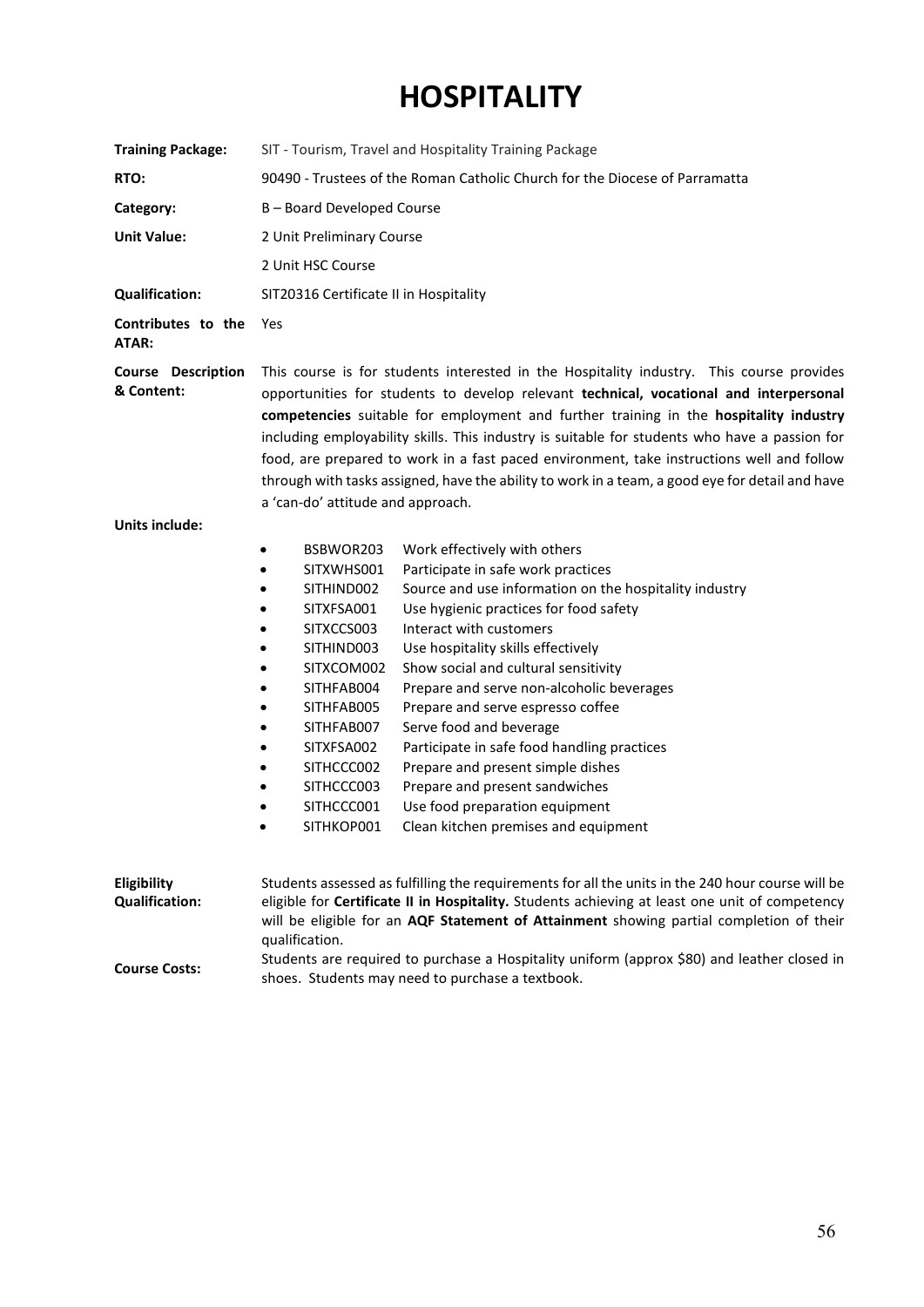## **INFORMATION AND DIGITAL TECHNOLOGY**

*SCHOOL OF NOW ONLINE*

| <b>Training Package:</b>                | ICT Information and Communication Technology                                                                                                                                                                                                                                                                                                                                                                                                                                                                                                                                                                                                                                                                                                                                                                               |  |  |  |
|-----------------------------------------|----------------------------------------------------------------------------------------------------------------------------------------------------------------------------------------------------------------------------------------------------------------------------------------------------------------------------------------------------------------------------------------------------------------------------------------------------------------------------------------------------------------------------------------------------------------------------------------------------------------------------------------------------------------------------------------------------------------------------------------------------------------------------------------------------------------------------|--|--|--|
| RTO:                                    | 90490 - Trustees of the Roman Catholic Church for the Diocese of Parramatta                                                                                                                                                                                                                                                                                                                                                                                                                                                                                                                                                                                                                                                                                                                                                |  |  |  |
| Category:                               | B-Board Developed Course                                                                                                                                                                                                                                                                                                                                                                                                                                                                                                                                                                                                                                                                                                                                                                                                   |  |  |  |
| <b>Unit Value:</b>                      | 2 Unit Preliminary Course                                                                                                                                                                                                                                                                                                                                                                                                                                                                                                                                                                                                                                                                                                                                                                                                  |  |  |  |
|                                         | 2 Unit HSC Course                                                                                                                                                                                                                                                                                                                                                                                                                                                                                                                                                                                                                                                                                                                                                                                                          |  |  |  |
| <b>Qualification:</b>                   | Statement of Attainment towards ICT30120 Certificate III in Information Technology                                                                                                                                                                                                                                                                                                                                                                                                                                                                                                                                                                                                                                                                                                                                         |  |  |  |
| <b>Contributes to the Yes</b><br>ATAR:  |                                                                                                                                                                                                                                                                                                                                                                                                                                                                                                                                                                                                                                                                                                                                                                                                                            |  |  |  |
| <b>Course Description</b><br>& Content: | This course provides students with the opportunity to gain knowledge and skills in a range of<br>activities and functions in the Information and Communications Technology (ICT) Industry.<br>Students will build simple websites, learn how to use social media for collaboration and<br>engagement, produce digital images for the web and provide IT advice to clients.                                                                                                                                                                                                                                                                                                                                                                                                                                                 |  |  |  |
| <b>Units include:</b>                   | The ICT industry incorporates a range of different businesses and industry sectors including<br>ICT service providers, purchasers and users of ICT goods and services, technical support<br>providers, multimedia and web development specialists, desktop publishers, graphic<br>designers, programmers and help desk operators.                                                                                                                                                                                                                                                                                                                                                                                                                                                                                          |  |  |  |
|                                         | BSBCRT301<br>Develop and tend critical and creative thinking skills<br>٠<br>Securely manage personally identifiable information and workplace<br>BSBXCS303<br>$\bullet$<br>information<br>Work in a team<br>BSBXTW301<br>٠<br>Identify IP, ethics and privacy policies in ICT environments<br>ICTICT313<br>٠<br>ICTPRG302<br>Apply introductory programming techniques<br>$\bullet$<br>Provide ICT advice to clients.<br>ICTSAS305<br>$\bullet$<br>BSBWHS311<br>Assist with maintaining workplace safety<br>$\bullet$<br>Create ICT user documentation<br>ICTICT309<br>ICTWEB304<br><b>Build simple websites</b><br>ICTWEB305<br>Produce digital images for the web<br>$\bullet$<br>BSBXCS301<br>Protect own personal online profile from cyber security threats<br>Create 2D digital animations<br>CUAANM301<br>$\bullet$ |  |  |  |
| Eligibility<br><b>Qualification:</b>    | Students assessed as fulfilling the requirements for all the units in the 240 hour course will be<br>eligible for a Statement of Attainment towards ICT30115 Certificate III in Information,<br><b>Digital Media and Technology.</b>                                                                                                                                                                                                                                                                                                                                                                                                                                                                                                                                                                                       |  |  |  |
| <b>Course Costs:</b>                    | Students may be required to purchase a USB memory stick.                                                                                                                                                                                                                                                                                                                                                                                                                                                                                                                                                                                                                                                                                                                                                                   |  |  |  |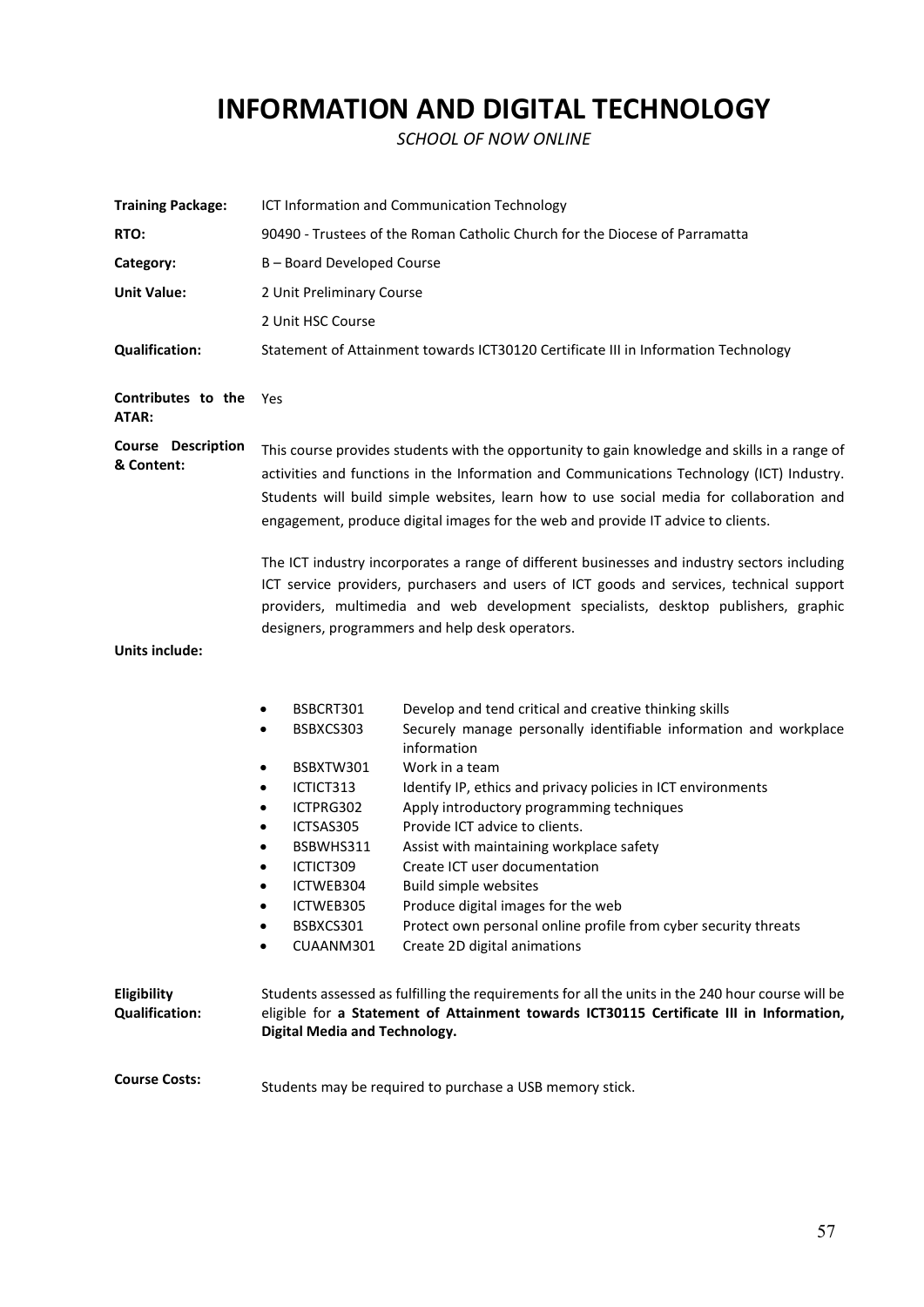## **PRIMARY INDUSTRIES**

| <b>Training Package:</b>                | AHC Agriculture, Horticulture and Conservation and Land Management Training Package                                                                                                                                                                                                                                                                                                                                                                                                                                                                                                                                                                                                                                                                                                                                                                                                                                                                                                |  |  |
|-----------------------------------------|------------------------------------------------------------------------------------------------------------------------------------------------------------------------------------------------------------------------------------------------------------------------------------------------------------------------------------------------------------------------------------------------------------------------------------------------------------------------------------------------------------------------------------------------------------------------------------------------------------------------------------------------------------------------------------------------------------------------------------------------------------------------------------------------------------------------------------------------------------------------------------------------------------------------------------------------------------------------------------|--|--|
| RTO:                                    | 90490 - Trustees of the Roman Catholic Church for the Diocese of Parramatta                                                                                                                                                                                                                                                                                                                                                                                                                                                                                                                                                                                                                                                                                                                                                                                                                                                                                                        |  |  |
| Category:                               | B-Board Developed Course                                                                                                                                                                                                                                                                                                                                                                                                                                                                                                                                                                                                                                                                                                                                                                                                                                                                                                                                                           |  |  |
| <b>Unit Value:</b>                      | 2 Unit Preliminary Course                                                                                                                                                                                                                                                                                                                                                                                                                                                                                                                                                                                                                                                                                                                                                                                                                                                                                                                                                          |  |  |
|                                         | 2 Unit HSC Course                                                                                                                                                                                                                                                                                                                                                                                                                                                                                                                                                                                                                                                                                                                                                                                                                                                                                                                                                                  |  |  |
| <b>Qualification:</b>                   | AHC20116 Certificate II in Agriculture                                                                                                                                                                                                                                                                                                                                                                                                                                                                                                                                                                                                                                                                                                                                                                                                                                                                                                                                             |  |  |
| Contributes to the<br>ATAR:             | Yes                                                                                                                                                                                                                                                                                                                                                                                                                                                                                                                                                                                                                                                                                                                                                                                                                                                                                                                                                                                |  |  |
| <b>Course Description</b><br>& Content: | This qualification provides an entry-level occupational outcome in agriculture.<br>The qualification enables individuals to select a livestock production or cropping context as a<br>job focus or, in the case of mixed farming enterprises, both.                                                                                                                                                                                                                                                                                                                                                                                                                                                                                                                                                                                                                                                                                                                                |  |  |
| <b>Units include:</b>                   | AHCWHS201<br>Participate in WHS Processes<br>٠<br>Participate in environmentally sustainable work practices<br>AHCWRK209<br>$\bullet$<br>Apply chemicals under supervision<br>AHCCHM201<br>$\bullet$<br>Observe and report on weather<br>AHCWRK201<br>$\bullet$<br>Work effectively in the industry<br>AHCWRK204<br>$\bullet$<br>Care for health and welfare of livestock<br>AHCLSK202<br>Treat plant, pests, diseases and disorders<br>AHCPMG202<br>$\bullet$<br>Participate in workplace communications<br>AHCWRK205<br>$\bullet$<br>Carry out basic electric fencing operations<br>AHCINF201<br>$\bullet$<br>Install, maintain and repair farm fencing<br>AHCINF202<br>$\bullet$<br>Carry out regular livestock observation<br>AHCLSK204<br>$\bullet$<br>Handle livestock using basic techniques<br>AHCLSK205<br>$\bullet$<br>Inspect and clean machinery for plant, animal and soil material<br>AHCBIO201<br>$\bullet$<br>Provide feed for livestock<br>AHCLSK211<br>$\bullet$ |  |  |
|                                         | AHCMOM202 Operate tractors<br>$\bullet$<br>AHCMOM203<br>Operate basic machinery and equipment<br>$\bullet$<br>AHCPMG201<br>Treat weeds<br>ACHLSK209<br>Monitor water supplies                                                                                                                                                                                                                                                                                                                                                                                                                                                                                                                                                                                                                                                                                                                                                                                                      |  |  |
| Eligibility<br><b>Qualification:</b>    | Students assessed as fulfilling the requirements for all the units in the 240 hour course will be<br>eligible for a AHC20110 Certificate II in Agriculture. Students achieving at least one unit of<br>competency will be eligible for an AQF Statement of Attainment showing partial completion<br>of their qualification.                                                                                                                                                                                                                                                                                                                                                                                                                                                                                                                                                                                                                                                        |  |  |
| <b>Course Costs:</b>                    | Students are required to purchase appropriate work pants and work short, steel cap boots,<br>goggles and earmuffs.                                                                                                                                                                                                                                                                                                                                                                                                                                                                                                                                                                                                                                                                                                                                                                                                                                                                 |  |  |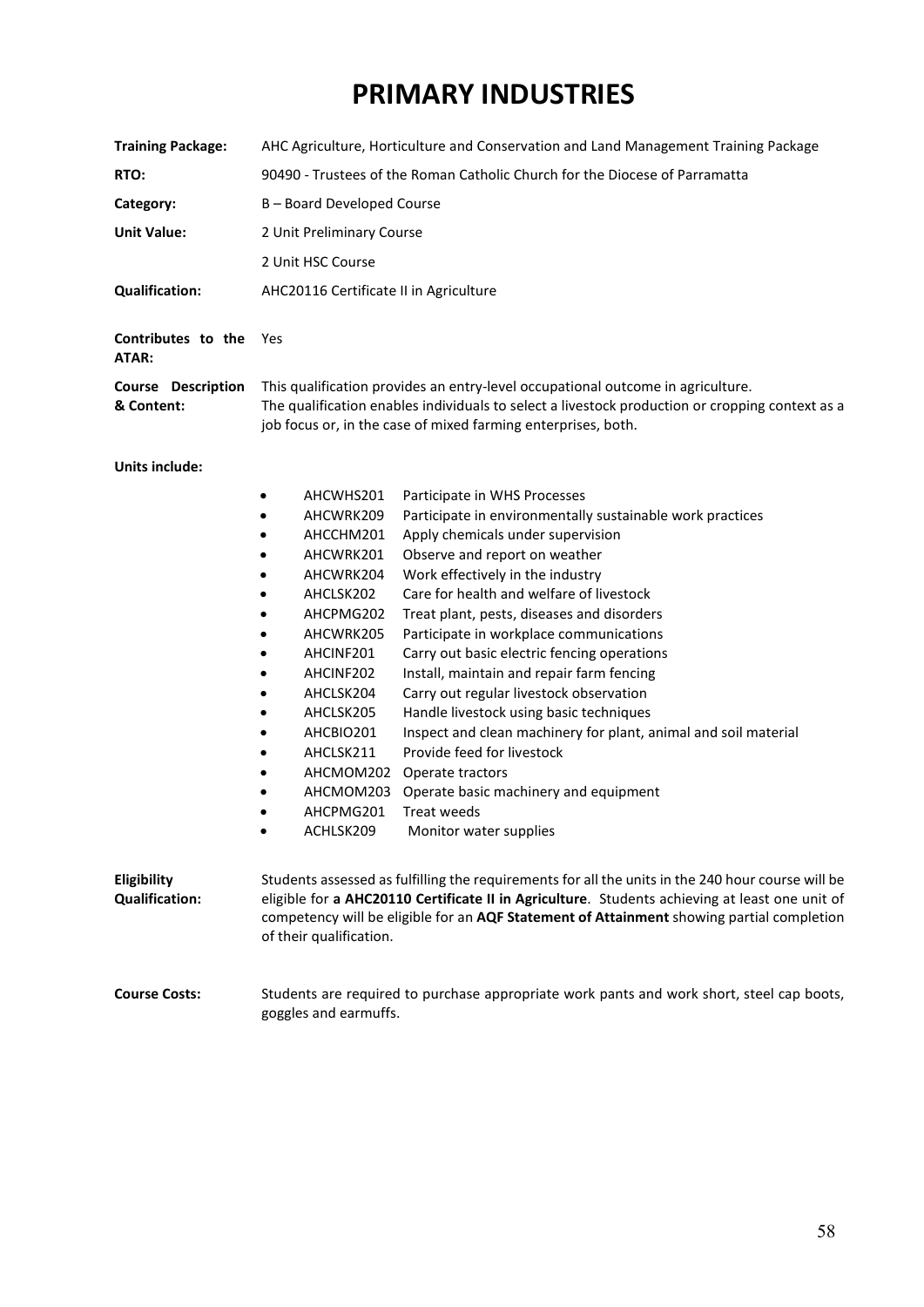## **RETAIL SERVICES**

| <b>Training Package:</b>                | <b>SIR Retail Services</b>                                                                                                                                                                                                                                                                                                                                                                                                                                                                                                                                                                                                                    |  |
|-----------------------------------------|-----------------------------------------------------------------------------------------------------------------------------------------------------------------------------------------------------------------------------------------------------------------------------------------------------------------------------------------------------------------------------------------------------------------------------------------------------------------------------------------------------------------------------------------------------------------------------------------------------------------------------------------------|--|
| RTO:                                    | 90490 - Trustees of the Roman Catholic Church for the Diocese of Parramatta                                                                                                                                                                                                                                                                                                                                                                                                                                                                                                                                                                   |  |
| Category:                               | B - Board Developed Course                                                                                                                                                                                                                                                                                                                                                                                                                                                                                                                                                                                                                    |  |
| <b>Unit Value:</b>                      | 2 Unit Preliminary Course                                                                                                                                                                                                                                                                                                                                                                                                                                                                                                                                                                                                                     |  |
|                                         | 2 Unit HSC Course                                                                                                                                                                                                                                                                                                                                                                                                                                                                                                                                                                                                                             |  |
| <b>Qualification:</b>                   | SIR30216 Certificate III in Retail                                                                                                                                                                                                                                                                                                                                                                                                                                                                                                                                                                                                            |  |
| Contributes to the<br>ATAR:             | Yes                                                                                                                                                                                                                                                                                                                                                                                                                                                                                                                                                                                                                                           |  |
| <b>Course Description</b><br>& Content: | This course is for students interested in the Retail Services industry. This course provides<br>opportunities for students to develop foundation knowledge and the elementary skills<br>required to work in a retail environment and provide assistance to customers and clients.<br>Students will learn about a wide range of aspects of the retail industry including WHS<br>requirements, creating and maintaining documents, providing client services, selling retail<br>products and services, organising schedules, communicating and working independently and<br>in teams to provide retail experiences for a diverse customer base. |  |

#### **Units may include:**

|                                      | SIRXCEG001<br>٠                                                                                                                                                                                                                                                                                                     | Engage the customer                         |  |
|--------------------------------------|---------------------------------------------------------------------------------------------------------------------------------------------------------------------------------------------------------------------------------------------------------------------------------------------------------------------|---------------------------------------------|--|
|                                      | SIRXCOM002<br>٠                                                                                                                                                                                                                                                                                                     | Work effectively in a team                  |  |
|                                      | SIRXWHS002<br>$\bullet$                                                                                                                                                                                                                                                                                             | Contribute to workplace health and safety   |  |
|                                      | SIRXRSK001<br>$\bullet$                                                                                                                                                                                                                                                                                             | Identify and respond to security risks      |  |
|                                      | SURXSKS001<br>٠                                                                                                                                                                                                                                                                                                     | Sell to the retail customer                 |  |
|                                      | SIRXSLS002<br>٠                                                                                                                                                                                                                                                                                                     | Follow point of sale procedures             |  |
|                                      | SIRXIND001<br>$\bullet$                                                                                                                                                                                                                                                                                             | Work effectively in a service environment   |  |
|                                      | SIRRMER001<br>$\bullet$                                                                                                                                                                                                                                                                                             | Produce visual merchandise displays         |  |
|                                      | SIRXPDK001<br>$\bullet$                                                                                                                                                                                                                                                                                             | Advise on products and services             |  |
|                                      | SIRXCEG002<br>$\bullet$                                                                                                                                                                                                                                                                                             | Assist with customer difficulties           |  |
|                                      | SIRXCEG003<br>٠                                                                                                                                                                                                                                                                                                     | Build customer relationships and loyalty    |  |
|                                      | SIRRRTF001<br>$\bullet$                                                                                                                                                                                                                                                                                             | Balance and secure point-of-sale terminal   |  |
|                                      | SIRRINV001<br>٠                                                                                                                                                                                                                                                                                                     | Receive and handle retail stock             |  |
|                                      | SIRXIND002<br>٠                                                                                                                                                                                                                                                                                                     | Organise and maintain the store environment |  |
|                                      |                                                                                                                                                                                                                                                                                                                     |                                             |  |
| Eligibility<br><b>Qualification:</b> | Students assessed as fulfilling the requirements for all the units in the 240 hour course will be<br>eligible for <b>Certificate III in Retail.</b> Students achieving at least one unit of competency will be<br>eligible for an AQF Statement of Attainment showing partial completion of their<br>qualification. |                                             |  |
| <b>Course Costs:</b>                 | Students may need to pay for a first aid course hosted by an external provider, delivered at<br>school. Students may need to purchase a textbook.                                                                                                                                                                   |                                             |  |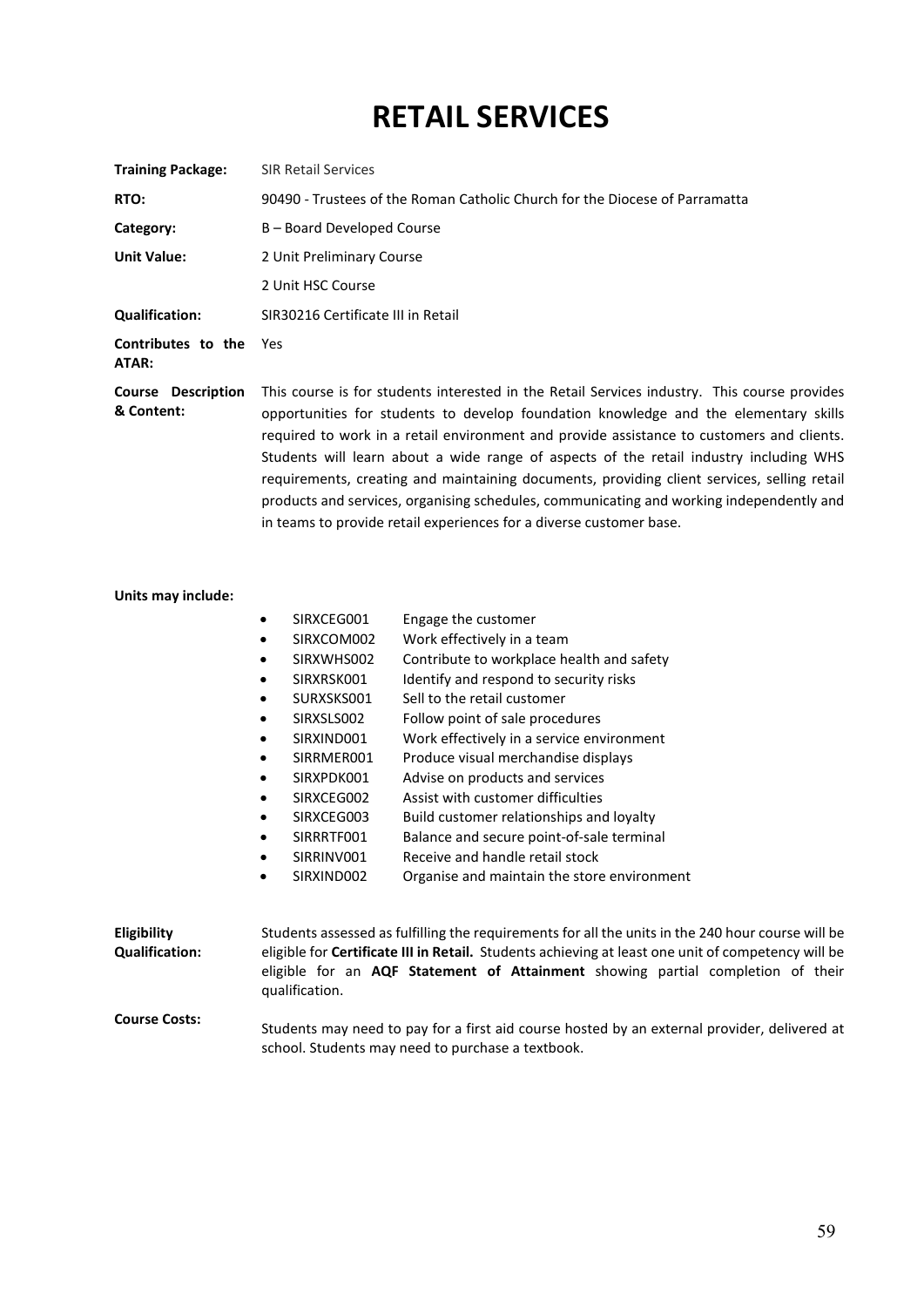## EXTERNAL VOCATIONAL EDUCATION & TRAINING (EVET)

EVET courses can be Board Developed or Board Endorsed. Students must follow the application procedures by meeting submission and payment dates. EVET courses can be accessed to expand learning opportunities for students and further enhance their career. These courses provide students with industry recognition and possible articulation into higher level courses at TAFE.

#### **EVET courses are divided into Framework and Non-Framework courses. Framework courses have the same AQF qualifications, ATAR contribution, assessment and work placement requirements as outlined in the school delivered VET courses. Framework courses must be studied in both Year 11 and 12 to contribute to a student's ATAR.**

Application forms are available from the Leader of Learning VET. It is important for students to discuss their EVET application with the Leader of Learning VET, to ensure that it is the right course for them and to assist them in submitting a strong application, including the relevance to their future career pathway.

The application form and fee of \$500 must be returned and paid to the school office by **Week 2 Term 3**. The \$500 fee contributes \$250 towards each year of EVET study. If approved for CEDP funding, the CEDP will pay the remaining course costs. Most course costs are upwards of \$2500/year.

Students should be notified by mid November if they have been successful in gaining entry into the course. The fees outlined above are based on receiving annual government funding, students and parents will be notified of any changes to course fees. Commonly this does not occur until the commencement of new academic year. If Government funding is withdrawn, the entire course cost will need to be paid by the student's parents. The full cost of courses ranges from **\$2000 to \$4000 per year** and will be charged in the school fees.

NOTE:

- Students who require additional support during their course will be charged a higher fee from TAFE.
- Refunds will not be issued to students who change their mind after **January 2023**
- Application forms are due to the Leader of Learning-VET.
- All payments are to be paid to the school office.
- Please retain proof of payment.
- Late applications and/or non-payment of fees will not be considered
- Not all EVET courses are funded by the CEDP. Those that are delivered in other CEDP schools and / or the CEDP Trade Training Centres are generally not funded.
- NSW Health initiative is funded through their RTO, however if an application is made through TAFE it will NOT be funded.

Applications will be checked, copied, endorsed by the Principal and then forwarded to the Parramatta Catholic Education Office (CEO). Once the CEO endorses the application, it will be sent on to the external provider, for example TAFE. **Students should be notified by mid November if they have been accepted into the course.**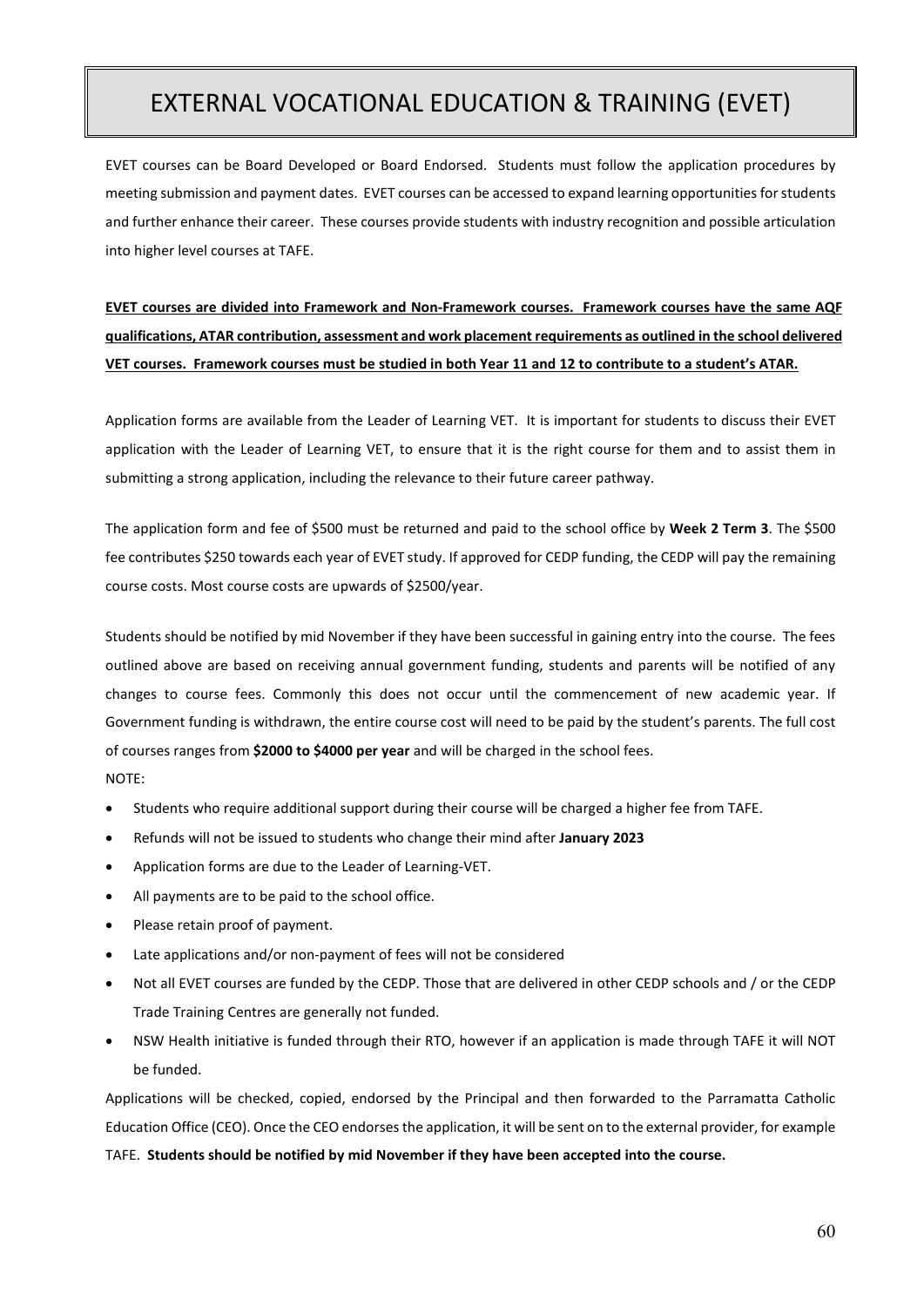## **TAFE**

TAFE courses offered are delivered in block sessions, that is four hours one afternoon a week from 2pm to 6pm. This has **implications for travel and catching up on the school work missed** due to the early departure from school. Attendance is essential, as absence from a block lesson provided by TAFE is the equivalent to missing a week of school work for one subject. Some TVET courses are listed below.

- Animal Care
- Beauty Therapy
- Real Estate
- Design Fundamentals

At the time of printing this booklet, information about courses for next year are not yet available. Information can be found once published through the following websites and speaking with Mr Sullivan (LOLVET):

- Western Sydney Institute:<http://wsi.tafensw.edu.au/tvet>
- South Western Sydney Institute of TAFE: http://swsi.tafensw.edu.au/tvet

## **NSW Health (CEDP Funded Initiative)**

#### **Applicants MUST still pay the \$250 annual application fee**

NSW Health offers Human Services, a Certificate III in Health Services Assistance (HLT32512). This course contributes a total of 6 (six) units of study across the 2 year course. This course may also contribute to the calculation of the ATAR. It provides students with the opportunity to develop their career in health. Students must complete 120 hours mandatory work placement in a hospital during the school holidays. Presently the course is delivered at Cathwest, Jamison High School or Katoomba Hospital on a day and time to be confirmed. Students will need to make application to the relevant Hospital. Students need to provide their own transport to and from the hospital.As interest in this course is very high across the Diocese, students will be required to complete a numeracy and literacy test, as well as attend an interview.

When applying for Human Services at NSW Health, consider the following:

- How will I get to and from the course each week?
- Am I motivated to catch up on work missed at school when I attend the course?
- Am I motivated to do work placement during some of the school holidays?
- Can I manage my own learning and monitor correspondence?
- Do I need the holidays to recharge my batteries?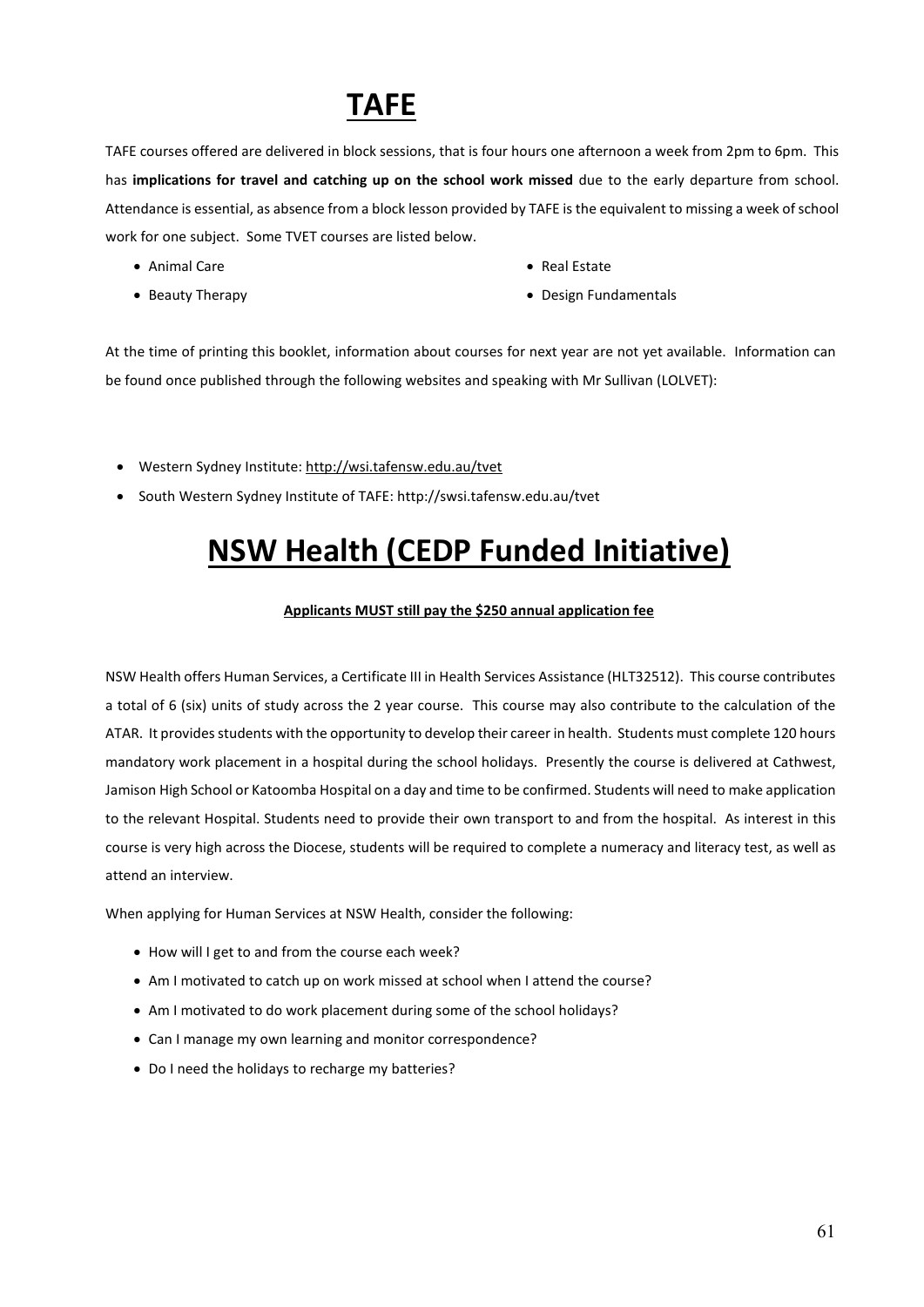## **Whitehouse Institute of Design**

Delivery of these courses is by intensive block attendance at Surry Hills during school holidays, in April, July and September of Year 11 and January of Year 12 over a six-week period. Students who successfully complete the program will leave Whitehouse with a portfolio of creative work and a Certificate III In Design Fundamentals (CUA30715) with a focus in Fashion Visualisation, Interior Decoration Visualisation or Creative Direction Visualisation. In addition, the CUA30715 Certificate III in Design Fundamentals will provide 2 units credited towards their Year 11 and 2 units credit towards Year 12 studies. Whilst giving credit towards high school studies the program does not contribute to the calculation of the ATAR.

When applying for the Whitehouse Institute of Design course, consider the following:

- How will I get to and from the Institute?
- Am I motivated to do the course in the holidays?
- Do I need the holidays to recharge my batteries?

**Check out the website: http://www.whitehouse-design.edu.**

## **School-Based Traineeships (SBTs)**

Students may wish to work whilst they undertake their HSC. A **Traineeship** enables students to **work part-time** and undertake their HSC with the units contributing to their HSC study. Students enter into a training contract with an employer to allow them to complete their formal training requirements for the HSC. **Students are required to find an employer that will sign them up for a School-Based Traineeship.** They are to contact the Leader of Learning VET in order for a sign-up to occur. This involves a meeting with the:

- Student
- Employer
- The registered training organisation (RTO), if this is different from the employer
- Student's parents
- School Principal or other school representative
- Leader of Learning VET

The sign up meeting will involve a discussion about the traineeship and formalise the process through the signing of the contract. Prior to the sign up, duty of care documentation will need to be completed by the student, parents, employer and school.

The minimum term for a school-based traineeship is 18 months. Students need to work a minimum of 100 days of paid employment by 31<sup>st</sup> December of their HSC year. Popular traineeships include Retail and Business services.

The SBT will involve students attending work outside of school hours, that is, after school, on weekends or during the school holidays. This arrangement needs to suit all parties associated with the contract. In terms of the theoretical component of the SBT, an employer may deliver this or an external Registered Training Organisation. **If there is a fee for the course, the Parramatta Diocese will not support it, hence students will not be able to participate.**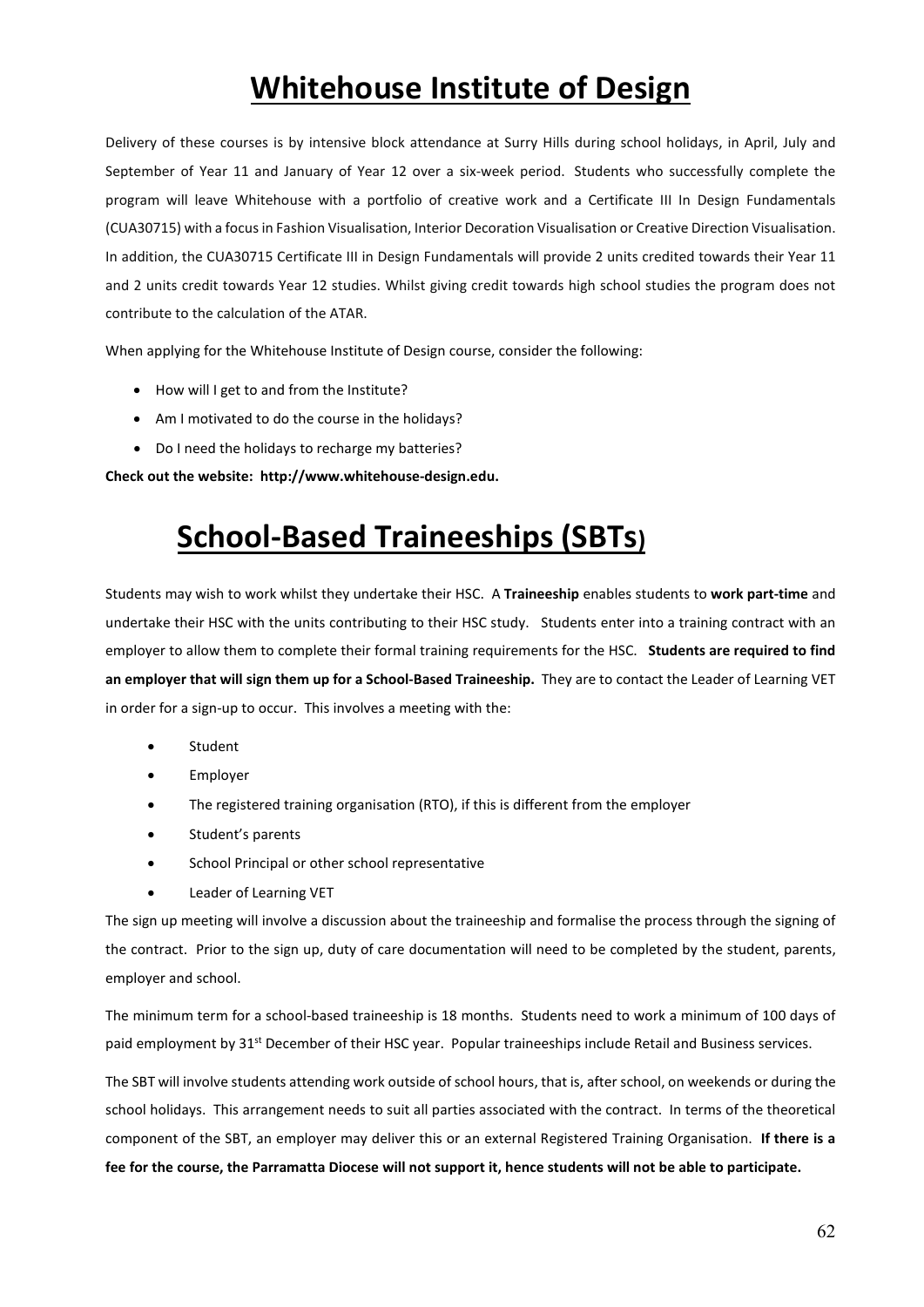## **Industry-Based Learning (IBL)**

Students that engage in a SBT can gain additional credit for HSC units by completing the optional **Industry-Based Learning (IBL) course**, which will contribute an additional 2 Units to their course of study. This course is a board endorsed course; hence it does not contribute to the calculation of the ATAR. This course is **only an option for students who are undertaking a school-based traineeship or school-based apprenticeship as part of their studies.** 

The purpose of this course is to enable students to demonstrate the additional knowledge, understandings, skills, values and attitudes they develop from the on-the-job training component of a school-based apprenticeship or traineeship. It provides a degree of flexibility for school-based apprentices and trainees within the Higher School Certificate as students work independently in completing a workbook. By engaging in on-the-job training and reflection, students will develop knowledge, understandings, values and attitudes about enterprise, work and industry and a range of employability related skills valued within and beyond the workplace. Students will gain experiences that can be applied to a range of contexts including work, study and leisure, and which can assist them in making informed career decisions.

Students are to complete a workbook that comprises mainly of a journal which records learning that has taken place whilst working, as well as additional activities. Students are to complete this log book during their Study Periods and in their own time. Their employer is required to sign their log book and students are also to meet with their Industry-Based Learning Supervisor at school periodically.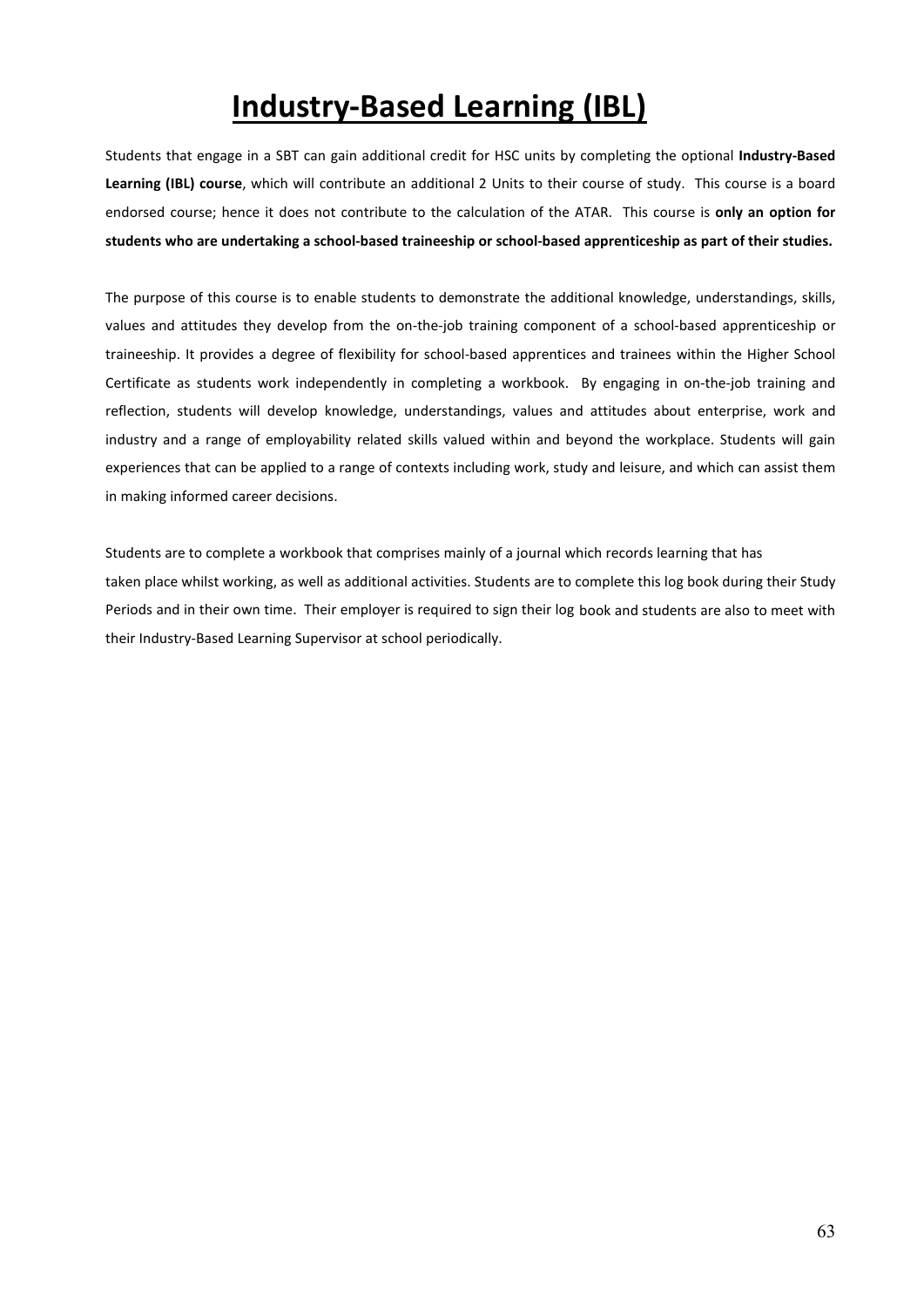## **CATHWEST**

CathWest Innovation College will have a strong focus on developing skills for success. Open to students in Years 10-12, students are placed in the driver's seat when it comes to their learning journey. At CathWest you can get your NSW HSC, undertake an apprenticeship or traineeship, set up your own business, achieve industry recognised credentials or even gain entry into university.

#### **1. Trade Pathway**

Vocational Education and Training courses offered prepare students for specific fields of work while they study for the Higher School Certificate. These courses can be used as credit towards their studies, improving student engagement while meeting community needs.

Many recognised advantages emerge from students undertaking vocational training. Some of these benefits include:

- A gain in confidence and enhancing of practical skills beneficial for theoretical applications associated with tertiary study
- Development of significant employability skills for part-time or full-time employment or the attainment of an apprenticeship/traineeship
- A nationally recognised qualification or a statement of attainment towards it
- Pathway progression opportunities through private providers, TAFE and universities
- Helpful skills for everyday life

#### **2. Inquiry Pathway**

This pathway sees teachers and industry experts working alongside students and tackling real world learning projects. Students discover their passions and harness this interest, developing a skills portfolio and additional qualifications, all while meeting the outcomes set out by the NSW Education Standards Authority (NESA). It is possible for students to drive their own learning in a personalised environment while being supported, nurtured and mentored.

The Inquiry Pathway developed by CathWest is in response to our rapidly changing world. Students leaving school today are entering a workforce that requires them to be effective problem solvers and expert communicators. CathWest meets this need by ensuring students develop transferable, employment focused skills through ongoing engagement with businesses.

Some of the benefits of Inquiry Pathway are:

- experience an internship
- build the foundational knowledge required to kickstart a future career
- complete a range of VET credentials
- early access to the workforce with hands on, real world learning
- learn industry specific skills

For further information please go to <https://cathwest.parra.catholic.edu.au/>